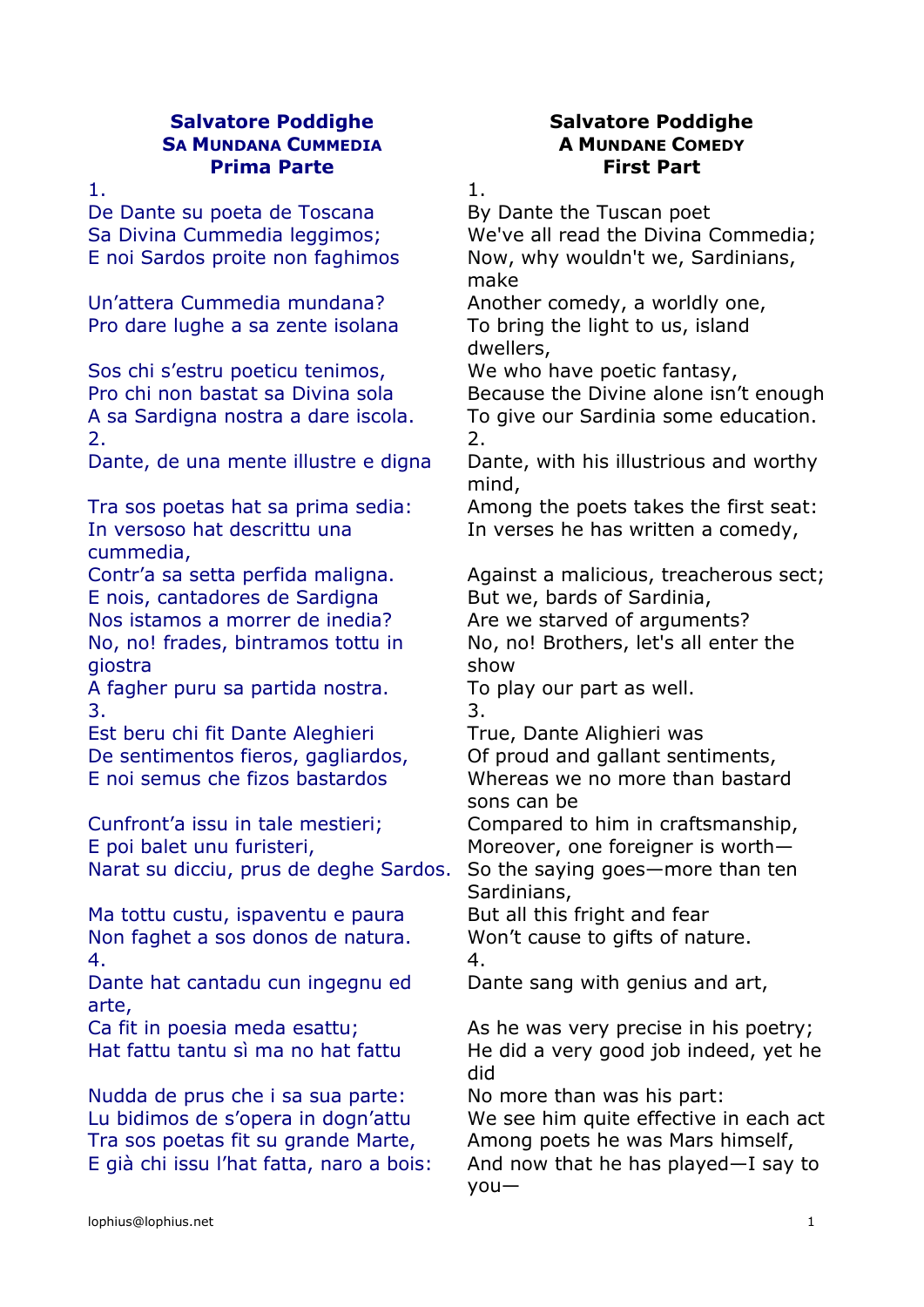Sa parte sua, toccat como a nois. His part, now it's up to us.  $5.$ No isco bonu s'ha cantare hap'essere I don't really know if I should sing Pro ch'happo sentimentos pagu espertos, As I am not an expert in sentiments, E istruidu non seo che certos And not as learned as those Chi pius bellos versos ischin tessere. Who finer verses know how to weave. Intantu provo, si b'happo a resessire. I try it all the same, even if I can pull it off Solu cun donos de natura offertos Only with nature's gifts, offered Senza istruzione e senza istoria Without learning and without history Chi aggiuet sa debile memoria. To prop up a shallow memory.  $\overline{6}$ .  $\overline{6}$ . Su tema ch'appo in conseguenzia, The theme that must in the following De risolvere deo e dogni frade, Be developed by me and each of my brothers, Est s'andamentu de s'umanidade Is the course taken by human kind Da cand'in terra hat happidu esistenzia From the time on earth it has had existence, Origine, fondamentu e dipendenzia The origin, foundation and connection De sa ricchesa e de sa povertade, Of wealth and poverty -Pro chi medas ancora non han cumpresu Because many haven't yet understood Poveru e riccu comment'est dipesu. Rich or poor, how it is connected. 7. 7. Ministros de su religiosu impreu Ministers of the religious profession A crere a sos popolos han dadu; Have made people to believe Su chi est in su mundu isfortunadu That if someone in this world is unfortunate Este chi fortuna non l'ha dadu Deu, It is because God hasn't given luck to him; Su chi non creo giustu a perrer meu I don't believe that's right, as for me, Chi Deus si sia mai interessadu, God being at all interested De dar'a chie su male, a chie su bene In handing hard luck to some, good luck to others Commente oe sos bigottos crene. As presently bigots believe. 8. 8. Deus ch'è sapiente e bonu mastru, God who is wise and a good master, Send'unu babbu giustu imparziale, Being a righteous and impartial father, Ha dadu a tottu dirittu uguale, Has given everybody equal rights, No hat fattu unu fizzu e unu fizzastru, He hasn't made this one a heir, that one poor cousin; No est pro naschere in bonu o mal'astru It isn't because of being born under a good or an evil star S'istamos chie bene, e chie male. That some of us fare well and others badly: Tottu dipendet dae sa facenda<br>It's all connected with the fact De non esser comune in sa sienda. That we don't share the shop.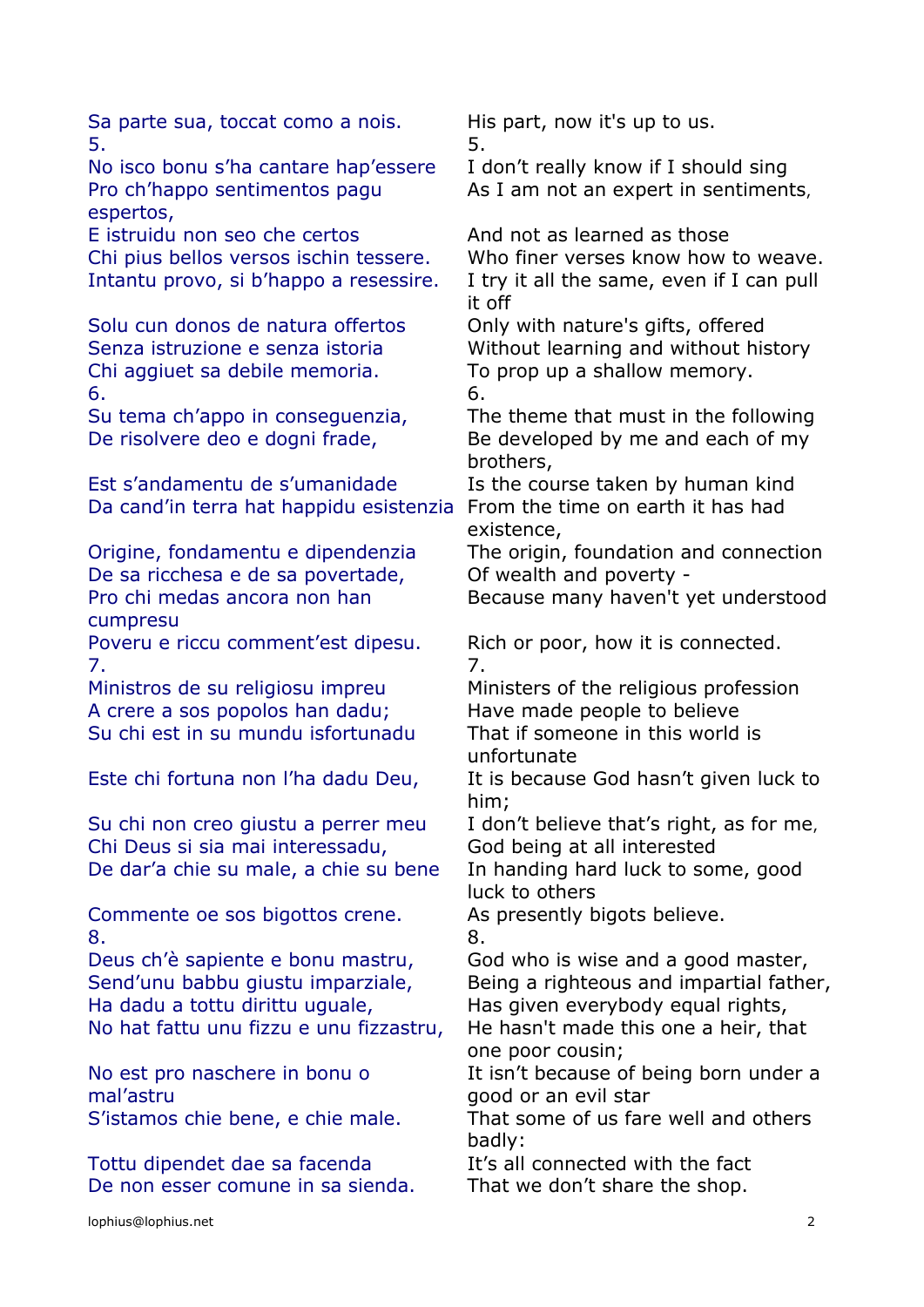| 9.                                                                                                                                                                                                                                                                                                                                                                                                                                                                                                                                                                                          | 9.                                                                                                                                                                                                                                                                                                                                                                                                                                                                                                                                                                             |
|---------------------------------------------------------------------------------------------------------------------------------------------------------------------------------------------------------------------------------------------------------------------------------------------------------------------------------------------------------------------------------------------------------------------------------------------------------------------------------------------------------------------------------------------------------------------------------------------|--------------------------------------------------------------------------------------------------------------------------------------------------------------------------------------------------------------------------------------------------------------------------------------------------------------------------------------------------------------------------------------------------------------------------------------------------------------------------------------------------------------------------------------------------------------------------------|
| Pro dare a s'impostura unu<br>rimproveru,                                                                                                                                                                                                                                                                                                                                                                                                                                                                                                                                                   | To give the racket a rebuke,                                                                                                                                                                                                                                                                                                                                                                                                                                                                                                                                                   |
| Presento de sa cummedia su primu<br>attu                                                                                                                                                                                                                                                                                                                                                                                                                                                                                                                                                    | I present the comedy's first act                                                                                                                                                                                                                                                                                                                                                                                                                                                                                                                                               |
| Solu pro narrer s'est Deus ch'hat fattu                                                                                                                                                                                                                                                                                                                                                                                                                                                                                                                                                     | Only to tell whether it was God who<br>put                                                                                                                                                                                                                                                                                                                                                                                                                                                                                                                                     |
| In su mundu su riccu ei su poveru.                                                                                                                                                                                                                                                                                                                                                                                                                                                                                                                                                          | Into the world the rich man and the<br>poor,                                                                                                                                                                                                                                                                                                                                                                                                                                                                                                                                   |
| Tue musa ch'in me, faghes ricoveru                                                                                                                                                                                                                                                                                                                                                                                                                                                                                                                                                          | You, Muse, that in me have made your<br>shelter,                                                                                                                                                                                                                                                                                                                                                                                                                                                                                                                               |
| Risolve nende cun metodu esattu,                                                                                                                                                                                                                                                                                                                                                                                                                                                                                                                                                            | Resolve it, pronouncing in an<br>unequivocal manner:                                                                                                                                                                                                                                                                                                                                                                                                                                                                                                                           |
| Deus ha fattu ogni bene comunu,                                                                                                                                                                                                                                                                                                                                                                                                                                                                                                                                                             | God has made everything common<br>good,                                                                                                                                                                                                                                                                                                                                                                                                                                                                                                                                        |
| Però, riccu ne poveru a nessunu.<br>10.                                                                                                                                                                                                                                                                                                                                                                                                                                                                                                                                                     | But rich or poor nobody.<br>10.                                                                                                                                                                                                                                                                                                                                                                                                                                                                                                                                                |
| Tottu sa razza umana senza erranzia,<br>Si dipesa est d'una sola famiglia;<br>Duncas, no est nessuna meraviglia<br>S'aian dogni cosa in comunanzia,<br>No esistia tando padronanzia<br>E ne mancu discordia ne puntiglia,<br>Comente fin sos benes de cumone<br>Andana a tribagliare in unione.<br>11.<br>De comente sa zente aumentaiat,<br>E s'est tottu sa terra populada<br>In dogni bidda, cittade o burgada<br>Su bene comunale tottu fiat,<br>Parte e dirittu dognunu teniat<br>Comente de bessidas e d'intrada,<br>Fit in comunu patimentu e gosu<br>E nessunu non fit necessitosu. | The whole human race without failing,<br>Springs from one single family;<br>Therefore it's no wonder at all<br>That they had everything in common;<br>So there wasn't any ownership<br>And neither quarrels nor rivalry,<br>As for the scope of the common good<br>They went to work together.<br>11.<br>However mankind increased,<br>And the whole world was populated,<br>In every village, town or borough<br>Everything was common good,<br>Everybody had his rightful part<br>In expenses as well as earnings,<br>They shared suffering and joy<br>And no one was needy. |
| 12.<br>Comunale teniat terra e fruttu,<br>Bestiamine [e] cantu s'est connottu;<br>Su viver necessariu haiant tottu<br>De vegetales e dogni prodottu<br>Non fit nessunu padronu assolutu,<br>Dogni frade a su frade istat devotu;<br>E cun tale sistema beneficu<br>Non fit nessunu poveru nè riccu.<br>13.<br>Ma dognia tempus benit pro passare,                                                                                                                                                                                                                                           | 12.<br>In common were the land and its fruits<br>Cattle and everything we know,<br>Everybody had what's needed to live,<br>Vegetables and every produce,<br>There was no absolute master<br>Every brother was devoted to his<br>brother<br>And in such a beneficial system<br>Nobody was rich or poor.<br>13.<br>But all times must come to an end                                                                                                                                                                                                                             |
| Regna s'amore ei s'ingratitudine,<br>Si cambiat sistema e abitudine,                                                                                                                                                                                                                                                                                                                                                                                                                                                                                                                        | Reigns love, reigns ingratitude,<br>Systems and habits change                                                                                                                                                                                                                                                                                                                                                                                                                                                                                                                  |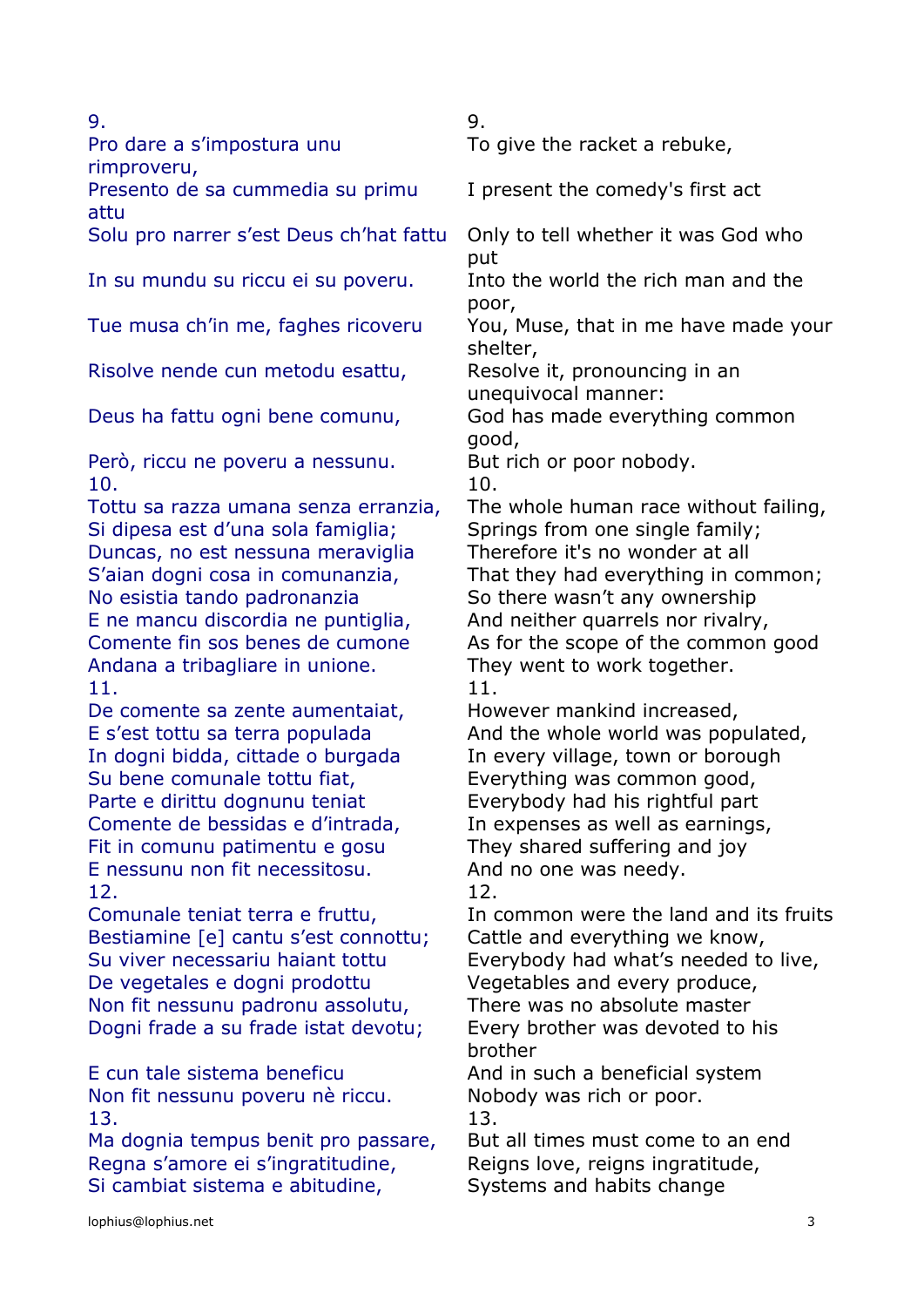Sos tempos fattos sunt pro cambiare; Times are made to change; Cun su tempus s'est bida diventare With time we've seen the

Sa fratellanza in ischiavitudine **Of brotherhood into slavery** Est poi diventadu proprietariu. Became privately owned. 14. 14.

Cun su tempus naschida est s'avarizia With time avarice was born In su mundu, s'orgogliu ei su fele. On earth, and pride and envy. Su primu fit Cainu contr'Abele The first one was Cain against Abel prepotenzia usare e ingiustizia: To practise bullying and injustice; Poi de nobilesa e de pigrizia Next, of aristocracy and laziness S'avaru d'esser' amigu fidele; The glutton became a faithful friend; Dae Cainu sa crudelidade From Cain on, cruelty Istesit post'in usu dogn'edade. Was put into use in each age. 15. 15.

S'est bidu poi s'omine non bonu, Then we saw malevolent man Intimidire sos omines tontos Intimidating the meek Cun ispaventos e superbu tonu; With threats and an authoritarian

Si los hat resos dociles e prontos, He made them meek and ready A lu servire; gai est chi s'astutu To serve him; thus the cunning Leadu hat su cumandu assolutu. Seized complete control. 16. 16.

A su mandrone fit sistema duru The loafer had a hard time

Previa chi s'aradu, su marrone Given that plough and hoe Toccad'a manizzare a issu puru. Were also his to handle; E pro esser felice in su venturu To be happy in times Tempus est postu in possessione To come, he took possession De sos terrinos pro no tribagliare Of the land, so as not to toil, Ch'est prus arte leggere a cumandare. As it is easier to command. 17. 17.

Sos oziosos e malintragnados, The idle and the evil-minded, O furcaiolos, comente los giàmene, Or usurpers, whatever you call them, De terrinu comunu e bestiamene The common land and cattle Si sun'antigamente appropriados. They have, of old, appropriated. Issos tando sunt riccos diventados, This way they grew rich, A sos tontos lassadu hana su famene; And left the simple to starve; E dae tandu su mundu formadu Since then the world's made up De poveros e riccos est istadu. Of rich and poor. 18. 18.

Tottus cuddos chi s'hana impadronidu All those who have seized Antigamente su bene fraternu, In ancient times their brothers'

transformation E tottu cuddu bene comunariu And all that was common good

Cun trassas, cun astuzias e affrontos With plots and schemes and offences

tone.

Pro dominare issu che padronu. So as to rule them as their master

Istare in fratellanza e unione, To stay in the brotherhood and the union,

properties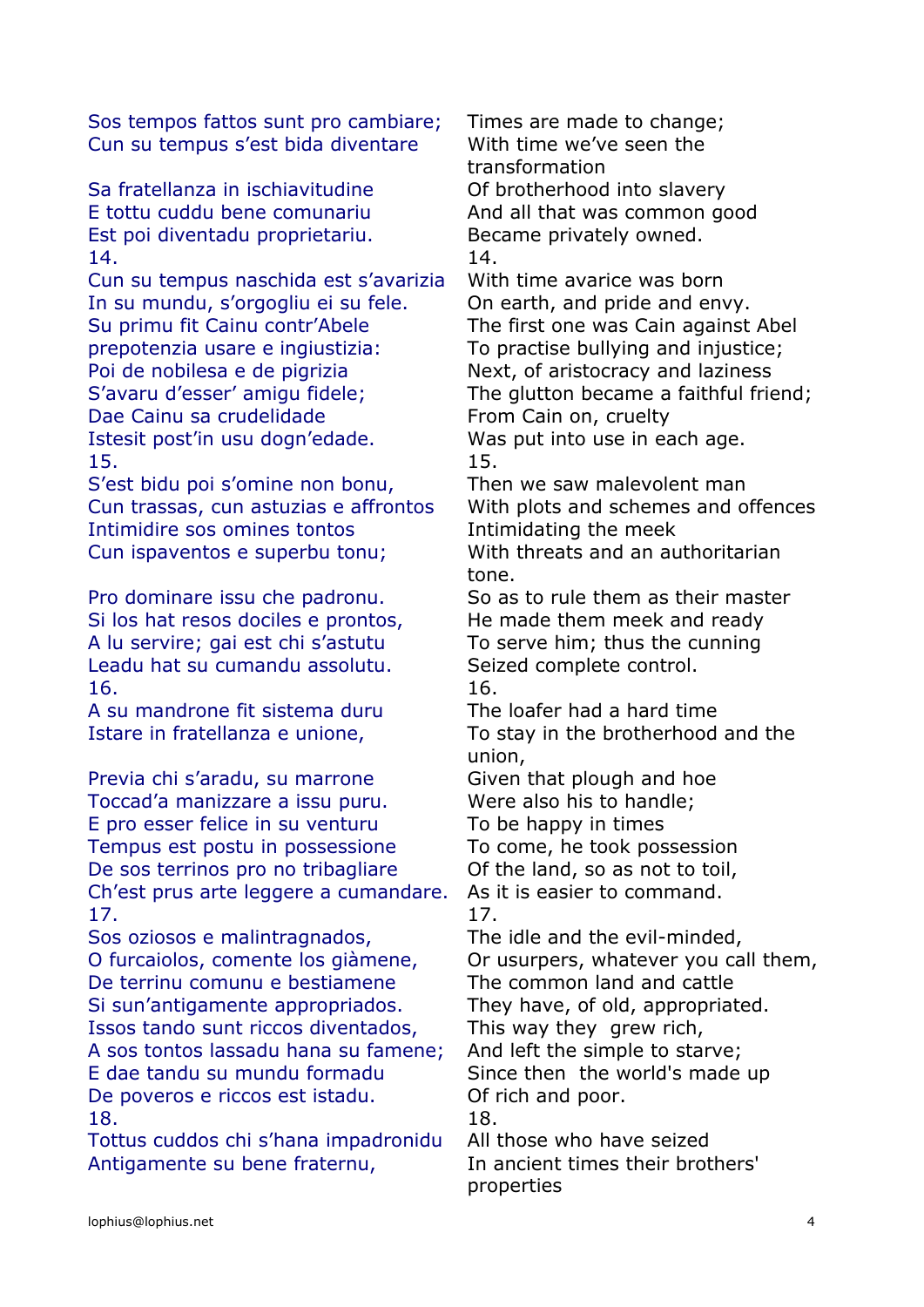De su mundu leadu hant su guvernu Have taken control of the world Ei sa fratellanza hana abulidu; And abolished brotherhood. Unu de issos re l'hana elegidu **One of them they elected king** Pro haer su dominiu in eternu. To have dominion in eternity E sutta custos, tottu omines bravos, And under their rule, all good men, Sos tontos sun restados ischiavos. The meek, were left slaves. 19. 19.

Sos populos istesint obbligados, The peoples have been forced A tribagliare de tottu sas artes, To exert all crafts E suggettare a su malu e a su bonu. And to subject to the rulers' will. 20. 20.

Pro disciplina contra sas chimeras To reign in the illusions De su populu ischiavu riduidu, Of people reduced to slavery Han puru antigamente costruidu, Since ancient times they also built, Sos regnantes presones e galeras, (The rulers) prisons and dungeons. Regolamentos e legges severas The Regulations and severe laws Pro sos ribelles hana istituidu. For the rebellious they made. E dogni pegus de s'umanu gregge Each sheep of the human flock 21. 21.

Cuddos che de prus grand'estensiones Those who the largest extensions De terrinos si sun'imposessados Of land have seized E distintos si sun menzus persones And shown themselves best in it Conte, ducas, marcheses e barones; Counts, dukes, marquises and barons De cuddos chi sun poveros restados. Over those who remained poor. Gasi s'astutu bennidu est civile; And so the artful became a burgher, Ei su tontu rusticone e vile! The meek a boor and villain. 22. 22.

Pro dirigentes de sos lavorantes, Coverseers of the workers, Centuriones pro sos militantes Centurions over the soldiers, Cun distintivos, grados superiores With badges and a higher rank De milites, massaios e pastores Than footmen, peasants and

Custos fattesint de rappresentantes, They acted as representatives Eseguinde ordines e doveres Executing orders and duties Segundu sa volontade de sos meres. At the will of the bosses. 23. 23.

Sos furbos su dominiu han leadu; The rogues seized power E cun barbaridade han guvernadu, And ruled barbarously. A cantu sas istorias mi narana. As history tells me

Da' custos bonos e fieros Martes By those strong and fierce warriors Send'inschiavos e umiliados In their enslaved and humiliated state,

E divisos los hana in duas partes, And they were split up in two halves Una bracciantes e una soldados, One half farmhands, one half soldiers, Pro difender su regnu ei su tronu To defend the kingdom and the throne

Hant suggettadu cunform'a sa legge. They subjected to conform to the law.

Cun su tempus, si sunu nominados With time have nominated themselves

Istituidu hant omines fattores They appointed men as agents,

shepherds;

Ecco comente, tra sa razza umana That's how among the human race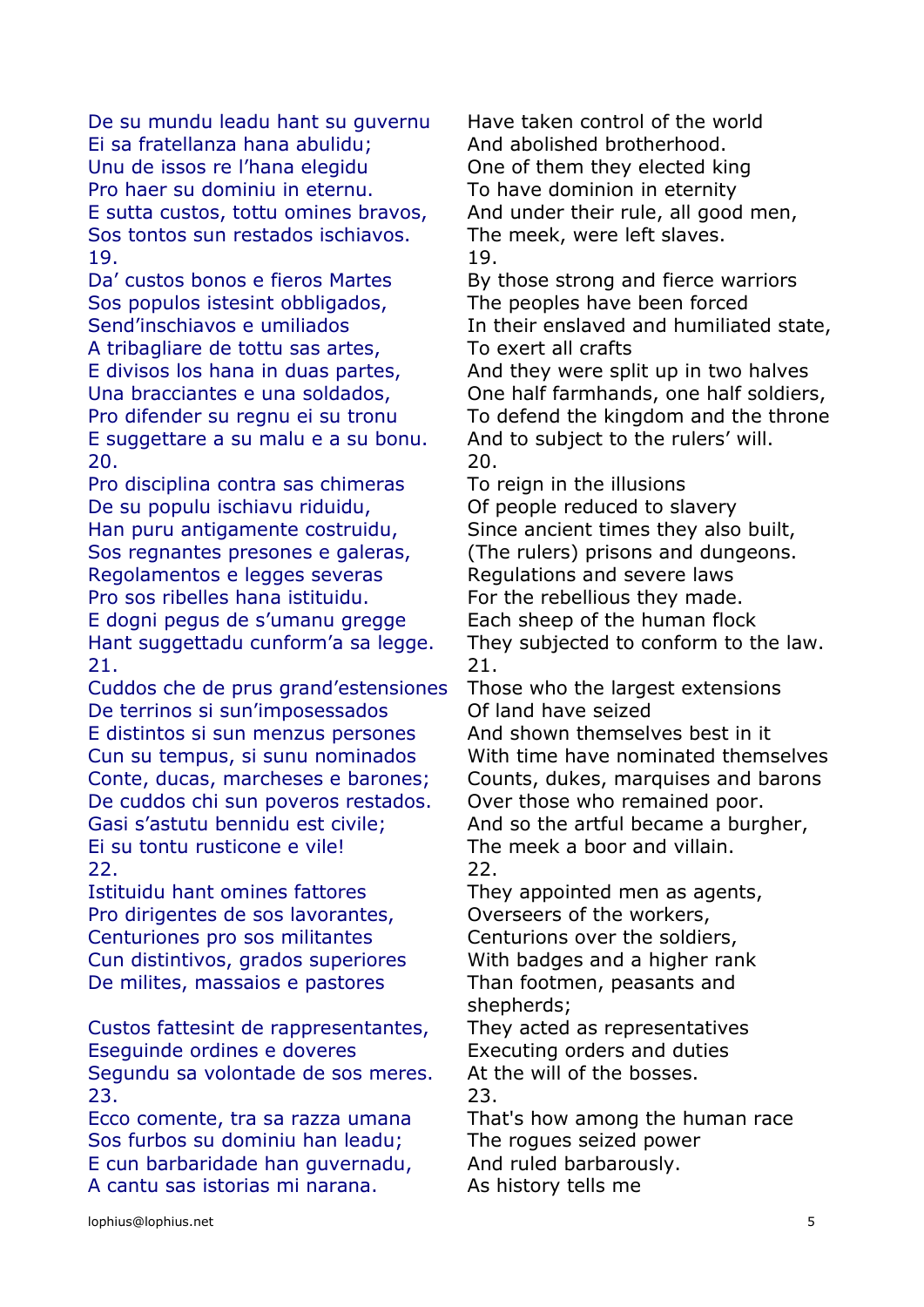Bendiana sa zent'e comporàna They sold people and bought them A usu 'e bestiamine domadu! Just like household animals.

Timidos e che Deos adorados. Feared and adored like Gods. 24. 24.

Tand'est chi parziales sunt bennidos That's why partial have become Delizias mundanas e dolores, The joys of the earth and sorrows,

In su mundu si sunt distinguidos. Of the earth have separated. Meres de cumandare e servidores. Bosses in command and servants.

25. 25.

Siat fattu da' Issu veramente. Verily by Him has been created; Hat obbligadu a fagher su teraccu The innocent to be a slave; Cando su tontu s'est sottomitidu. After the meek submitted. 26. 26.

E a nessunu sa felicidade, and to nobody happiness, E no ha fattu parzialidade And has never been partial Sende nois de issu tottu fizos. As we all are his children. Est ingann'e su mundu art'e manizos, It's a worldwide complot, pure swindle

E pro tottu uguale sa fortuna, Fortune is the same for all, Deus lassadu hat sa terra comuna. God has left communal land. 27. 27.

Podimos sas delizias antigas, We might still the ancient bliss Nois cherinde in su mundu gosare If we so wished, enjoy on earth –

Terrinos e produttos e fatigas: Land and products and toil: Usende su sistema 'e sas formigas, Using the system of the ants, Vivende in fratellanza tottu impare. Living all together in brotherhood. E s'hamos in comune ogni materia And if we have in common every

Nessunu est riccu e nessun'in miseria. Nobody is rich, no one in misery.

E da sos populos tottu sunt istados And by the people they were all the same

E poveros da' s'epoca e segnores And the poor-from that time on-and the lords

Ecco s'origine de duos partidos: This was the origin of the two parties: E dae tando chie arat e zappat And that's why some plough and hoe E chie senza sudore pane pappat. And others eat, not by their sweat, their bread.

Torramos como a Deus Onnipotente, Now let's return to the almighty God, Comente oe cret calch'unu maccu, As to this day there are some madmen who believe

Chi su mundu, gai tortu e vigliaccu, That Earth, distorted and wicked as it is,

Non Deus, ma s'astutu a s'innocente Not God, but the scoundrel has forced

Ei s'astutu bennidu est servidu The scoundrel has come to be served

Deus a nemos dadu hat martirizos God to nobody gave martyrdom

Su chie est riccu e chie in povertade That some are rich and others live in poverty.

Basta però in comunu lassare If only we'd leave for the common good

matter,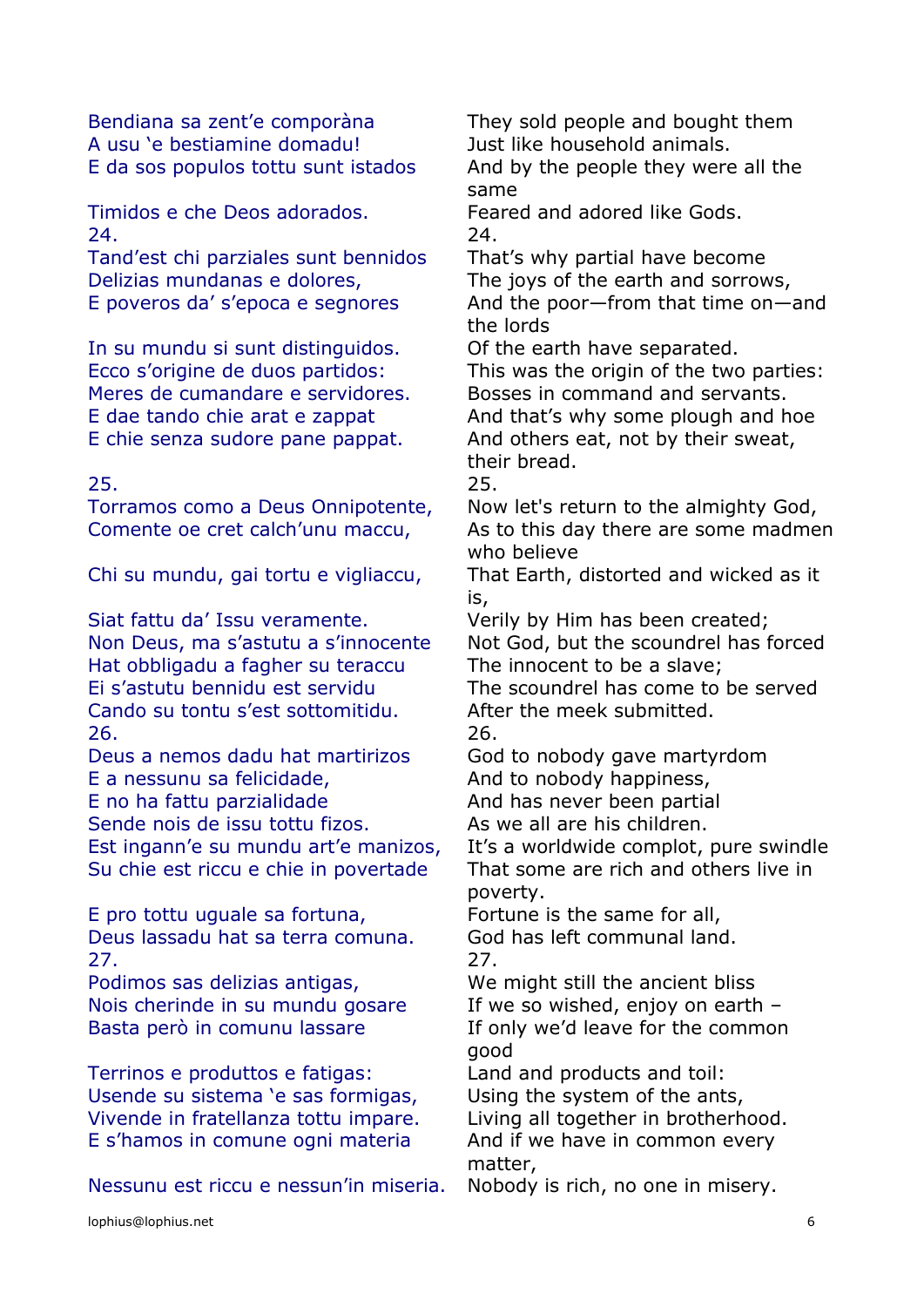S'esserat d'esser in dogni paisu Were in every country Fruttos e territoriu in comunu, Fruits and territory in common, Su produttu tra tottu esser divisu, Production shared among all, Faghimis una vida 'e Paradisu We would lead a heavenly life Dimis esser felices e cuntentos We would be happy and content 29. 29.

S'antigu paradisu Eden terreste In Eden, once paradise on earth Ch'hant sos furbos istoricos giamadu, As tricky historians have called it, Certu chi cuddu tempus fortunadu Surely in those lucky times De sos benes comunes istad'est. Goods were communal.

Ch'Adamu ed Eva hait collocadu. Accommodated Adam and Eva. Ma sa giusta e sincera veridade But the fair and real truth 30. 30.

Su serpente malignu, ingannadore That malicious, treacherous snake Ch'hat s'antiga innocenzia tentadu, bringing original innocence in

Chie creides chi siat istadu Who do you think has been Custu vile demoniu seduttore? That vile, devilish seducer? Iss'est s'omine avaru usurpadore It is the greedy human usurper Chi s'est de su terrestre impossessadu,

E lassadu hat sos tontos pro disgrazia And has left to the meek the disgrace Ispozzados de ben'e dogni grazia. Of being bereft of goods and all

E si da calchi furbu o ignorante And if by any scoundrel or dunce No est su narrer meu applaudidu, My words aren't applauded, Mi lu fettat toccare cun su didu Let him lay for me his finger Su chi cret prus demoniu devastante; On whom he deems the most

Serpente né demoniu hapo idu A serpent or a devil I haven't seen

32. 32.

Adamu ed Eva esser ruttu in peccadu, Adam and Eva have fallen in sin, E su peccadu chi siat istadu And that this sin was De matrimoniu sa congiunzione. Matrimonial conjunction;

28. 28.

De s'arte sua tribagliare ognunu, Everybody working in his own trade, Senz'esser isfrutados da' nessunu: Without being exploited by anyone: Tottu de grazias e de alimentos. With all those benefits and aliment.

Inue, narat, su Deus celeste, Here, it is told, God in heaven, Este su principiu de s'umanidade. Is the starting point for human kind.

temptation,

Who has seized control of the earth,

delight.

31. 31.

destructive devil;

Deo, pius de s'omine birbante. As for me, worse than mischievous man,

In su mundu capace a fagher male, On earth, as for being capable of doing evil,

E custu est su demoniu infernale. It's he who is that devil out of hell.

Narant, pro serpentina tentazione, They say that because of the serpent's temptation,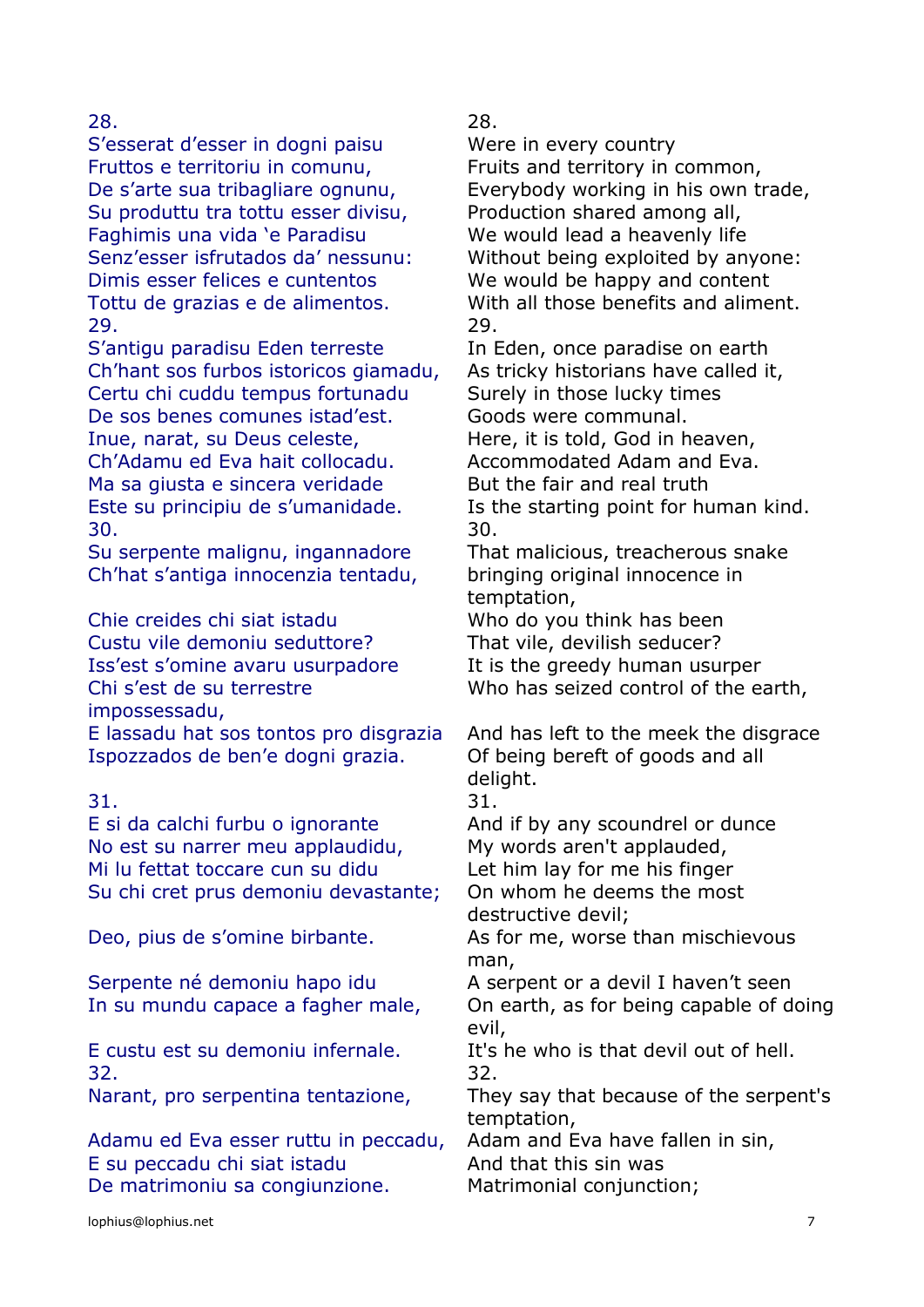E ch'in su mundu pro tale cagione, And that on earth for this reason S'est su bene su male originadu Good and evil had their origin – Gai hat dadu a crere s'impostura It's make-believe, a trick, Pro occultare ch'istada est s'usura. Just to hide that it was usury. 33. 33.

Si sa congiunzione vietada If the conjunction was forbidden Fi de su matrimoniu, comente In matrimony, then how come Podia mai benner populada? Could become populated? Oh infame impostura! ritirada Oh infamous swindle! Do Ca senza matrimoniu, ista certa, Without marriage, sure thing,

### 34. 34.

Si fit su matrimoniu unu reatu, Should marriage be a crime, Deus <<creschide e multiplicade>> God "Be fruitful and multiply" Nadu no haiat a s'umanidade, Wouldn't have told the human race, Ma ca fit necessariu tal'attu But that such act was necessary Est chissu hat permitidu s'umanidade Is, because it allowed humankind Pro ch'esseret su mundu populadu, To have the world populated, E s'est utile, certu no est peccadu. And if it's useful , then surely it's no

### 35. 35.

Veramente sa frutta proibida, The truth, the forbidden fruit, Attera cosa esser non podiat Another thing couldn't have been Si non sa terra, arbur'e sa vida;<br>Than earth, the tree of life, No lassende sa terra comunale **Not leaving the earth communal** Nde naschiat su bene ei su male. Brought forth good and evil. 36. 36.

Su proibidu simbolicu fruttu, That forbidden symbolical fruit, Andana sas delizias in fumu and All its lustre went up in smoke E in peccadu s'ominu fit ruttu: And in sin man had fallen: Ca da su paradisu fora essiat From paradise was ousted Cuddu chi possidenzia no teniat. He who possessions didn't have. 37. 37.

Deus dada haia sa permissione God gave His permission De sa terra ogni frutta a mandigare, To eat all of the fruits of the earth, Ei s'umanidade de istare And for humanity to stay Tottu in fratellanza e unione; All in brotherhood and unity;

Sa terra d'animales e de zente That the earth by animals and people Faghe dae su coro e da sa mente; Retreat from our hearts and minds; De viventes sa terra fit deserta. Of living beings the earth would be deserted.

Ne omine ne femina hait fattu. Neither had he made man or woman, sin.

Chi Deus de toccare non cheriat, Which God didn't want us to touch, Sende comune senza dividia, Being communal, without partitioning, Custa pro tottus grazias daiat. Which he gave for the benefit of all.

Fit su bene comunu, eternu e sumu, It was the common good, eternal and sublime,

Ma si s'avaru padronu assolutu But when the greedy absolute master S'esserat postu in su terrestre pumu, Had settled on the apple of the earth,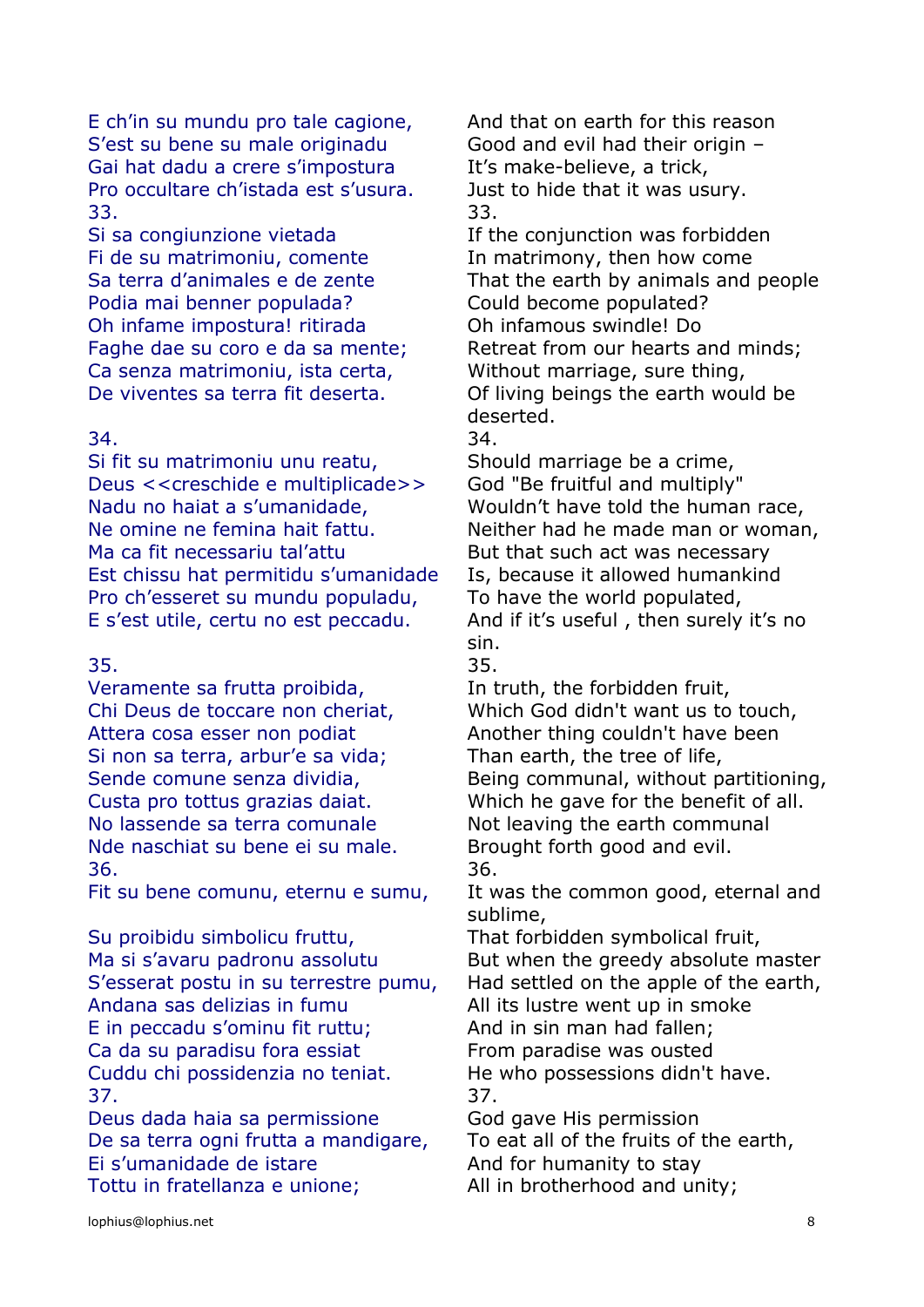De sos terrinos e s'impossessare Of appropriating estate Beniat s'avarizia, s'interessu. Comes greed and interest. 38. 38.

Culpa de s'usuraiu demoniu, Due to the diabolic usurer, Su poveru est de grazias ispozadu : The poor man is of all God's grace

Non pro ch'apat cummittidu peccadu, Not because he has committed sin Ma pro l'haer dirittu a patrimoniu But because his right to the estate Su malaittu serpente usurpadu; That damned snake has usurped; E d'est restadu senza nd'aer culpa He being left, not by his fault, Che ossu rosigadu e senza pulpa. With a gnawed, fleshless bone. 39. 39.

Ma furbamente s'omine impostore Shrewdly that impostor man E narat, chi su fruttu proibidu As he says that the forbidden fruit Est s'attu congiuntivu de s'amore; Is the conjunctive act of love; Ei su mundu esser rutt'in errore, And the world has fallen in error, L'hat iscacciadu da su paradisu. Has chased him from the paradise. 40. 40.

Ma si tale impostura esserat vera, But if that swindle were true, Tottu sos principales fint istados; All prominent men would've been Pro sa libidinosa violera For their libidinous whims. De Adamu in sa propria manera Like Adam, in the same manner,

S'impostura ad intender puru hat dadu,

Chi pro tale peccadu tantu forte That for a sin so severe Est intrada in dominiu sa morte, Death has entered the field E a morrer sa zente hat cominciadu; And people have begun to die Dà cand'Adamu est ruttu in peccadu, From the moment that Adam fell in

D'esser tottu che Deos imortales To be all, like God, immortal Tant'omines coment'e animales. Be they men or beasts. 42. 42.

Deo non naro chi faula siat I won't tell you it's a lie Cantu nat s'impostora propaganda, Whatever says the impostor's

Ma fatt'haiat proibizione **But He did make the prohibition** Ca ischiat chi cun su possessu Because he knew that with possession

deprived:

Unidu a sa cumpagna in matrimoniu, Uniting with his partner in matrimony,

A su tontu sa frase hat coloridu For the dumb has coloured the phrase Ch'Adam'a Deus hat disubbididu: 'Cause Adam to God was disobedient E Deus pro rispettu, de improvvisu, And God, for respect's sake, in a flash,

Da su giardinu terreste iscacciados Chased from the garden of the earth

Diant esser de grazias ispozados: They would be of God's graces bereft: Invece custos giardinos e fruttos But, to the contrary, those gardens and fruits

Possidint, e in peccadu no sunt ruttos. They possess – and in sin they haven't fallen.

41. 41.

The swindle has also given us to understand,

sin,

Mentres chi prima tenian sa sorte Whereas first they had the fortune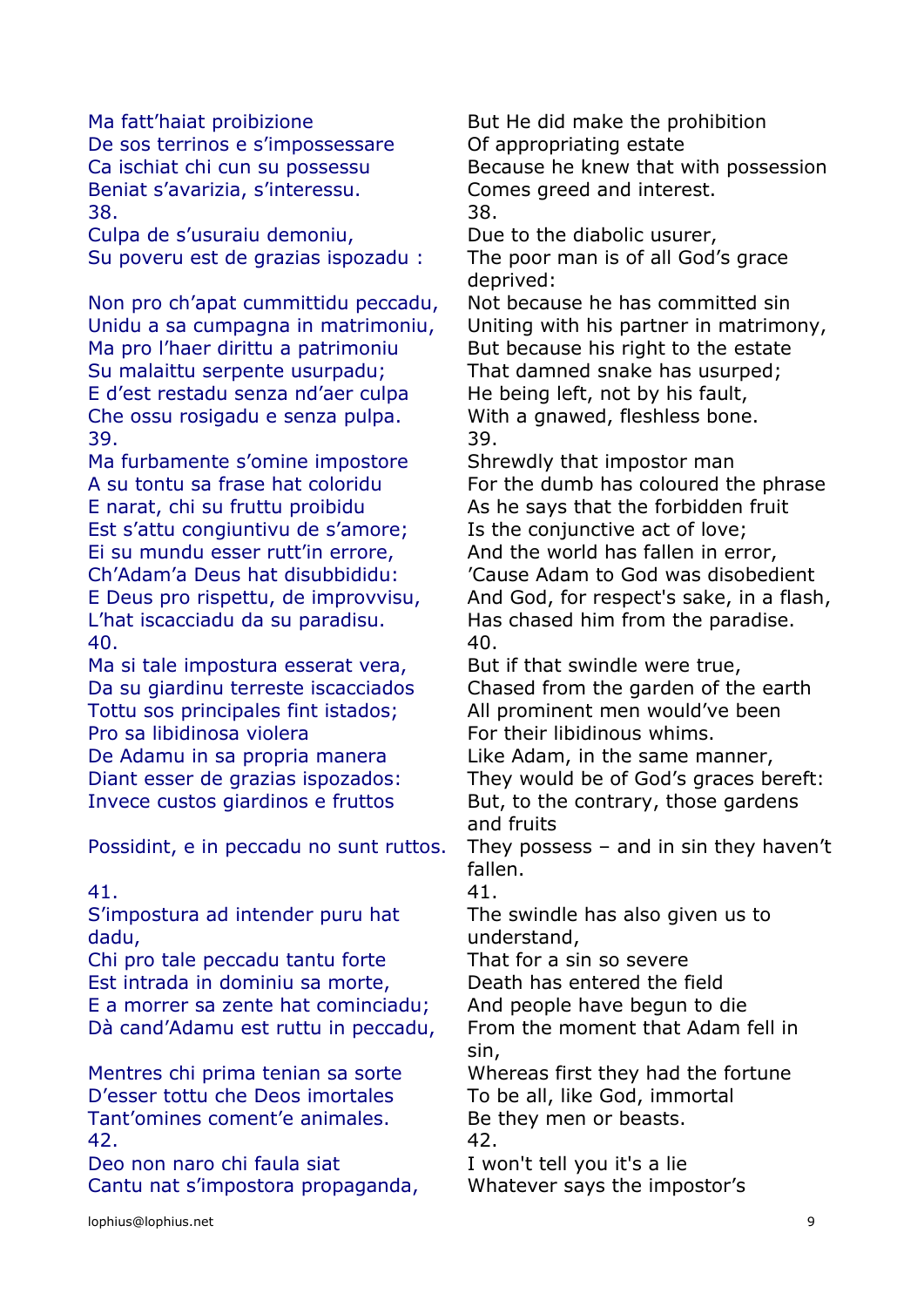Però fagher cheria una domanda, But I'd like to put a question: Chi si mai nessunu non moriat, When no one ever died, Comente in terra sa zente cappiat? How could earth hold all people? Deviat benner certu a dogni banda Surely at every spot would Tottu su mundu interu, senza iscampu, The whole world all over, without

Prenu de zente che erba in su campu. Be full of people, like grass on a

Sa die chi su pomo aeret toccadu, The day he'd touch the apple, Non narat s'iscrittura, chi l'hat nadu; The Scripture doesn't say; Ma sa morte ch'at devidu proporrer, But that death was perforce proposed, Moriat d'esser infelice istadu, He died from ill luck, E mandigaiat su pane cun pena Eating his bread in sorrow Andende a tribagliare a terra anzena. Toiling on another man's land. 44. 44.

Giustu comente nat sa profezia. Just like the prophecy says. Naschidu su Messia de protesta Once born, the Messiah in protest A su serpente ischiacciat sa testa. The snake's head he'll squash. 45. 45.

Narat chi Deus unu cherubinu They say that God a cherub Ponzesit in giardinu cun s'ispada, Placed in the garden with a sword, Pro ch'esserat sa frutta rispettada For the fruit to be respected Dae su poveru Adamu mischinu! By poor Adam, pitiable soul! De modu, ch'in su terrestre giardinu So that in the earthly garden Non tenzerat prus drittu de intrada; He had no right to enter anymore; E si a prepotenzia b'intrait And if in disrespect he would go in

46. 46.

Gas'in su mundu sos deus novellos, Thus on earth the new gods, Comente da s'antigu l'han conottu, As of old they knew how to do, Una legione formadu s'hant tottu Have formed a legion D'Anghelos, Cherubinos, barracellos; Of angels, cherubs, foresters; E terrinos, palazzos e castellos; Estates, palaces and castles Custodiat s'angelicu complottu. Are guarded by this angelical

Si calch'Adamu chi ladru si narat, If some Adam, said to be a thief,

propaganda,

escape,

meadow.

43. 43.

Deus, Adamu chi deviat morre That God told Adam he'd have to die

Lu podimos cumprender e suporrer, We can understand and may suppose.

Da cuss'epoca senza propriedade Henceforth, being without property In su mundu est sa povera zenia; In the world is the way of the poor; E fina a cando naschet su Messia, And until the birth of the Messiah, Ch'est s'unione tra s'umanidade Which is the union among mankind Non det gosare prus felicidade He won't have a taste of happiness anymore

S'anghelu cun s'ispada lu punghiat. The angel with the sword would sting.

conspiracy.

Andat e furat s'angelu l'isparat! Goes robbing, the angel will shoot him!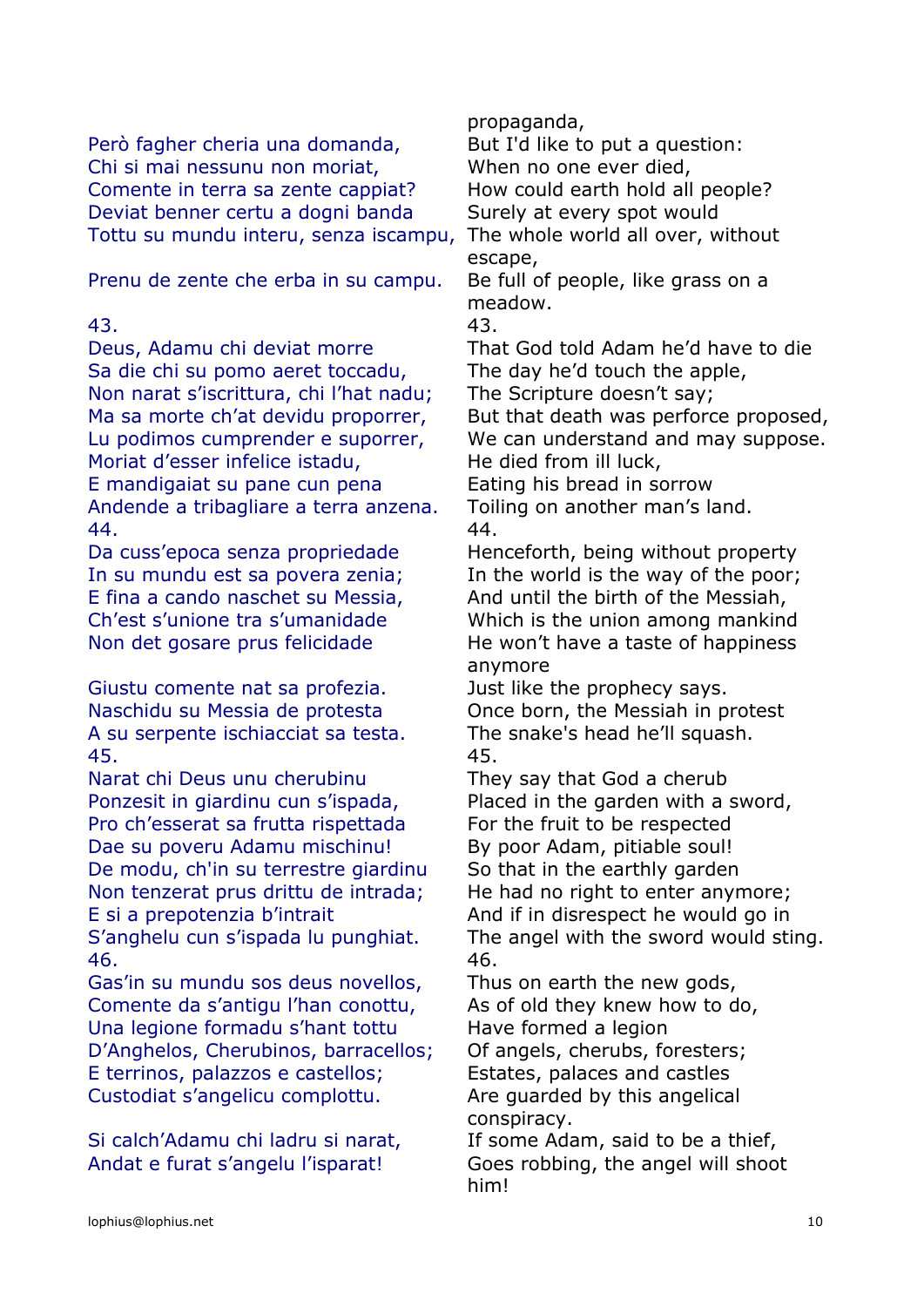Narat chi Deus, culp'e soso peccados, It is told that God, because of their

Mandesit in sa terra temporales; Sent tempests to the earth; E de su mundu tottu sos mortales And all the world's mortals Restessint in sas abbas annegados, Were in the waters drowned, Sol Noe, cun fizos e animales; Conly Noah, with sons and animals; E fattu hat des sos malos isterminiu And that He exterminated the bad 48. 48.

Ma it'est, in veridica materia But what is, in material truth De Noè sa grand'arca salvatrice? Noah's great saving ark? Mandadu hat su diliviu de miseria Has sent the deluge of misery Supra sa gente povera infelice. Upon poor, luckless people.

Chi de su mundu benzesint padronos. That of the world would become the

Ecco comente i su mund'est bennidu That's how in the world has arrived S'origine de su bene e de su male; The origin of good and evil; Sa disfatta 'e su bene comunale The undoing of the common good Istesit su peccadu cumittidu Was the sin that was committed, E su s'haer sa terra impadronidu The appropriation of the land Istesit su diliviu universale Was the universal deluge E su nou sistema, su monarca, And the new system, monarchy, Certu de salvamentu istesit s'arca. Certainly was salvation's ark. 50. 50.

E contana, chi mortos sunt istados And count as those who died Sos chi de s'arca restados sunt fora; Those who were left outside the ark, Ca senza possidenzia sunt ancora, Because still without possessions, Poveros tottus e disisperados, and poor and desperate, E morin in mesu s'inundazione And dying in the waves De povertad'e disperazione. Of poverty and desperation. 51. 51.

Pustis ch'est su diliviu cessadu After the deluge had ceded Leggimus chi sa turri 'e Babilonia We read that the tower of Babylonia Hat sos omines furbos fabricadu, Was built by scheming men, Pro paura ch'appende acquistadu, For fear that, once acquired Già sa mundana suprema egemonia, Supreme worldwide hegemony, Da' su potere non potterant crollare Their power could collapse Beninde su diliviu a torrare. The deluge would return.

47. 47.

sins,

E ch'intro s'arca si sunu salvados, And that in the ark have been saved, Pro dare a sos bonos su dominiu. So as to give power to the righteous.

Fit su vile sistema usurpatrice, The Mas the vile system of usurpation, Chi, cun sa sua infame cattiveria That, with its infamous wickedness E salvados si sunt certu sos bonos And saved indeed have been those braves

masters.

49. 49.

Sos ch'intro s'arca hana fatta dimora Those who in the ark have sheltered Si sunt da' sa miseria salvados, Have saved themselves from misery,

De sa facenda usurpante dimonia, From that usurping infernal business,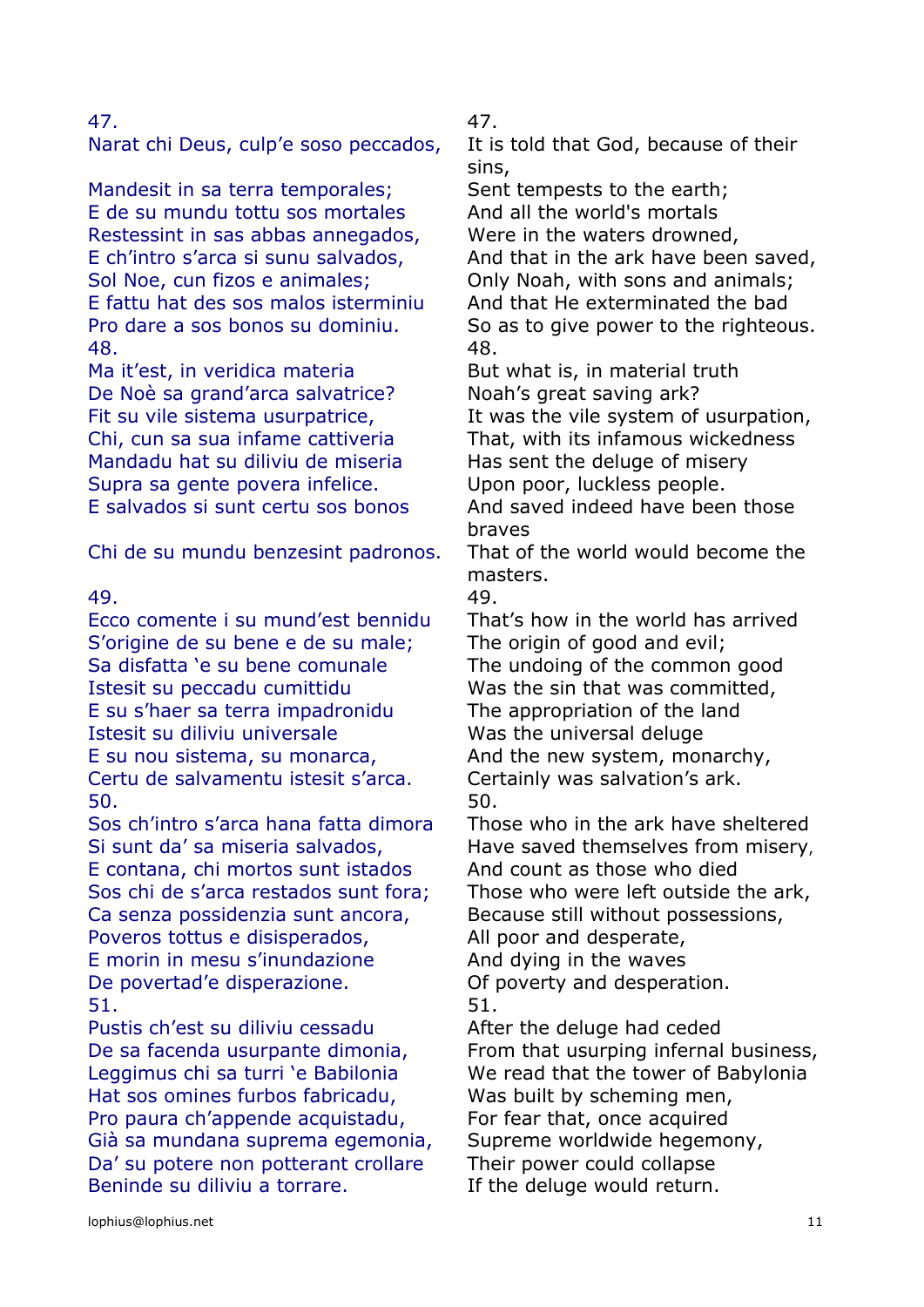A cantu nat s'istoria sagrada, According to sacred history, E diversas ancora opiniones, And various other opinions, Nach'istesit de pedras e mattones It consisted of stones and tiles Sa turre de Babele fabbricada. That tower of Babel they built. Deo naro chi fit custa edificada I say that this building Istesit da' sos contes e barones Consisted of counts and barons Ducas, cavalieri e marchesis **Dukes**, knights and marquises In tottu sas cittades e paesis. In all towns and villages. 53. 53.

Devet bene cumprender dogn'umanu, It should be understood by each

Chi no est unu fabbricu de manu Was not built by hand De comente sa 'oghe s'est isparta, As rumours spread it was, Ma cudda turre politica e arta But that tower, political and high, De antigu dominiu sovranu **Of an ancient sovereign reign** Custruida cun arte e con ingegnu Built with art and genius, Sa ch'est hoe esistente in dogni regnu. To this day exists in each realm. 54. 54.

Ecco comente in su globu terreste, That is how on earth's globe, Giamadu paradisu deligiosu, Called delightful paradise, Su serpente malignu, insidiosu, The malicious snake, insidiously, De dogni bene impadronidu s'este, All goods has appropriated, Hat puru dominiu poderosu, Exerts its mighty rule, E cheret ubididu si cumandat Asking obedience whenever it

55. 55.

Unu guvernu devet dominare A government must prevail Pro non succeder nè briga e nè gherra, To prevent either riot or war, Ma fatigas e fruttos de sa terra But fatigues and fruits of the land Deviat essere i comune 'e pare; Must be communal and equitable; No una parte sola profittare, Not one part only profiting, E s'atter haer de pane una perra, And the other a morsel of the bread Si su bene comunu s'est connottu, If the common good is relied upon, Devimis tribagliare e goder tottu. We must work and enjoy all of us. 56. 56.

Si de nascher e morrer ugualare If balancing birth and death Cherfid'hat sa natura, sa fortuna, Is nature's or fortune's will, Proite sa terra, sienda comuna, Why may the earth, a common good, De nois tottu non podet istare? Not remain for all of us? Subra custu su drittu de giustizia Here the law of justice 57. 57.

52. 52.

Sa turra de Babele, senza farta, The tower of Babel, piece for piece, human being, E de su proletariu pro peste;<br>
And to the detriment of the proletariat, commands – E guai de cuddu chi no andat! Woe to him who doesn't run! S'est de tottu su sol'ei sa luna If sun and moon are of everyone E s'aria de tottu a respirare, And the air is everyone's to breath.

Mancat. Poite? Culp'e s'avarizia. Doesn't apply. Why? It's due to greed.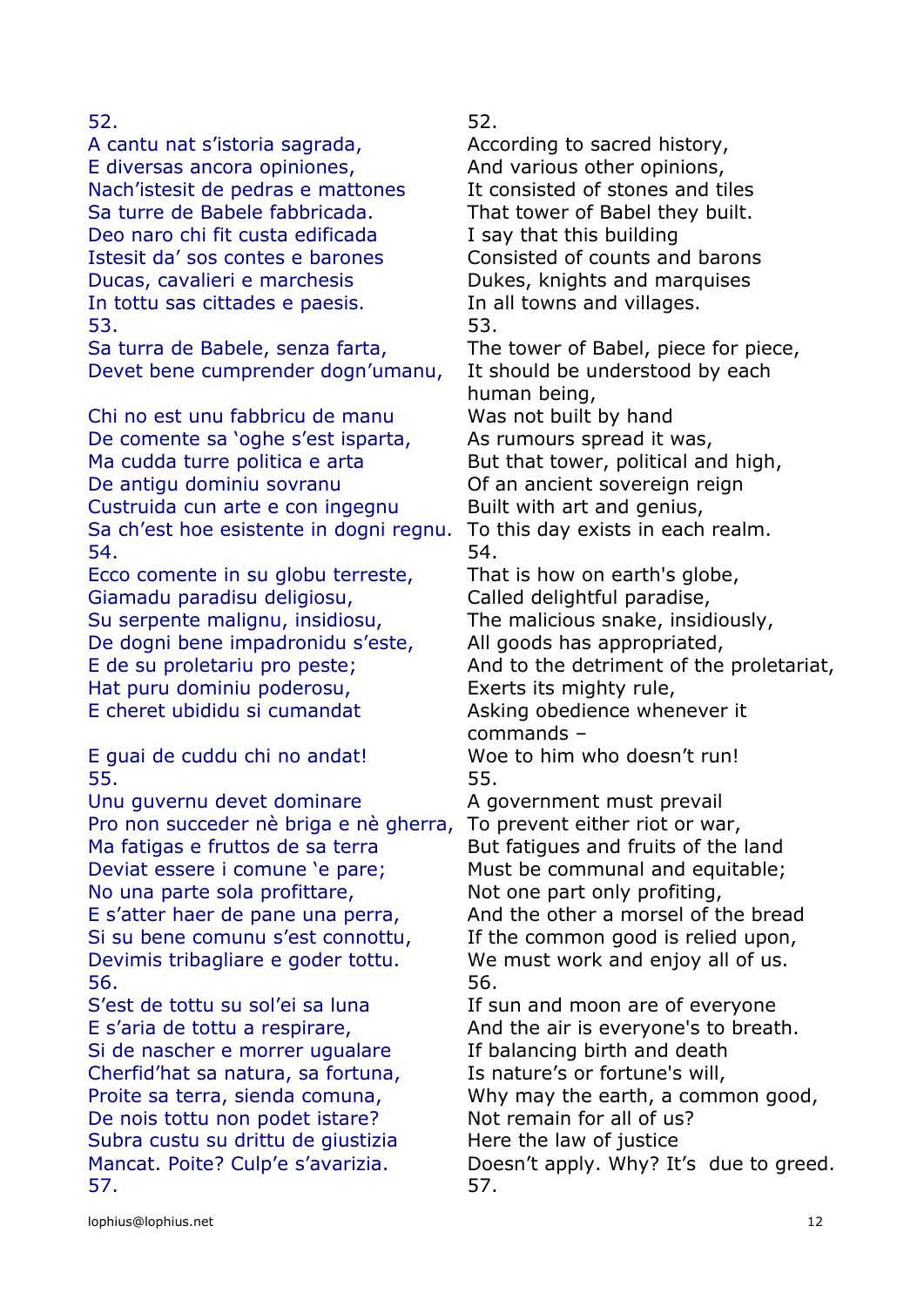Intes'hazis comente hat caminadu Have you understood how has

S'umanidade de su mundu intreu? Human kind over the earth in truth? Cumpres'azis chi culpa no nd'hat Deu Have you understood that it wasn't

Pro chi cumprenedet s'omine babbeu. To the comprehension of the dumb: Est causa de s'omine birbante. Is caused by human wickedness.

# **SECONDA PARTE SECOND PART**

1. In the case of  $\overline{1}$ . S'istoria legginde a pramu a pramu, Reading history page by page, Dae Adamu finas a Noè **From Adam to Noah -**No esistiat moneda e nè Re, Neither money nor king existed, Send'in vida su Patriarca Abramu; In the life of Father Abraham. De sa mondeda esistidu est su ramu, Money that existed was copper, Dai su Re Cinesu est istada. It was by Chinese king Fu.  $2.$ 

De s'avarizia s'origini infame Greed's infamous origin, Sa moneda, nàt chi est sa zente dotta, Money, say those with learning, Sa prima istesi fatta 'e terra cotta, First was made of baked clay, Sa segunda de pedde o de corame, Secondly of hide or leather, Poi de ferru, de prumu e de rame ; Then of iron, lead and copper -Cun su tempus andende si est connotta ;

E infine de carta, oro e pratta Finally of paper, gold and silver,  $3.$ 

Sa moneta est da epoca lontana, Money has been a long while Dua mizza e settighentos annos, Two thousand and a good seven

Non fin tant'in su mundu sos ingannos There wasn't so much deceit in the

Da cand'istada est sa moneda in usu From the time that money is in use Creschidu est s'ingannu prus'e prusu. Deceit's been heaped upon deceit. 4. 4.

wandered

God's fault

Si chi est riccu e chie isfortunadu? That one is rich and the other has ill luck?

Ben'hapo custos versos dedicadu Well have I done to dedicate these verses

Si chi' est riccu e chie mendicante. That some are rich and others beggars

Lu narat in sa Genesi Mosè, That's what in Genesis tells us Moses, Ma post'in cursu e perfezionada But put into circulation and perfected

Time passing by it became known -

E de nichel e brunzu istesit fatta. Of nickel and bronze it was made.

In possessu de sos avaros mannos In the possession of greedy headmen Prima d'esister s'Era cristiana Before the coming of the Christian era, hundred years.

world

Cando moneda non de manizzana When there was no money to juggle with.

Cando moneda non s'agataiat When money wasn't to be found In cale modu si cummerciada ? In what way did they merchandise? Beniat pari pari iscambiada There was a half and half exchange

lophius@lophius.net 13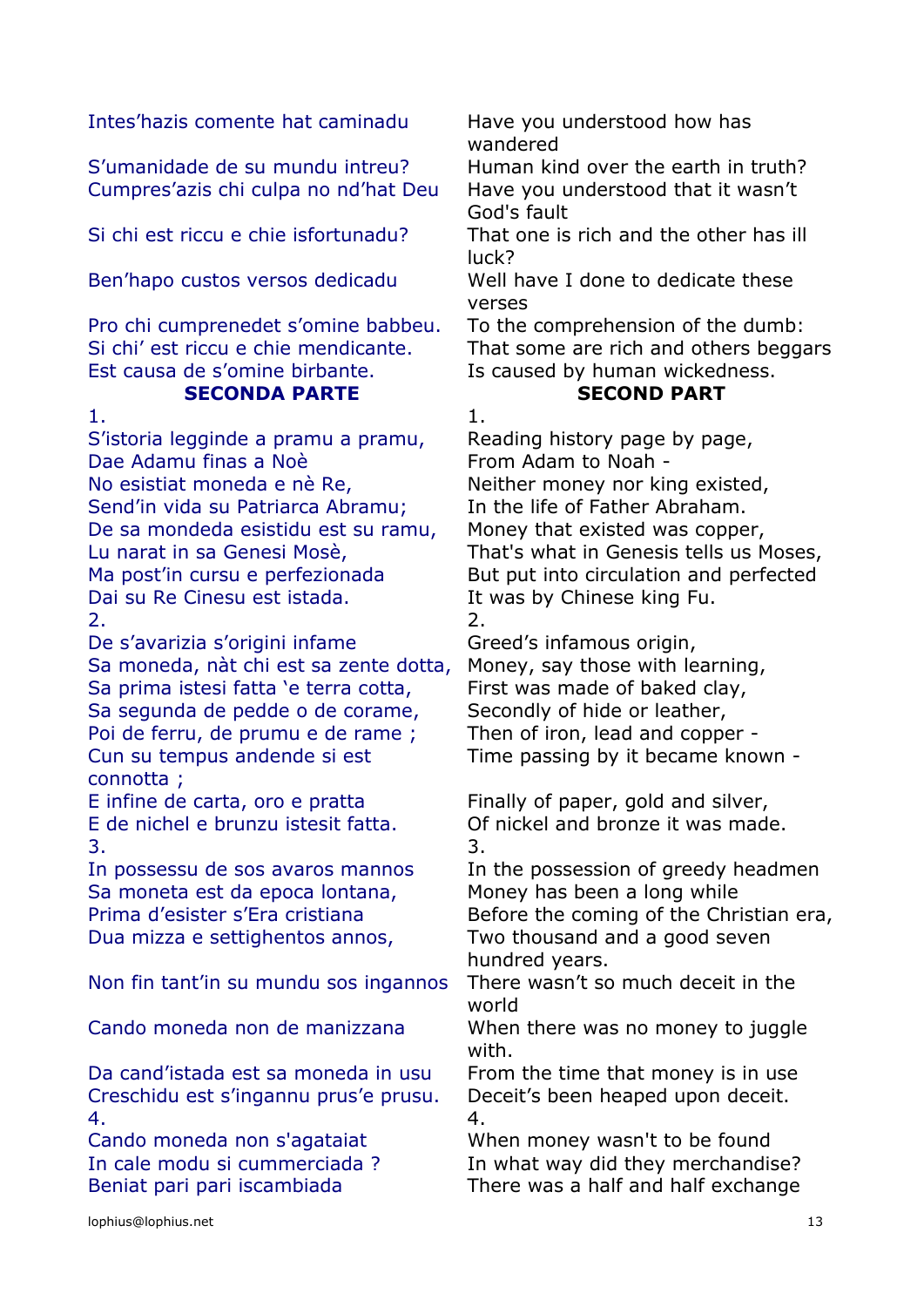A su poveru chi trabagliaiat The poor man that drudged Cumente tando su riccu pagada? How did the rich man pay him?

In cosas de pappare e de bestire. With goods to eat and to wear.  $5.$ 

In cussu tempus antigu e inopiu In that ancient and destitute age Forsi profittu nd'amos a su doppiu? Are we by chance making double

Ca sa maneda andamos a gastare Our money we are going to spend In bestimentu e in cos'e pappare. On clothes and things to eat.  $\sim$  6.

Su poveru fit menzus favoridu, The poor man was better served, Tando coment'è oe in ogni affari: As it is today in each affair: Mancari s'interessu pari pari and And even if self-interest in equal

Ei s'ingannu esseret esistidu; And deceit existed, Tantu coment'è oe interessosa. As self-interested as they are now. 7. 7.

Bene cumprenden sas dottas persones Well do learned people understand Cando moneda no si nd'agattada, That when money wasn't to be found, In su mundu nessunu no pensada In the world nobody thought A ponner in sa Banca miliones! Of putting millions in the bank. Ma pensaiat d'aer provvigiones **One thought about having provisions** Solu da una a s'atter'annada: Only from one year to another – Senza su monetariu isquillu Without money's clinking Fit prus su mund'in paghe e tranquillu! Was the world more quiet and

Mentres cun su sistema monetariu Whereas with the monetary system Creschind'est s'avarizia senza contu, Greed is increasing without pause, Ca finzamentas s'omine pius tontu As even the dumbest man Est diventad'in su mundu usuriu ; In the world has become a usurer; Siat braciante, siat proprietariu Be he farm hand or landlord, Pro regollet moneda est sempre prontu To collect money he is always ready Cun asuria e cun avidu coro With greed and his heart avid Massimamente de prata e de oro? Most of all for silver and for gold. 9. 9.

Sa merce chi dognunu produiat. Of the goods that everyone produced. No mancat no de lu retribuire He wouldn't surely fail to compensate him

Senza moneda viviant l'ischimos; We know they lived without money; Oe chi sa moneda nois tenimos Today with the money that we've got profits?

Paret a mie ch'istamos su propriu To me it seems that we are at the same point

E dae s'usu antigu non transimos: And that from ancient use we don't deviate:

Prima d'esser in usu su dinari Before it came to be used, money, Ca su mundu non fit tant'accanidu Because the world wasn't so obsessed

measure

Non fit zertu sa zente in dogni cosa Surely people weren't in all matters

peaceful!

# 8. 8.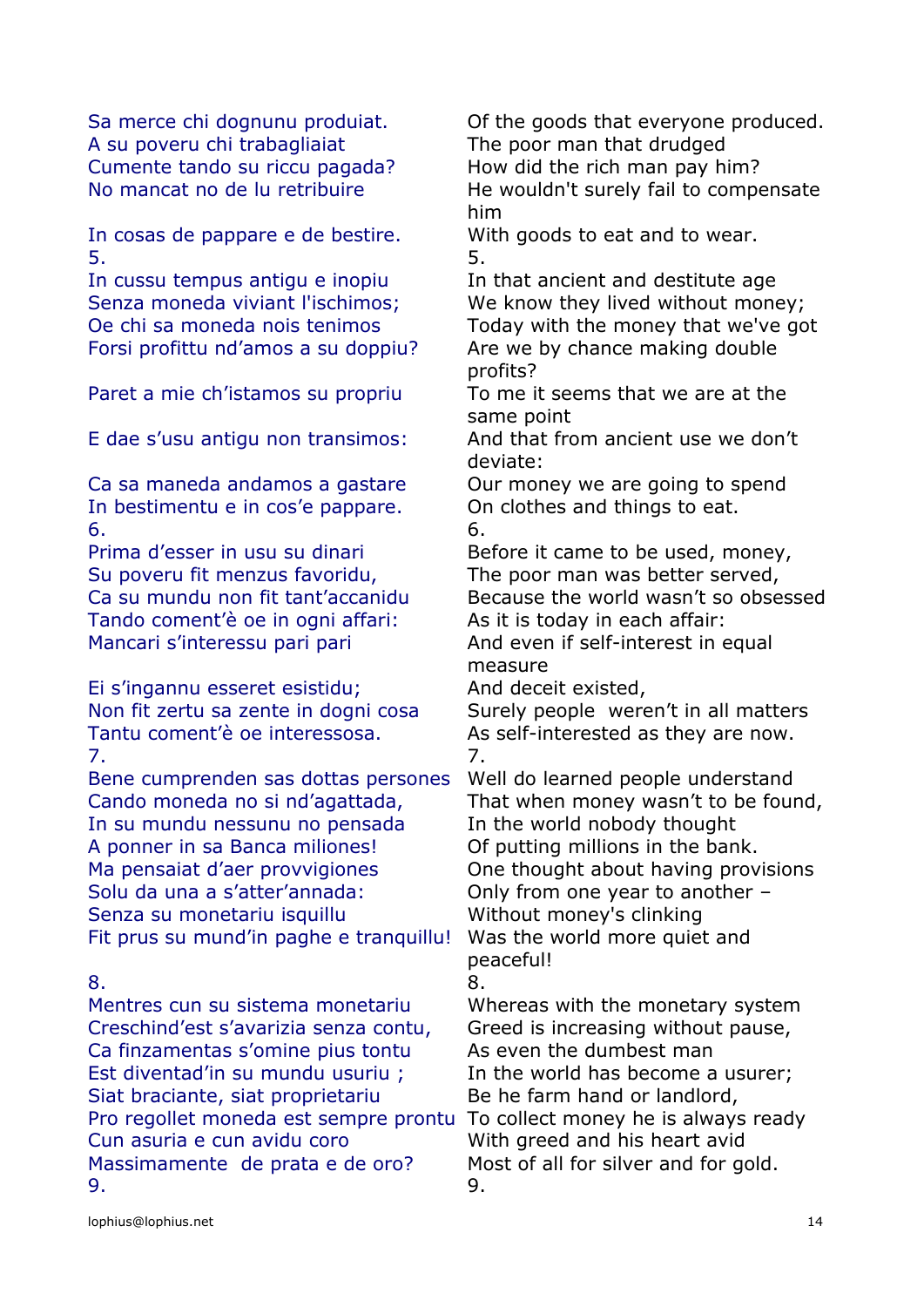B'at prus de unu riccu possidente More than one rich proprietor, Amante de moneda e abbramidu Lover of money, desiring it, Ch'istat isporcu e male bestidu Is foul, badly clothed E si castigat finzas de sa brente; And castigates even his belly; De lavorantes puru similmente Even among workingmen, all the

Medas economistas nd'amos bidu Great penny-pinchers have we seen - De tottu custos males, senza pausa, Of all those evils, without pause, Sa moneda est s'origin'e sa causa. Money is the origin and cause. 10. 10.

Cun sa moneda dogni birbantesimu With money all mischief S'istrozzinismu, su vile interessu Extortion, vile interest, S'ipocrisia, su gesuitismu, http://www.witism.com/hypocrisy, Jesuitism,

Medas si benden pro unu centesimu Many sell for one cent -Est pro sa monetaria materia Is for the monetary matter Su lavorante d'estrema miseria. The worker in his extreme misery. 11. 11.

Si sun bidos alcunos principales We've seen some prominent men Fagher derettas sas causas tortas Making right the crooked causes In Cortes de Assisi e Tribunales: In the Assizes and Tribunals Cun falzos testimonzos illegales With false, illegal testimonies. Personas reas benzesin assortas Guilty persons are absolved, E cundennados tantos innozentes Condemned those innocents Chi de dinaris non fin possidentes. Who weren't money owners. 12. 12.

B'à prus de unu fizu disonestu More than one dishonest son De calch'omine riccu benistante, Coldination Controller of a rich, well-to-do man, D'aer dinaris a manu bramante Longing to have money at hand, Pregat finas su babbu a morrer prestu! Prays for his Father to die soon. E cantos si estin de su restu How many aren't there anyway De disonare e de pena infamante Without honour and in scandalous

A sos dinaris pro aere amore For love of having money Medas feminas mancan a s'onore...! Many women run short of honour. 13. 13.

Naran chi sa moneda est preziosa They say that money is precious Pro eleganza e pro comodidade: For its elegance and ease of use: Deo puru l'ammiti, in veridade; Even I admit it, in truth it is; Ma però de tott'atteru est dannosa Yet on the other side it is damaging Ca de malu nd'hat naschidu ogni cosa As of evil has sprouted from it every

Superbia, egoismu e crudeltade: Arrogance, egoism and cruelty, Omicidios, furtos, tradimentos, Murders, thefts, treason, Cambiales e falsos testamentos. Bills and false testimonies. 14. 14.

same,

In su mundi fatt'at grande progressu, In the world has made great progress,

S'anima, sa cuscienzia e oppresu Their soul, conscience - and oppressed

Chi dinari possedini a isportas, Who possess baskets full of money,

trouble –

kind: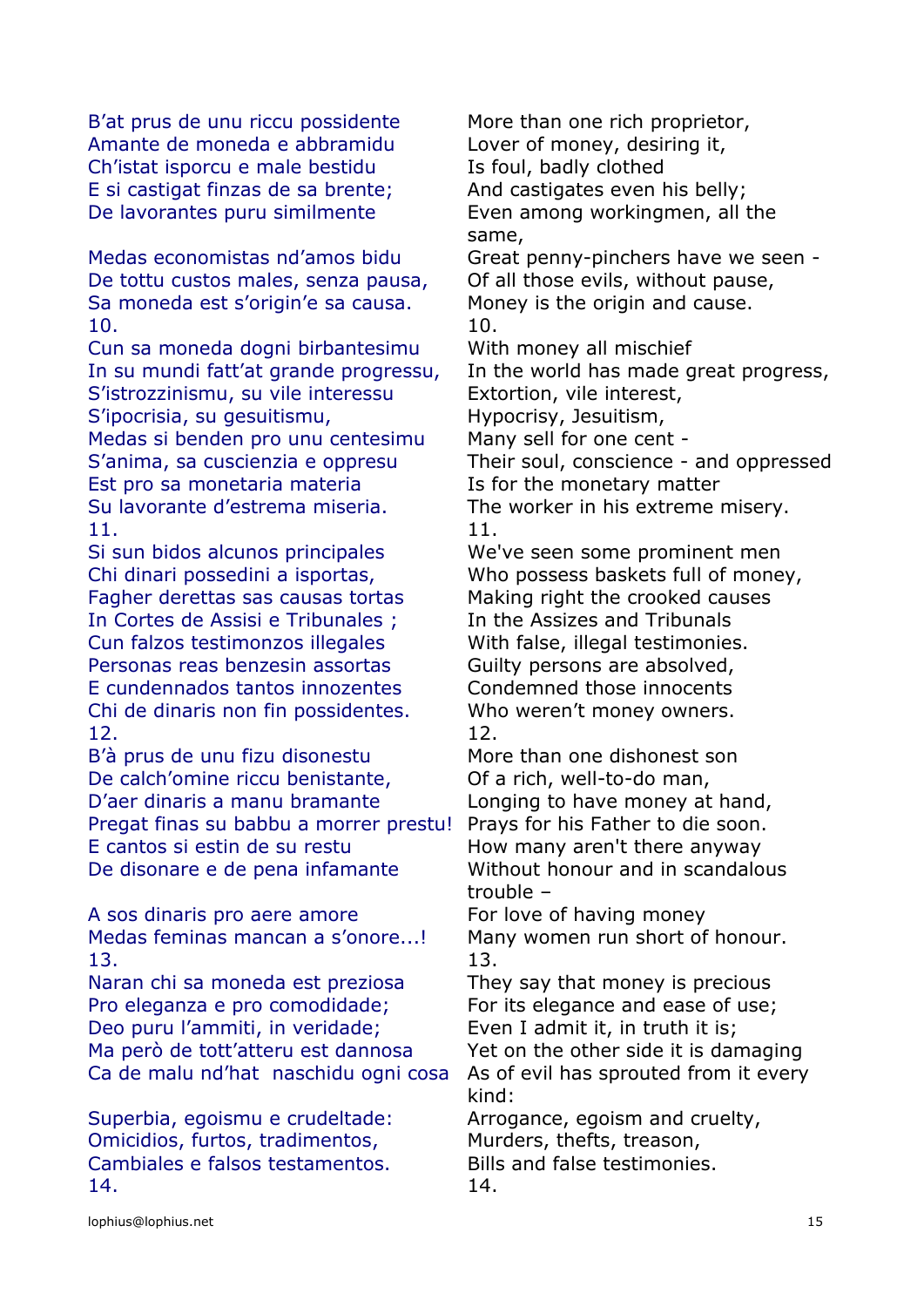A dite servit s'oro ei s'argentu? What use do gold and silver serve? Narat s'omine dottu e sapiente: Says the learned and wise man: Servit a fagher avara sa zente, It serves to make people greedy, Tottus ischimos pro isperimentu We all know by experience Sa moneda no servit a niente Money serves to nothing. Mentres chi s'arga, disprezzada cosa Whereas garbage, despised matter Est meda prus de s'oro valorosa. Is worth much more than gold. 15. 15.

De s'oro, de s'argentu e de su ramene. Than gold, silver and copper. Paragonare s'oro a su ledamene, Compare gold with manure, M'azis a narrer, chi so faularzu? You'll tell me that am I a liar? Nademi trigu, simula e chivarzu Tell me, wheat, spelt and bran Legumenes, erbagios e fruttamene, Beans, herbs and fruits, De s'oro e s'argentu sun prodottos? Are they gold and silver's O sun de su ledamene sos fruttos? Or are they manure's fruits? 16. 16.

Si fimis tottus in su mundu riccones If in this world we were all rich E nessunu pensat de tribagliare, And nobody'd think about working, Dimis tottu de famene crepare We'd all have to die of hunger Prata e oro teninde a muntones! Holding heaps of silver and gold! Ca senza su tribagliu 'e sas personas Because without the toil of people Non nos podiat sa terra alientare: The earth can't feed us E si a tribagliare no andaimis, and if out to toil we wouldn't go, Riccos d'oro, de famene morimis...! Rich in gold, we'd die of hunger.. 17. 17.

Sos miliardos cun sos miliones Billions and millions, E faeddamus de sas religiones And let's talk about religions Si partin da Divinu fundamentu; Whether they spring from divine

O si est tottu mundan'unu inventu Or if it's all a mundane invention De birbantes, e furbos e mandrones By rascals, swindlers and loafers -S'est de Divinu o mundanu istitutu Whether it is a divine or mundane

Connoscher la devimus dae su fruttu. To know it we must look at its fruits. 18. 18.

Da' su fruttu connosche da pianta From the fruits one knows the tree Si est de bona o mala calidade Whether it is of good or bad quality; E donat fruttos de barbaridade, And it fruits are barbarity, Mundu, cumpatti, iscusa, e perdona, World, have mercy, excuse and

Non podet esser nè santa nè bona! It can't be either holy or good! 19. 19.

Ma pro estire nè pro nutrimentu, But not for clothing, nor for nutrition,

Balet prus s'arga de su muntonarzu Garbage from the dump is worth more

Lassamus como s'oro ei s'argentu, Let's leave alone now gold and silver,

fundaments

institution,

Si dat fruttos d'amore e caridade When it gives fruits of love and charity Si podet narrer chie est bona e santa. One may say that it is good and holy, Ma.. si santa de lumene li nanta But when holy only in name they call it

forgive,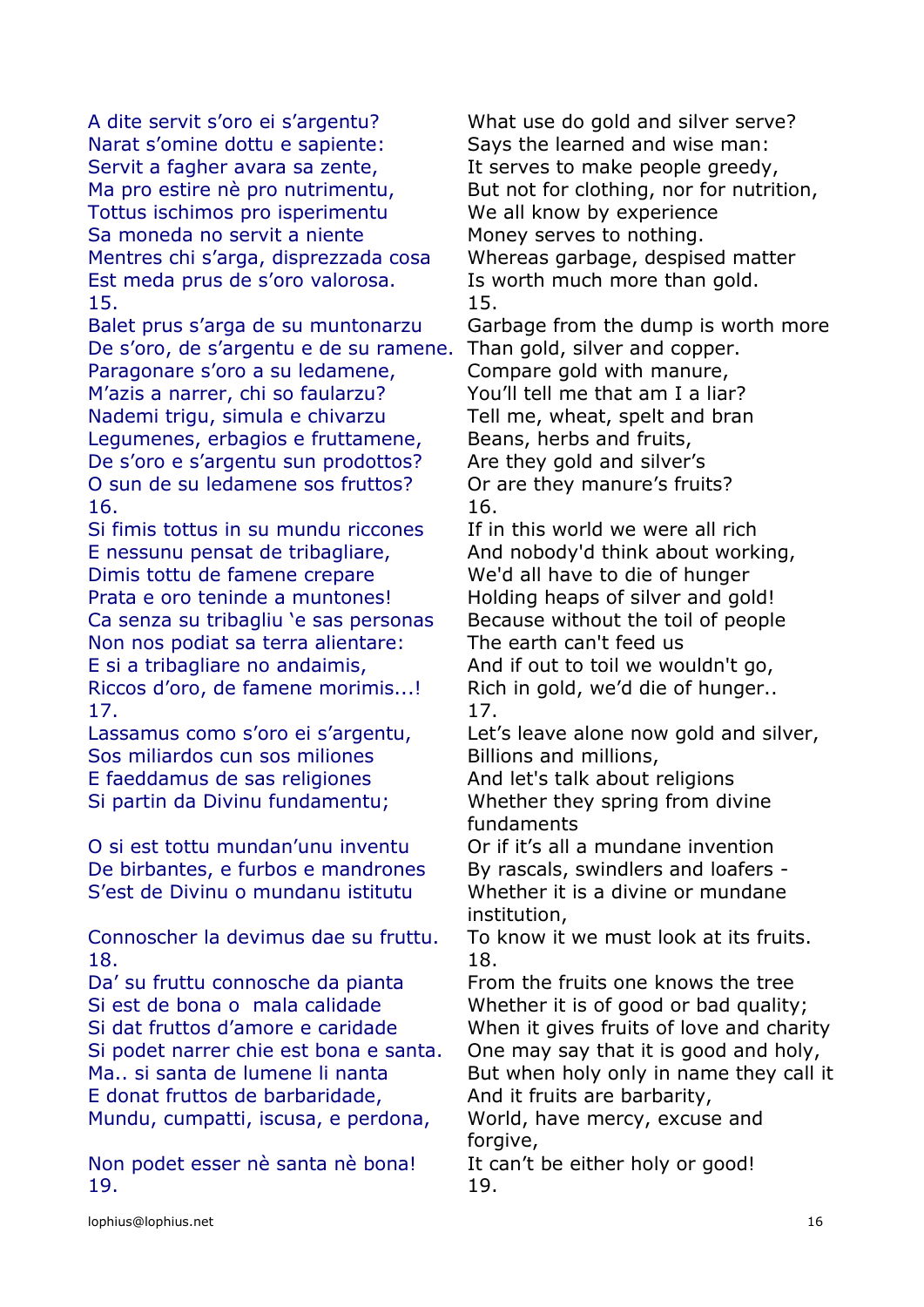Sa religione, amore e fratellanza Religion must deliver love and

Deve pro esser santa istabilire; In order to be holy; Pro esser giusta deved'abulire To be righteous it must abolish Sa servitudin'ei sa padronanza, Slavery and lordship E devet imitare s'uguaglianza, And emulate equality: Gosare tottus o tottus patire! All must enjoy or all must suffer! 20. 20.

Deo naro: s'esserat decretada I say: were it decreed, Sa religione tra s'umana zente, Religion, among human kind, De unu Deus veru onnipotente, By one God with real omnipotence, Una sola in su mundu fu istada; One religion in the world there'd be Invece d'una ottighentas che nd'ada Instead of the eight-hundred-

E tottu tenen Deus diferente And all have a different God

21. 21.

Prestare cultu a tantas Deidades, That worship is paid to lots of

Cumprenden chi sun tottu falsidades They understand that they are all

E de mancuna diventan amantes; And none of them they will embrace; Aman de viver liberos pensantes They'll rather live as freethinkers E de sa religiosa sociedade And of religious societies, Connoschinde s'ingannu ei s'imbrogliu Knowing their deceit and swindle, Fuint'attesu che barc'a s'iscogliu. They are wary as a ship of the clips. 22. 22.

Pro chi siat dognunu a connoschenzia For all to be in the know Presento in s'argomentu sequente I'll present as the next subject In cale modu tra s'umana zente In what way among human kind Est bennida de Deus s'esistenzia; Has arrived God's existence, De su creadu sa magnificenzia How creation's magnificence S'idea at fattu nascher in sa mente, The idea has made arise in the mind A s'omine terrenu abitadore, Of man, dweller on earth, De un'Ente supremu creadore. Of a Supreme Being, the Creator. 23. 23.

Istellas, sole, luna, terra e mare Stars, sun, moon, land and sea Sun istados sos primos fundamentos Were the first foundations Ch'an devidu sa fide fabbricare That must have built religion – D'unu Deus ch'at devidu creare **Of a God who'd have created** Astros de Chelu e de terra elementos; Stars in heaven and earth's elements; Dognun'in coro sou hat ideadu Everyone in his heart has dreamt up

brotherhood

E si no est de tale condizione And if it doesn't answer this condition Sant'e giusta no est sa religione. A holy and righteous religion it isn't.

something there are;

Mentr'una sola e unu solu Deu Whereas one sole religion, one sole God

Deviat esser in su mundu interu. There should be for the entire world.

Bidinde finzas sos prus ignorantes Observing even the most ignorant divinities,

falsehoods

Lampos e tronos, tempestas e bentos Lightning and thunder, storm and wind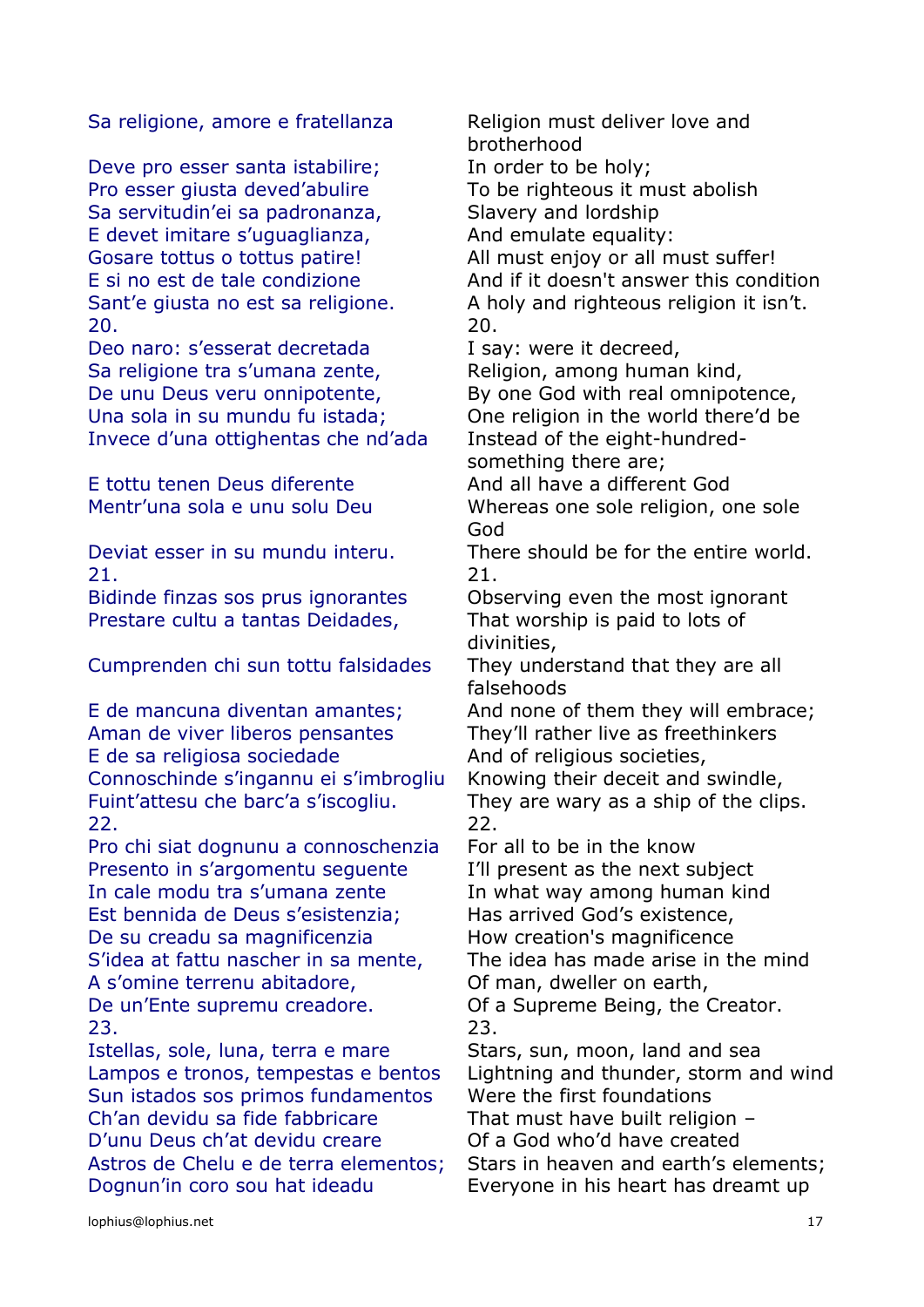24. 24.

De s'ierru sa rigida frittura, Winter's severe cold, Sos immensos calores de s'istade, The immense heat of summer, Sos fruttos de s'attunzu in cantidade The fruits of autumn in quantity E de sa primavera sa bellura, and spring's beauty, Omines fattos 'e dogn'istatura Men made of every stature Animales de ogni calidade, Animals of every quality, Su naschere su morrer in comunu Birth and death, all together 25. 25.

Duas semplices cosas sun istadas Two simple things have been Origine de Deu e fundamentu: God's origin and founding: Sa meriviglia unid'a s'ispaventu Wonder linked to fright, Ch'han causadu sas cosas creadas Caused by things created, Sos terremotos, sas malas annadas, Earthquakes, bad harvests, Maladias de tristu avvenimentu. Diseases of sad occurrence. E in Deus terrore o meraviglia Awe or wonder 26. 26.

Abramu, Isacu, Giacobbe, Mosè, Abraham, Isaac, Jacob, Moses,

A tottus custos su divinu Re, To all of them the divine Lord, Lasso decider'a sos sensos bostros I leave it to your sense to decide, Fit apparidu puru a tempos nostros. He'd appear also in our times. 27. 27.

O tando a sos terrenos abitantes Or only to the earth's inhabitants

No, ca leggimos a ojos videntes No, we read with our own eyes

Fin de occhire e de furore amantes They were prone to kill and rage Forsi pius de sos tempos presentes! Maybe more than at present times! Deus pur'oe cumparre deviat. God should also appear today. 28. 28.

Bider antigamente a faeddare, To be seen talking in old times, A tempus nostros a nos visitare Why for a visit in our times Proite mai cumpatu non este? He's never shown up?

Deus, custu no pode mai istare, God, that cannot be,

Unu Deus mirende su creadu. A God as he watched the created.

Naran: de Deus operas chi sunu Say it's of God's making that they are.

Han fattu crere s'umana famiglia. Made the human family believe in God.

Naran antigamente cunferidu They say that in times of yore confer C'at Deus cun Adamu e cun Noè Did God with Adam and with Noah Naran chi faeddadu l'hana e bidu; They say they talked with Him and saw Him;

Ma si fit beru, d'esser apparidu But if that were true, having appeared

Cumpariat ca fin prusu innozentes He'd appear when they were more innocent?

Chi tando chei como fin birbantes; That just as now they were wicked then;

Si tand'a sos birbantes cumpariat So if He appeared before the wicked

Si s'est lassadu su Deus celeste If He consented, the Lord of Heavens,

D'esser tando masedu e como arreste To have been once that tame and now so shy,

lophius@lophius.net 18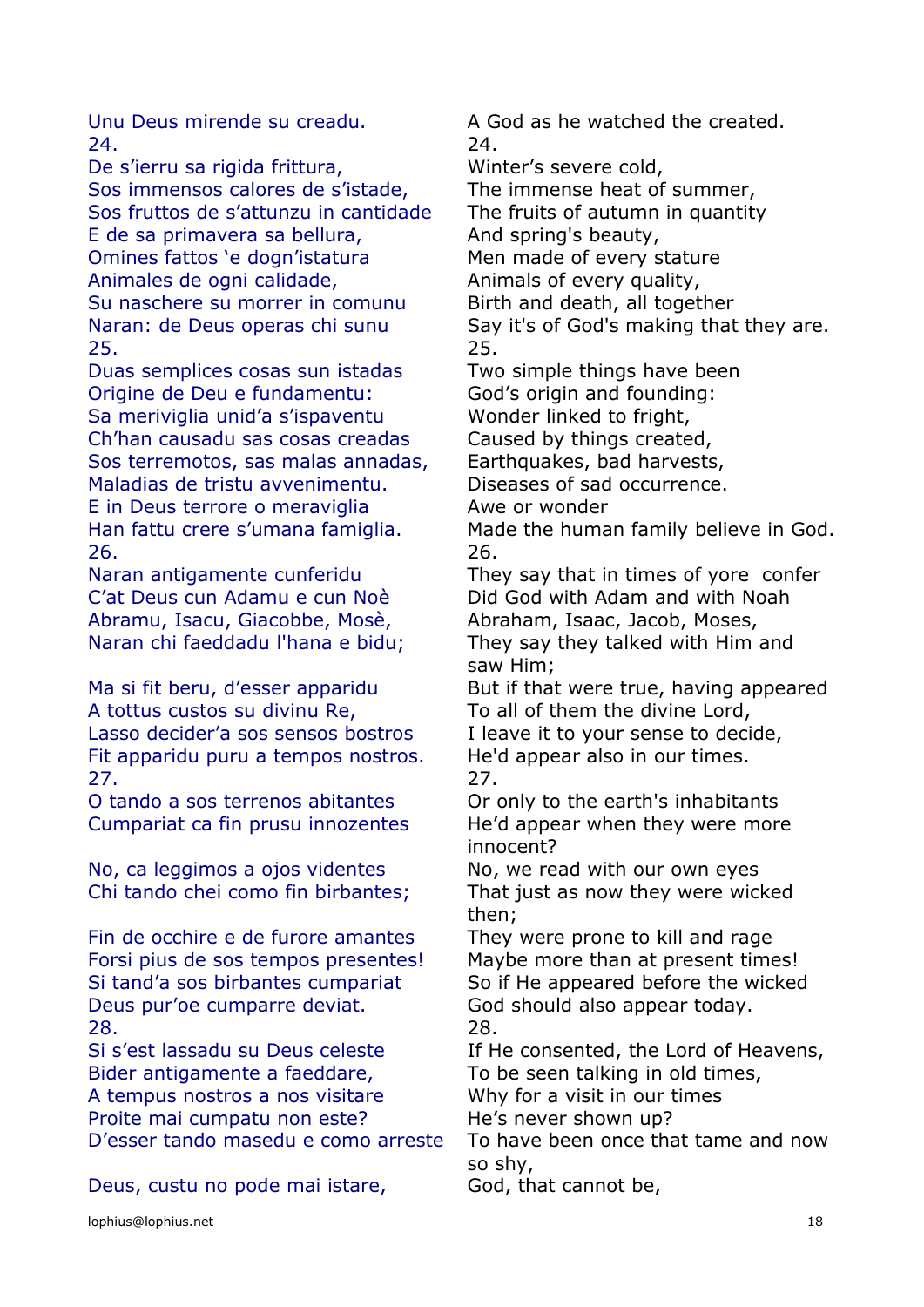In ses dies su Deus infinitu, The six days the infinite Lord, Senza nudd'àer bidu nè toccadu Without having seen or touched

Cando Mosè fit naschin'in s'Egittu When Moses was born in Egypt Haiat trinta seculos passadu Thirty centuries had passed D'Adamu e d'Eva sa creazione Since Adam and Eve's creation E no est che immaginazione.. It's only imagination.. 30. 30.

Cheria de mi narrer in cust'attu Let him please tell me at this point, Su pius de scienzia profundu, He with the most profound learning,

O si su mundu est ch'a Deus àt fattu ? Or was it the world that made God? Pro parte mia est su mundu ingrattu As for me, it is greedy world Ch'at fatt'a Deus, naro franche'e tundu That made God, I say it loud and clear Ei su mundu, bos naro in comunu And the world, I say to you all, Chie l'at fattu? non l'ischit nessunu. Who made it? No one knows. 31. 31.

Da tempus antichissimu, remottu Since ancient, far away times Curret de Deus in su mundu sa fama, Runs in the world God's fame, E tottu de connoscher sunu in brama And everyone's desire is to get to

Su fattor'è su mundu, sende ignotu The maker of the world, as he is

Narres sempre chi Deu àt fattu tottu Always saying that God made

Amos intesu da babbu e da mama: We heard dad and mom: Ca gai da sos furbos sunu istados Because by the swindlers they've Issos puru che nois imparados. Been instructed as have we. 32. 32.

No nd'est seguru nessunu vivente Sure of it is no living being Chi Deus hapat su mundu creadu, That God has created the world,

Nessunu hat bidu in s'epoca presente; Nobody has seen in the present age; Nessun est certu chi personalmente Nobody is sure of it in person. No sende zertos, namos de gasie: Not being sure, let us put it this way: Su mund'est fattu, no ischit da chie. The world is made, we don't know by

Da unu punzu'e pruere impastadu From a fistful of kneaded dust,

Sende su mundu e Deus su matessi Being the world and God still the same Diat cumparre a sos Papas nessi. He should appear before the Popes at least.

### 29. 29.

Narat Mosè, chi su mund'hat creadu So says Moses, has shaped the world, anything

De cant'issu in sa Genesi àt iscrittu; Of what in Genesis he has described;

Si Deus est su ch'at fattu su mundu, Whether it was God that has made the world,

know

unknown.

everything

Pro chi su mastru chi l'at fabbricadu Because the master who manufactured it

A u'est Deus andad'e torradu? Where has God gone and returned to? whom.

33. 33.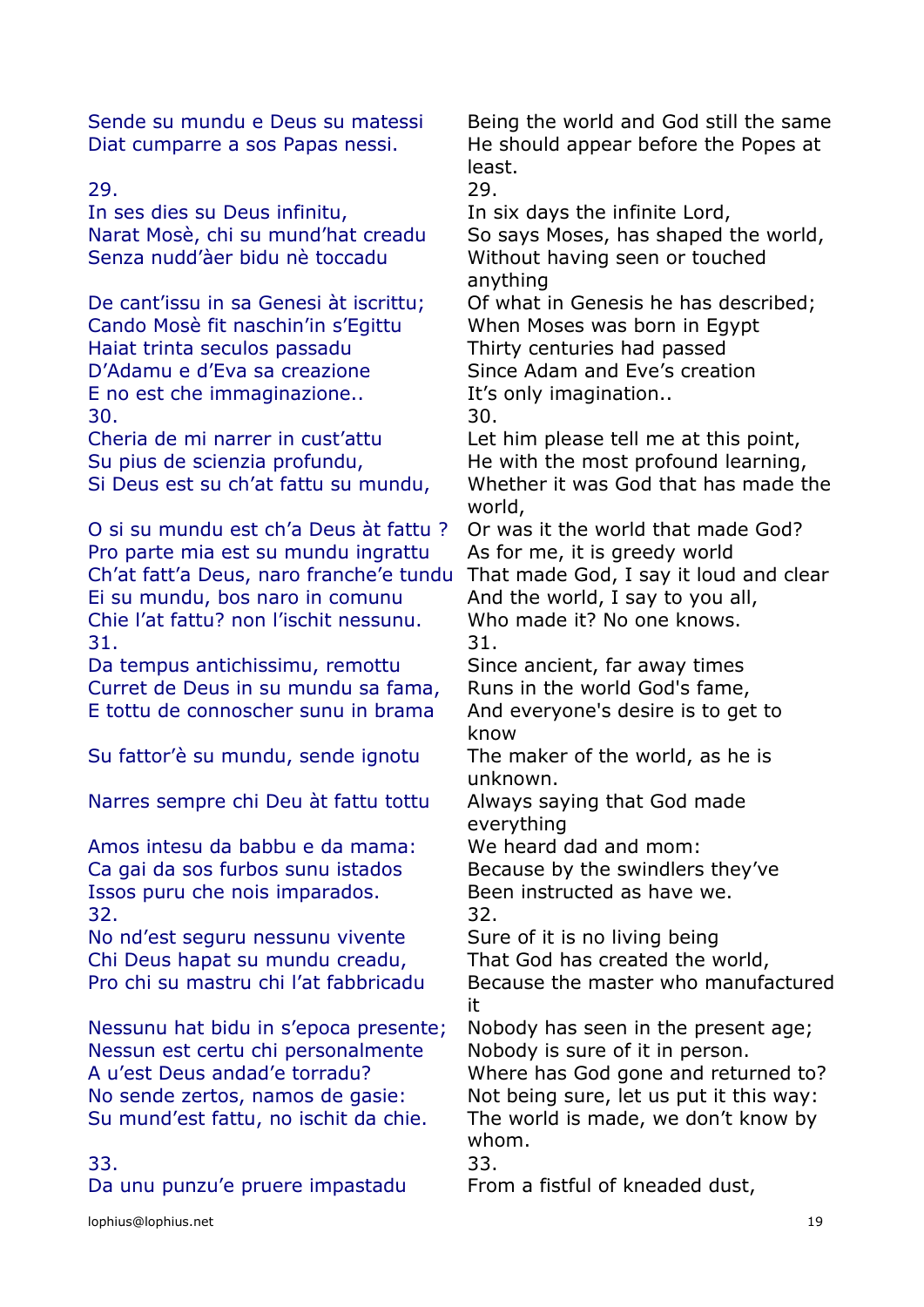Fragile e insensibile sustanza Fragile and insensible substance A imagine sua e somiglianza In his image and after his likeness, Deus naran chi s'omine ha criadu; God, they say, has created man; Però de cale razza siad'istadu But of what race has been Chi l'ha fattu non nd'amos seguranza, He who was made we have no

34. 34.

Oppure fattu l'hat a manu manca: Or has He made him with his left

Non podet mai essire dae farranca Never could spring from the hand De unu grande artista un'impiastru Of a great artisan a bungled job. Sende fattos da Deus, est claru e notu, Were we made by God, it is clear and

Fimis de una razza istados tottu..! We were of one race, all of us! 35. 35.

Si costruidu esserat s'universu Tf the universe were built Da unu Deus giustu e sapiente, By a God, righteous and wise-Bos naro in veridade, mundu e zente Verily I tell you—world and men Devian tenner sistema diversu; Would have another order; Non fit istadu coment'est perversu It wouldn't have been so perverted In su tempus passadu in su presente; In times past and present; Ma dian esser tottu sos terrestes But all terrestrials would be Ugual'a sos anghelos celestes. Equal to the angels of heaven. 36. 36.

Si unu Deus d'amore e giustizia If a God of love and justice Fit istadu de s'omine fattore, Had been man's maker, Non deviat regnare s'avarizia ; Would greed be king; Nè una parte de zente in delizia Nor one part of mankind in bliss Ma tottu uguales ei che frades, But all equal and like brothers, 37. 37.

Fit istadu su mundu a dogni perra Would the world at each corner Unu giardinu de rosas e lizos, A garden of roses and lilies be, Regnat delizias, dolore, fastizos, Reign joy over pain and fatigue, In ogni parte, de gai est za zente. In each place, so are people.

certainty, Mundu risolve, narami e faedda World, resolve, tell me, speak up, Si fit de razza bianca o niedda? If he was of the white race or black? Si nd'hat fatt'unu de razza bianca, If He made one of the white race, Su Ruju, Giallu, Nieddu, Olivastru, The red man, the yellow, black and olive-coloured, Fatu no est da su propriu mastru Have not been made by the same master, hand? obvious, In nessunu terrenu abitadore, For no one of earth's inhabitants

Deviat esser, nè una in dolore, Would be, and another in sorrow, Devimis esser; o mi lu negades? We would be; would you deny it?

Si fimis fattos de Deu e fizzos Were we made by God, His children, Non fimis in discordia nè in gherra; We wouldn't be in discord nor in war, Ca semus tottu fizzos de sa terra: For we all are children of the earth: E comente est su clima differente And just as the weather is different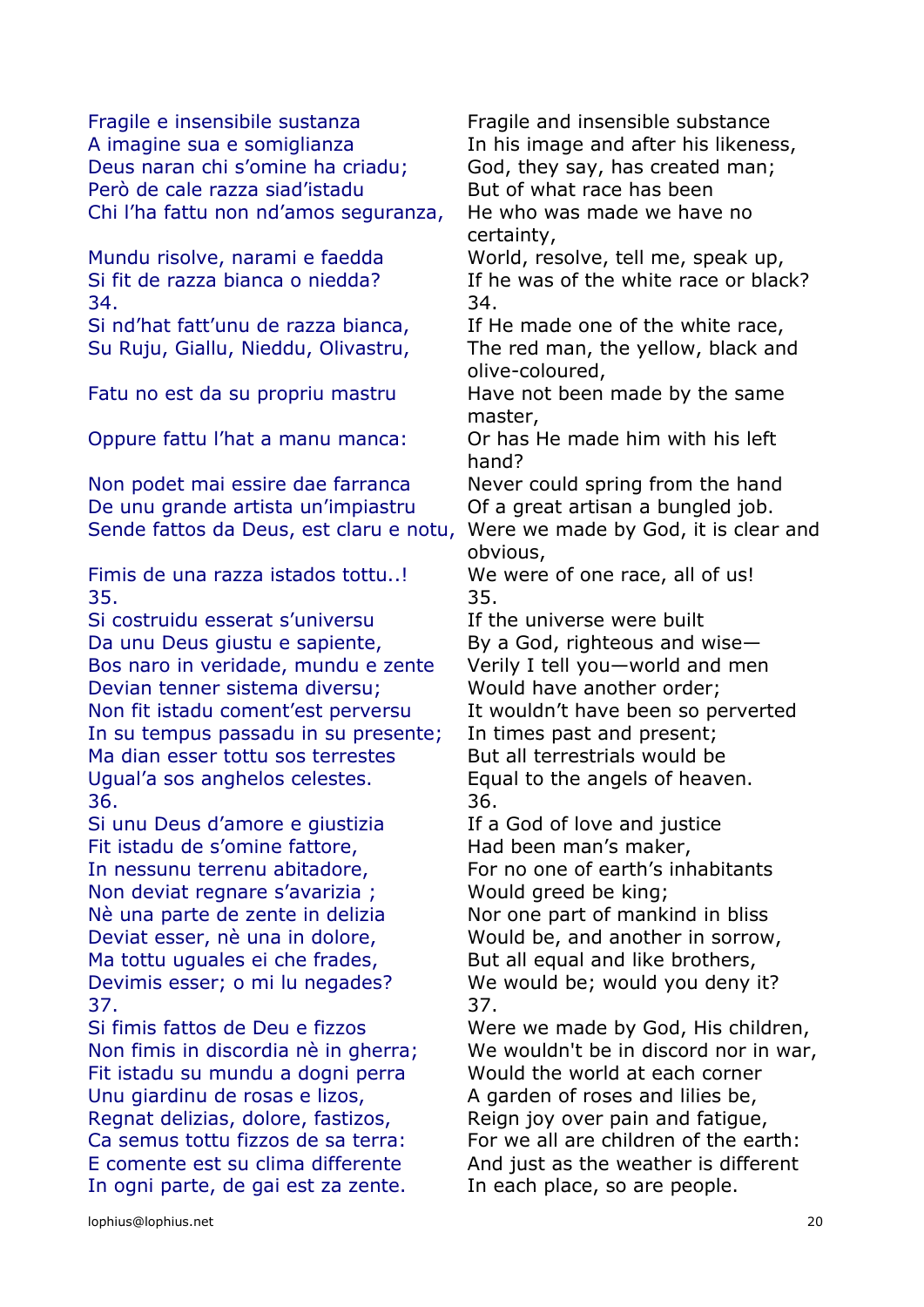Sos primos abitantes suponiana The first inhabitants supposed In su sole sa forza soberana, The sun to be the sovereign force, Comente veru Deus l'adorana As a true God they adored it E grazias da Issu improraiana; And mercy from it they implored; Atteru Deus non de connoschiana; Another God they didn't know; Tottu de Cam sa discendente prole, All of Cham's children and lineage Basat sa terra e adorat su sole. Kiss the earth and adore the sun. 39. 39.

Cust'est prova chi tando no esistiat This is proof that He doesn't exist, Su nostru Babb'Eternu nominadu Our so-called Eternal Father, Proite si s'esserat agatadu Because if He'd find Himself in it, Su mundu a Issu riconnottu aiat, The world would recognize Him. Bidende s'omine chi adoraiat Seeing man adoring Su sole, it'Issu diat aer nadu? The sun, what'd He have said? Zertu deviat narrer: mund ingratu, Surely he'd say: ungrateful world, Non conosches su Deus chi t'at fattu ! You don't even know the God who

Sende Issu su grandu architettore, Being He the great architect, Chi cun operas bellas si est distintu, Who with fine works distinguished

Diat aer sos populus costrintu He would have forced the peoples A connoscher s'insoro criadore: To recognize their own creator: Cun castigu oppuru cun amore Hard-handed or with love. Sos africanos hait cunvintu The Africans he'd have convinced De adorare a Issu, chi est su mastru To adore Him, the master De tottu, no su sole ch'est un astru. Of all. Not the sun, a mere star. 41. 41a.

Bidinde sos de s'Asia adorare Seeing those of Asia adore Sos Deos: Zoroastru, Budda e Brama, The gods Zoroaster, Buddha and

Provat de custu Deus s'alta fama It proves this God's great fame -Chi mai l'hana intesu mentovare! Whoever has heard of Him? Però s'issu cumanda terra e mare If He commands the earth and seas Unidu a su fizzu e sa mama, Together with his Son and Mom, Fi bonu mere tottu a los distruere A true boss would destroy them all O a s'idea sua a los riduere. Or bring them back to His design. 41b.(Ichnussa) 41b.(Ichnussa) Bidinde sos de s'Asia adorare Seeing those of Asia adore sos Deos: Zoroastru, Budda e Brama, The gods Zoroaster, Buddha and

provat de custu Deus s'alta fama It proves this God's great fame chi mai nd'hana intesu mentovare! Whoever has heard of Him? Ma s'issu primu hat depidu creare But if He'd been the first to create su mundu, puru 'e sa fide su drama The world, also the plot of belief deviat haer tra custos diffusu He'd have to diffuse among them

38. 38.

E finas oe, in sa terr'africana, And up to now, in the lands of Africa,

made you!

40. 40.

Himself,

Brahma,

Brahma,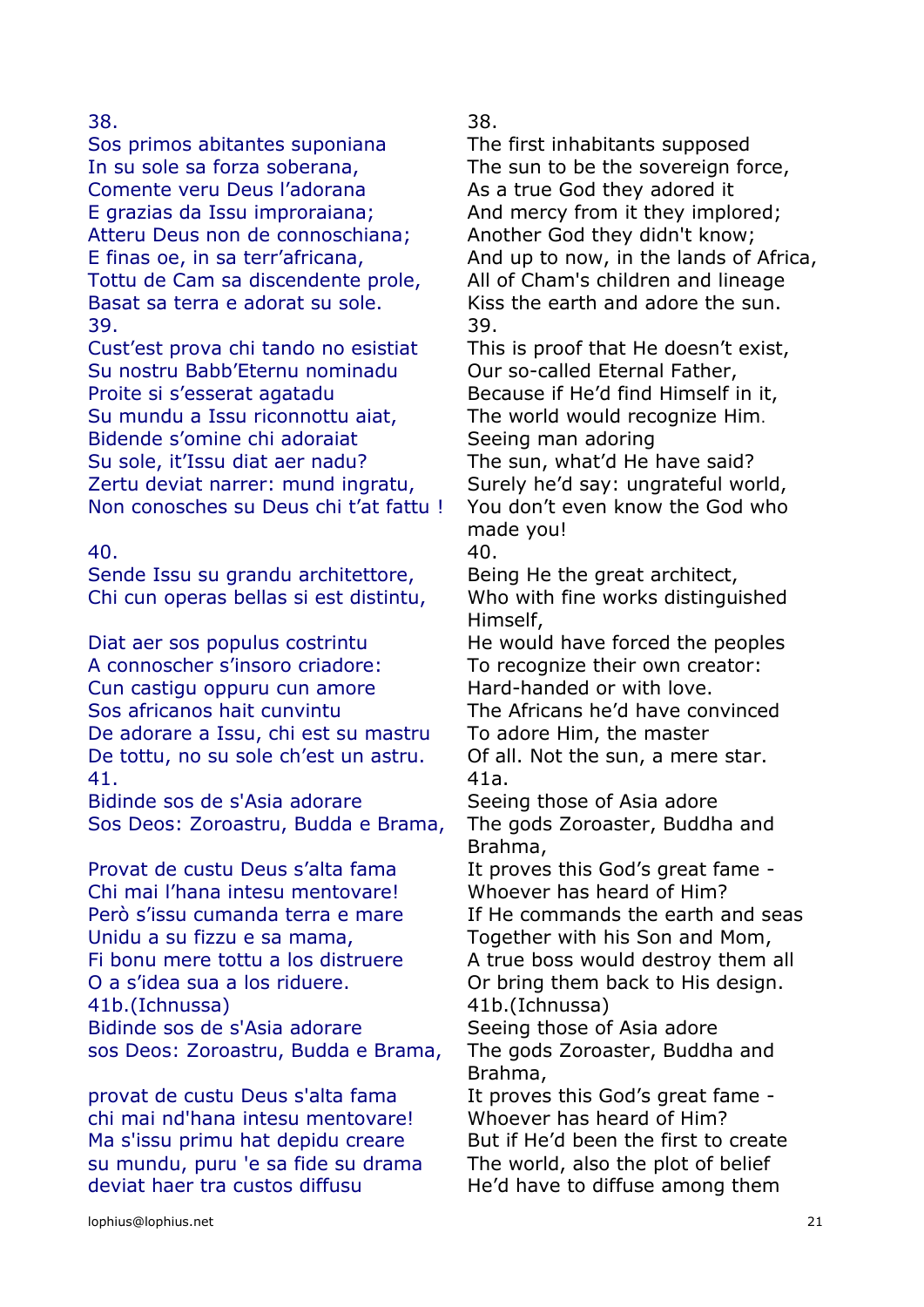d'ateros Deos pro non fagher usu. For not having to use other gods. A Cerere, a Diana e a Ciprina Ceres, Diana and Ciprina Daiat cultu sa religione e s'arte Were venerated by religion and art E adoradu fit su Deus Marte **And adored was the God Mars** In sa Idda de Martis in Sardigna: In the village Martis in Sardinia: De su Babbu Eternu s'alta insigna Eternal Father's high standing Non fit tando connotta in custa parte Wasn't that much known in those

E non teniat de Deus su gradu And it didn't hold God's grade Fin'a cando sos furbos bi l'hant dadu..! Till the scoundrels provided it. 43. 43.

In s'antiga cittade sulcitana In the old Sulcitan town

Sa suprema Potenza Soberana The supreme sovereign power De su Babbu Eternu mancu inie **Of Eternal Father neither here** 44. 44.

Adoran, de Sinai i su desertu, Adored, in Sinai's desert, Pro Deus veru unu vitell'e oro As a true God a golden calf 45. 45.

S'esserat custu deus esistidu Had this god existed Prima de sos mundanes eredeos, Before his mundane heirs, Prima de Issu adoradu e servidu; Before Him adored and served; Ad'Asianos ed Europeos, The Asians and Europeans, De venerare dae polu a polu, To venerate from pole to pole, Atteros deos si no issu solu. Other gods than Him alone. 46. 46.

Sun trintamizza, a lu narrer in sardu, They are in thirty thousand -

Deos antigamente chi adoràna. The gods that of old they adored

Credentes prus de unu miliardu. Believers more than one billion. Su Babbu Eternu naschid'est prus tardu,

parts

Ue Sant'Antiogu est oe in die, Where Saint Antioch is nowadays— Bigottu aberi s'oju, nara, tie Sanctimonious fool, open your eyes, speak up—

Deos diversos ancora adorana: Other gods again have they adored: No fit! ca narrat un'antiga lapide It was! For it says on an ancient stone Chi adorana a Iside e Serapide. That they adored Isis and Serapis.

Sos ebreos, cun fide e veru coro, The Jews, with faith and all their heart, Lu narat s'iscrittura e'nde so zertu, Thus says the scripture and I'm sure of it,

Signu e prova chi non fit s'insoro Sign and proof that He wasn't theirs Su deus chi Mosè li àt offertu; The god that Moses offered them; Ca si l'aeren dae tempus prolissu For if they had for an extensive time Connottu, adoradu ian'a issu. Known Him, Him they'd have adored.

No hait su mundu ateros deos The world wouldn't have other gods

E nemanch'issu hait permittidu And neither would He have permitted

Sardinianly speaking -

Prim'è su Babbu Eternu, e oe hana Before Eternal Father, and today they have

Eternal Father has been born later,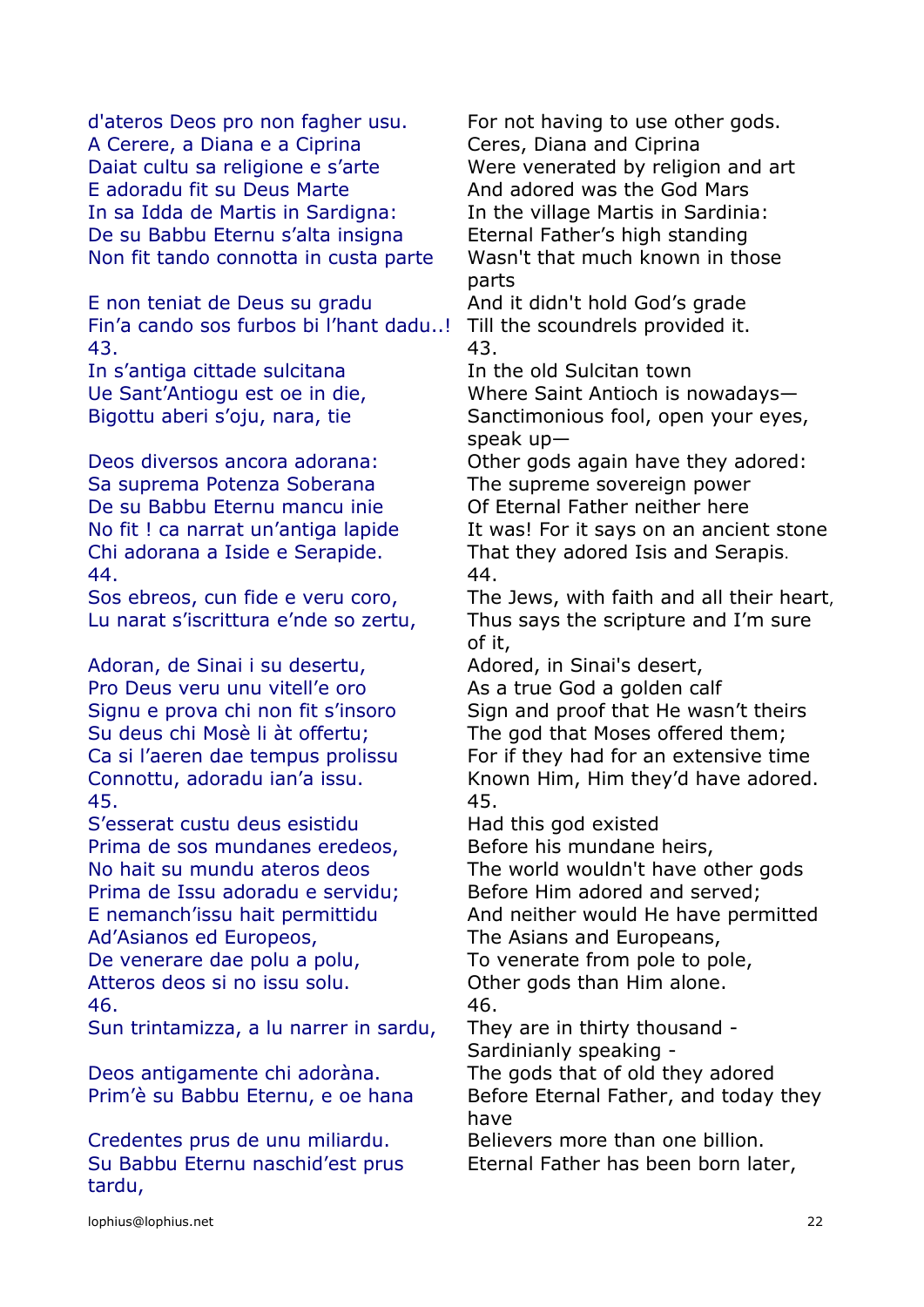E cun sa forza sua Soberana, And with his sovereign power, Tenet solu, tra tottu sos viventes, He only holds, among all the living 47. 47.

Si de tottu sos deos sa possanza If all those gods' power Sol'Issu de credentes fit istadu He alone would of believers have De dogn'atteru Deu in maggioranza; Over each other god a majority; Ma send'Issu su prus in minoranza But being He the most in minority De dogn'atteru Deus adoradu Of every other God adored,

Nè de chelu e de terra est issu mere! Neither in heaven nor on earth is he

A dogn'atteru Deu inferiore, To every other God inferior, Pro chi s'istadu fit superiore Because, if he'd be superior

Ma pro lu crere non bastat, seguru In order to believe that, it isn't

49. 49.

Est tottu imbrogliu, mundu ischere dese

De sos deos e deas s'impiantu, The gods' and goddesses' scheme, Mortu Mosè s'apostoladu intantu Once dead Moses, the apostolate Su Babb'Eternu divisu hat in trese: Eternal Father divided in three: E tue prima in d'unu como crese You believed first in one and now In Babbu, Fizu e Ispiritu Santu! In Father, Son and Holy Spirit!

A gustu sou, nde faghet dognunu. Everyone may shape to his liking. 50. 50.

Sette seculos pustis sepultadu Seven centuries after having buried Cristos, fizu de Deu e de Maria, Christ, son of God and Mary, Pro Deu onnipotente in s'Arabia, As God's plenipotentiary in Arabia, A Maometto hana incoronadu: Mohammed they crowned. Su nostru Babbu eternu nomenadu\_ Our own Eternal Father nominated Ne!— su fizu sou su Messia **Only His son the Messiah** No est dae sos Arabos connottu He doesn't get recognized by the

51. 51.

Tempus prima, sa cresia romana, The Roman church was founded

Treghentos miliones de credentes… Three hundred million of believers ...

Su Babb'Eternu aeret superadu Eternal Father would have surpassed

Est prova zerta chi no àt podere It is a certain proof that he hasn't any power –

the chief!

48. 48.

Resultat d'esser cust'eternu Re He ends up to be, this eternal King, Si fit distintu pro natura in sè; He would have stood out by his nature.

Solu l'hat nadu e iscrittu Mosè It was Moses alone who told and wrote Ch'est Issu onnipotente e creatore; That He is omnipotent and creator– enough, for sure,

Su lu narre, bi chere provas puru! His saying so, one wants proof to it!

It's all a swindle, world, you must know,

Cheret narrer chi Deos mill'e unu That is to say: a thousand and one gods

Arabs

C'a Maometto dognun'est devottu. As to Mohammed everyone is devoted.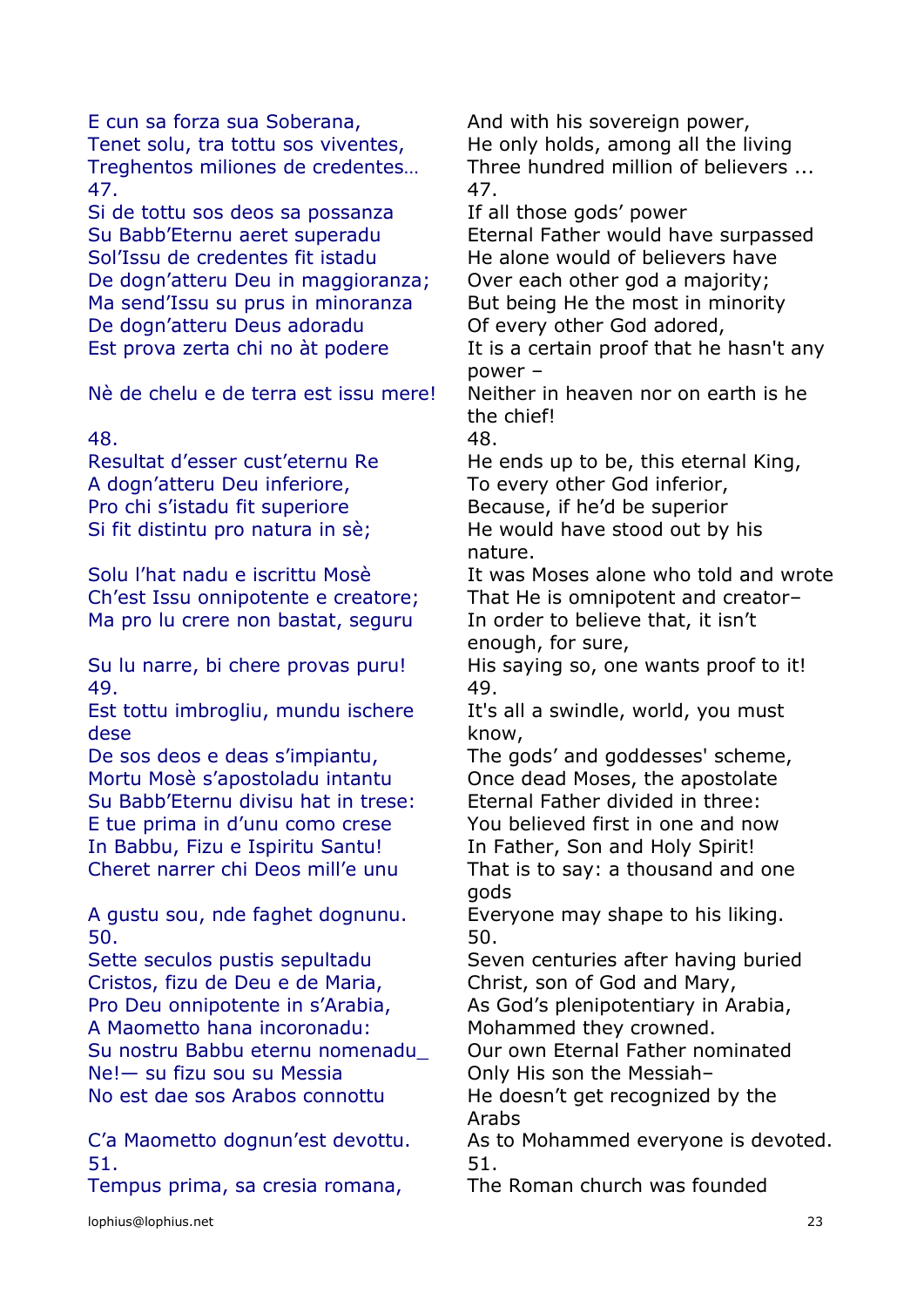D'esister Maometto, s'est fundada; Well before Mohammed existed; Su deus Giove, e Marte issa adorada The gods Jove and Mars it adored Fin'a cando s'est fatta cristiana Until it turned to be Christian— Prova chi sa potenzia soberana Proof of the sovereign power De su Babbu Eternu, penetrada Of Eternal Father, penetrated In cussu tempus, in issa non fiat, In those times it wasn't, Si a Giove e a Marte adoraiat… If it adored Jove and Mars.. 52. 52.

Dominant primu de su Babbu Eternu; Before Eternal Father did Si tratta ch'Issu est bintrad'in guvernu It seems He has entered government Battomizz'annos de custos a coa; After four thousand years of queuing; Da s'era cristiana, epoca noa, Conly since the Christian era, in a new

Roma, connot'àt su deus modernu Rome has known the modern god 53. 53.

Però happende sos contos tiradu Well, after having made accounts Chi non teniat introitos tantos Didn't bring as much revenue Roma, che prima in su tempus passadu,

E it'àt fattu? Ha santificadu What did Rome do? It sanctified Costruidu àt cresia<sup>[s]</sup> e colonnas It built churches and pedestals A treghentas sessantotto madonnas… For three hundred and sixty-eight

54. 54.

Forsi Roma l'àt fattu pro ingannu Perhaps Rome did it to deceive D'aer tantas madonnas tituladas? To have so many Madonna's with

Tottu sas dies chi benin in s'annu. All days that make up a year. Santos bi nd'àt unu numeru mannu Of saints there is a great number Ch'in s'annu no ànt dies signaladas, To whom in a year there isn't a day

Sun festeggiados paris cun sos mortos..! 55. 55.

Difattis chi su die maccarrones So on that day macaroni Chie cu bagn'e puddas e capones. Some with sauce of chicken and

Santos festas e processiones Holy feasts and processions

Giove e Marte su mundu a tottu proa Jove and Mars, as it appears, ruled the world

époque,

E dad'àt tando gloria e vantu And given so much glory and boost A Babbu e fizu e Spiritu Santu. To Father and son and the Holy Spirit.

Cun Babbos, Fizos, Ispiritos Santos, Finding that Dads, Sons, Holy Spirits, To Rome as it did before,

Barantamizza tra santas e santos Forty thousand male and female saints Madonna's..

titles?

No! I'hat fattu pro esser festeggiadas No! It has done it to have celebrated

assigned–

Custos in biddas, cittades e portos Those in villages, towns and harbours Are celebrated together with the dead..!

Si pappat pro costumene connottu: Is eaten following traditional custom: Chie los papat cun casu e regottu, Some eat it with cheese and ricotta, capons.

lophius@lophius.net 24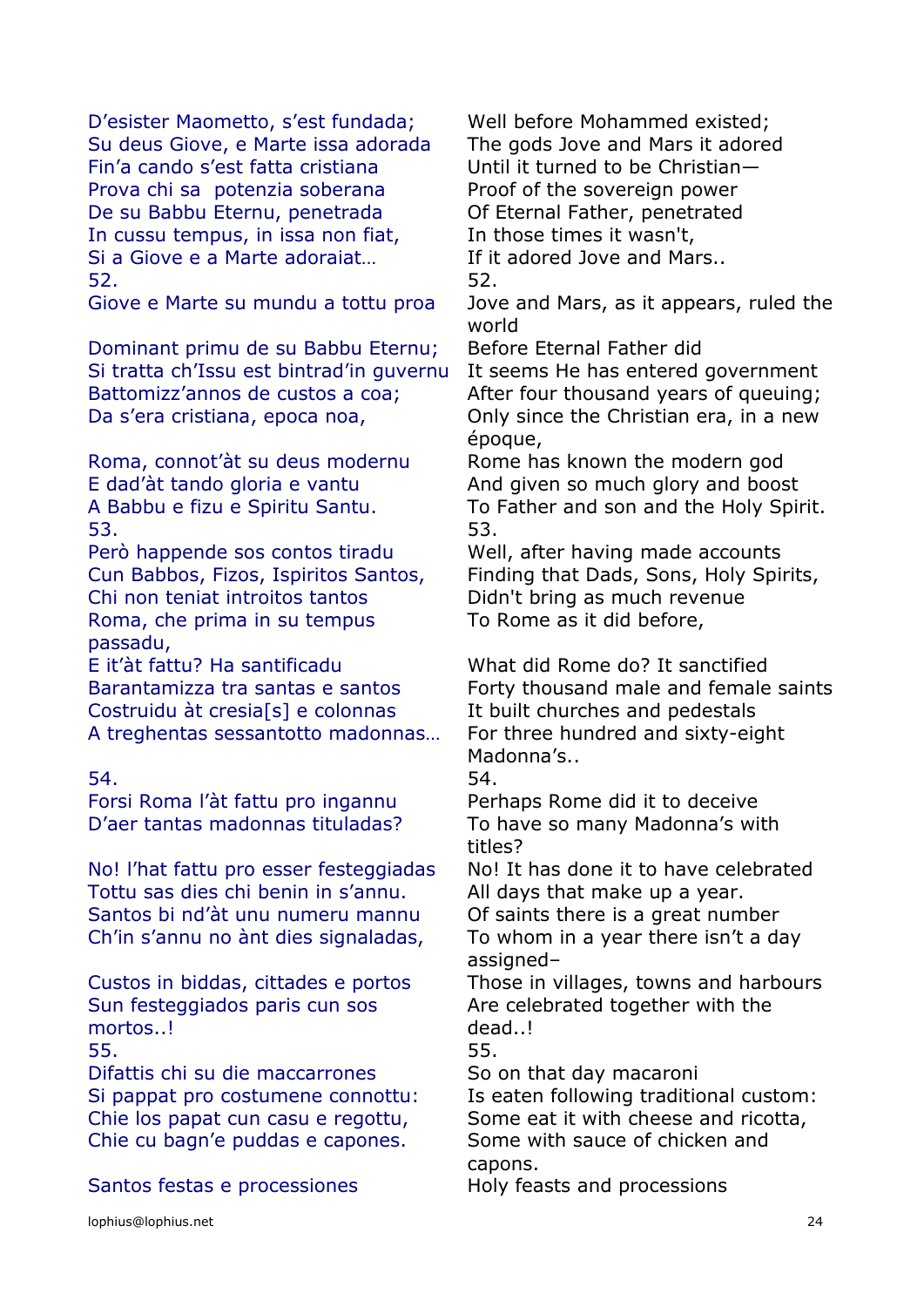| Bind'abundantes pro dogni bigottu.                                           | Abound for those bigots                                               |
|------------------------------------------------------------------------------|-----------------------------------------------------------------------|
| Chi tant'a bustu coment'e a chena                                            | Who at lunch as well as dinner                                        |
| Podent istare sempre a brente prena.<br>56.                                  | May always sit with full stomachs.<br>56.                             |
| Sa religione est una miniera                                                 | Religion is a mine                                                    |
| Pro papas, munsegnores e vicarios;                                           | For popes, monsignors and vicars;                                     |
| Sos santos sunu tottus impresarios                                           | The saints are all managers                                           |
| Ch'in d'un'arte ch'in d'una carriera:                                        | Some in a trade, others following a<br>career:                        |
| O populu ignorante, cunsidera                                                | O, ignorant people, consider                                          |
| Ite fruttu ti dan sos santuarios                                             | What fruits the sanctuaries give to you                               |
| Non bides santu, madonnas e Cristos                                          | Don't you see that saints, Madonna's<br>and Christ                    |
| Ch'est un'isfruttamentu a sos artistos?                                      | Are but an exploitation of the                                        |
| 57.                                                                          | workingman?<br>57.                                                    |
| Osserva: pro dogn'arte o mestieri                                            | Watch: for each trade or job                                          |
| Hana postu unu santu protettore:                                             | They have appointed a holy protector:                                 |
| Pro sos massajos est Santu Sidore,                                           | For the peasants it is Saint Isidore,                                 |
| Santu Vissente est pro su ferreri                                            | Saint Vincent for the smith                                           |
| Santu Crispinu pro su sabateri                                               | Saint Crispin for the cobbler                                         |
| Santa Barbara pro su minadore,                                               | Saint Barbara for the miner,                                          |
| Sos chi trasforman sa linna in oggettos<br>Dae Santu Giuseppe sun protettos. | Those who transform wood in objects<br>By Saint Joseph are protected. |
| 58.                                                                          | 58.                                                                   |
| Santu Cosimu e Santu Damianu                                                 | Saint Cosmas and Saint Damian                                         |
| Pro su dottore e pro su farmacista:                                          | For the physician and the pharmacist:                                 |
| De sos chi sun guastos a sa vista                                            | Of those with damaged sight                                           |
| Santa Lughia s'impresa hat in manu;                                          | Saint Lucy holds the affairs in her<br>hand;                          |
| Su pastore, in ierru e' in beranu,                                           | The shepherd, in winter and in spring,                                |
| Protegget santu Giuanne Battista;                                            | Is protected by Saint John the Baptist;                               |
| A Sant'Antoni, festad' in bennarzu,                                          | Saint Anthony, celebrated in January,                                 |
| L'àn fattu protettore 'e su porcarzu.<br>59.                                 | They made protector of the swineherd.<br>59.                          |
| Santu Pedru, impresariu de sas craes                                         | Saint Peter, director of the keys                                     |
| Protegge sas craeis de sa Banca,                                             | Protects the keys of the Bank,                                        |
| Santu Micheli giughet in farranca<br>Su pesu, e pesat sas animas graes,      | Saint Michael holds in his fist<br>A balance and weighs grave souls,  |
| Santu Roccu tumores e piaes,                                                 | Saint Roch tumours and sores                                          |
| Curat de sos chi meda bettan s'anca,                                         | Cures of those who heavily swing their                                |
|                                                                              | hips,                                                                 |
| Maria Maddalena protettrice                                                  | Maria Magdalena is protectress                                        |
| Este de dogni mundana peccatrice!                                            | Of every mundane sinner!                                              |
| 60.                                                                          | 60.                                                                   |
| Tenimus puru a Santu Costantinu                                              | We even hold on to Saint Constantine                                  |
| Ch'est protettore de sos gherreris;                                          | Who is the protector of the warriors;                                 |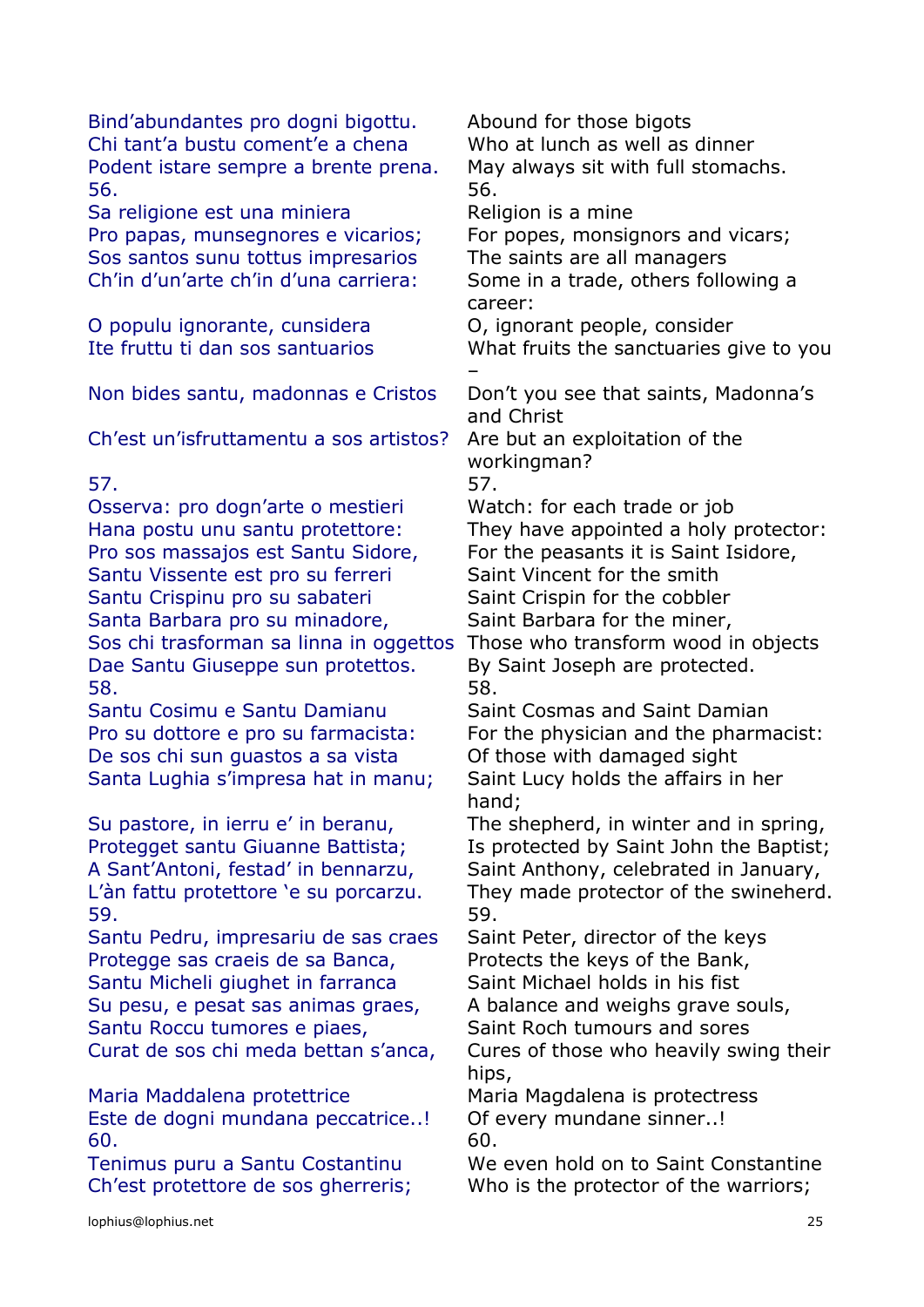Viaggiadores tottu ei passizzeris Voyagers all and travellers Sant'Andria protegget de continu Saint Andreas protects continuously Sos piscadores cun sos marineris; The fishermen and the sailors; Maria de su Nie, prus benigna, Mary of the Snow, more benign, Protegget sos chi benden carapigna. Protects those who sell ice cream. 61. 61.

Unu santu reparat sa tempesta, A saint shelters for the storm. Pro curare ogni male e dogni pesta To cure all pains and every pest Postu han de su rimediu a Maria, They've assigned remedies to Mary; Tiat bastare custa sola ebbia She alone would suffice, Però non bastat una sola festa:<br>But one single feast wouldn't do: Ca senza tantas festas, ben ischides, Because without all those feasts, as

Non poden benner riccos sos preides! The priests can't become rich!  $62.$  62.

E tiat esser unu grande dannu And it would be a great disaster Senza festas non benner quattrinos, As without feast wouldn't come the

Su corpus de sos poveros mischinos The body of the poor devils Isfruttan sos padrones tottu s'annu; The bosses exploit all year long; S'anima, sos preides cun ingannu, The soul, the priests with deceit, Isfruttan de sos poveros…cretinos, Exploit of those poor .. cretins. E nd'àna da sa zente pusilanima: This way they get from pusillanimous

Su fruttu de su corpus e de s'anima..! The fruits of their bodies and their

Pro cunfortare dogni peccadore To comfort each sinner Puru a crere sos populos han dadu, They also made people believe, Chi dogni sant'in chelu est avvocadu That every saint in heaven is an

De sos devotos suos difensore, Defender of his devotees, Chi l'est in vida, in morte protettore; Who is protector in life and death. E si benit da Deus cundennadu And if one is by God condemned A su fogu eternu pro brujare, The the eternal fire to burn, Curret lestru su santu a lu salvare! Presto! In rushes the saint to save

Si tratta chi su rengu celestiale It seems the celestial hierarchy Chie tenet su grado 'e capitanu Some hold the rang of captain Chie de cumandante generale: Another of general commander: S'odiernu sistema padronale The everyday line of command

E chie santu non tenet in corte And he who does not court a saint

Han sa Madonna de Bonu Camminu; Have the Madonna del Buon Cammino;

Infine pro dogn'arte o maladia In the end, for each trade or illness

you know,

cash.

people:

souls..!

63. 63.

advocate

him!

64. 64.

Est uguale a su mundu profanu: Is equal to that of the profane world: In chelu che in terra l'han a manu In heaven as well as on earth is in their hands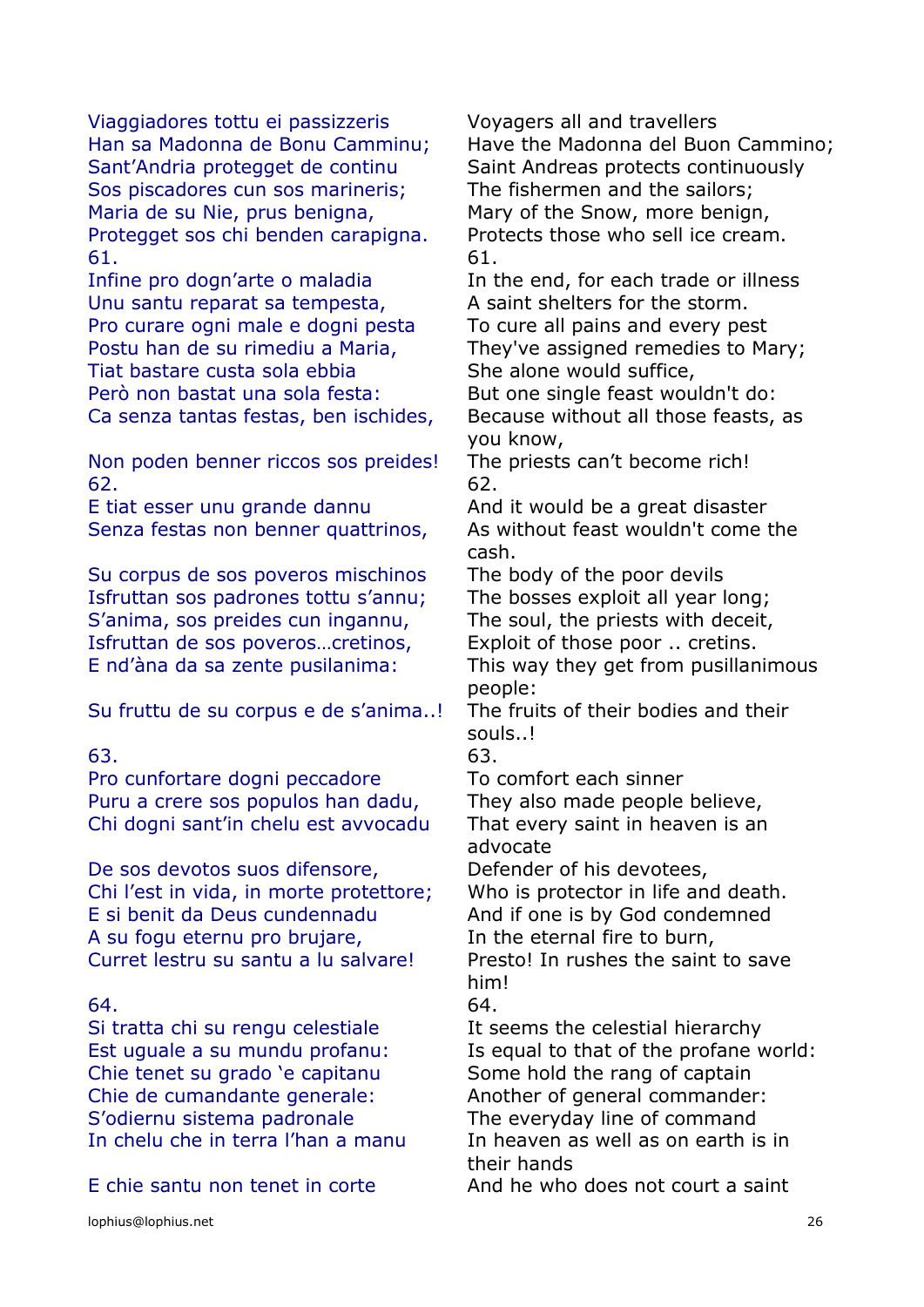Est in s'inferru in vida e'in sa morte. Is in hell, alive or dead. 65. 65.

Si pustis morte, sa vida beata If after your death, a life of bliss Tue cheres in chelu acquistare, Theaven you want to acquire, Caru devotu, bisonzat pagare **Dear devotee, you must pay up** Antecipadu in oro o in prata.<br>
In advance in gold or in silver. Betta s'offerta tua a sa saffata Throw your offer on the plate Chie est a pes de su sant'in s'altare, That sits at the saint's feet on the

# 66. 66.

Criticat sa cresia romana The Roman church criticises Sos ebreos, ca tottu cun decoro, The Jews, as with all decorum, Hant àdoradu unu vitellu d'oru They have adored a golden calf Comente deidade soberana; As a sovereign deity; E'issa, chi si vantat cristiana, But the church, that calls herself

Ancoras una mula in cumpangia! Plus a mule for company! 67. 67.

Mira cun Santu Giorgi figuradu Look how next to Saint George E dae su credente religiosu And by the religious believer Benit su caddu e su santu adoradu Are both horse and saint adored. Est puru su porcu veneradu Even the pig is venerated Cun Sant'Antoni bellu gloriosu. With Saint Anthony in all his glory. S'Ebreu, sende issa mal'e peus!<br>
The Jew, being itself far worse! 68. 68.

Animale fatt'àt festeggiamentu Animal alone his celebrations, Nd'adorat e de tantas razzas sunu! Of them adores and of all species! Cust'est dare a Deus importunu This is to give God discomfort Pro chi cun vera fide e sentimentu As with real faith and feeling Adoran sos fideles tottugantos The believers, all of them, adore Deos impare a bestias e Santos..! Gods on a par with beasts and

# 69. 69.

Adorat su cattolicu credente Adores the catholic believer Su coccodrillu, su vile serpente, The crocodile, the vile snake, Su sole ei sa luna, sas istellas, Sun and moon, the stars,

altar,

Si cheres esser in chelu signore If you want to be of any standing in heaven.

Si no! t'ingullet s'inferru, it'errore! If not so, Hell will swallow you, don't mistake!

Christian,

Aradu ei boes de sant'Isidoro Plough and oxen of Saint Isidore Adorat, cun su naschidu Messia Adores together with the newborn Messiah,

In s'altare unu caddu poderosu The altar features a well-built horse E giamat idolatra contro Deus The church calls idolatrous against God

Assumancu s'Ebreu solu a unu a At least the Jew dedicated to one Sa cresia romana pius de chentu The Roman church more than hundred Saints..!

Unitamente a madonninas bellas Together with beautiful Madonna's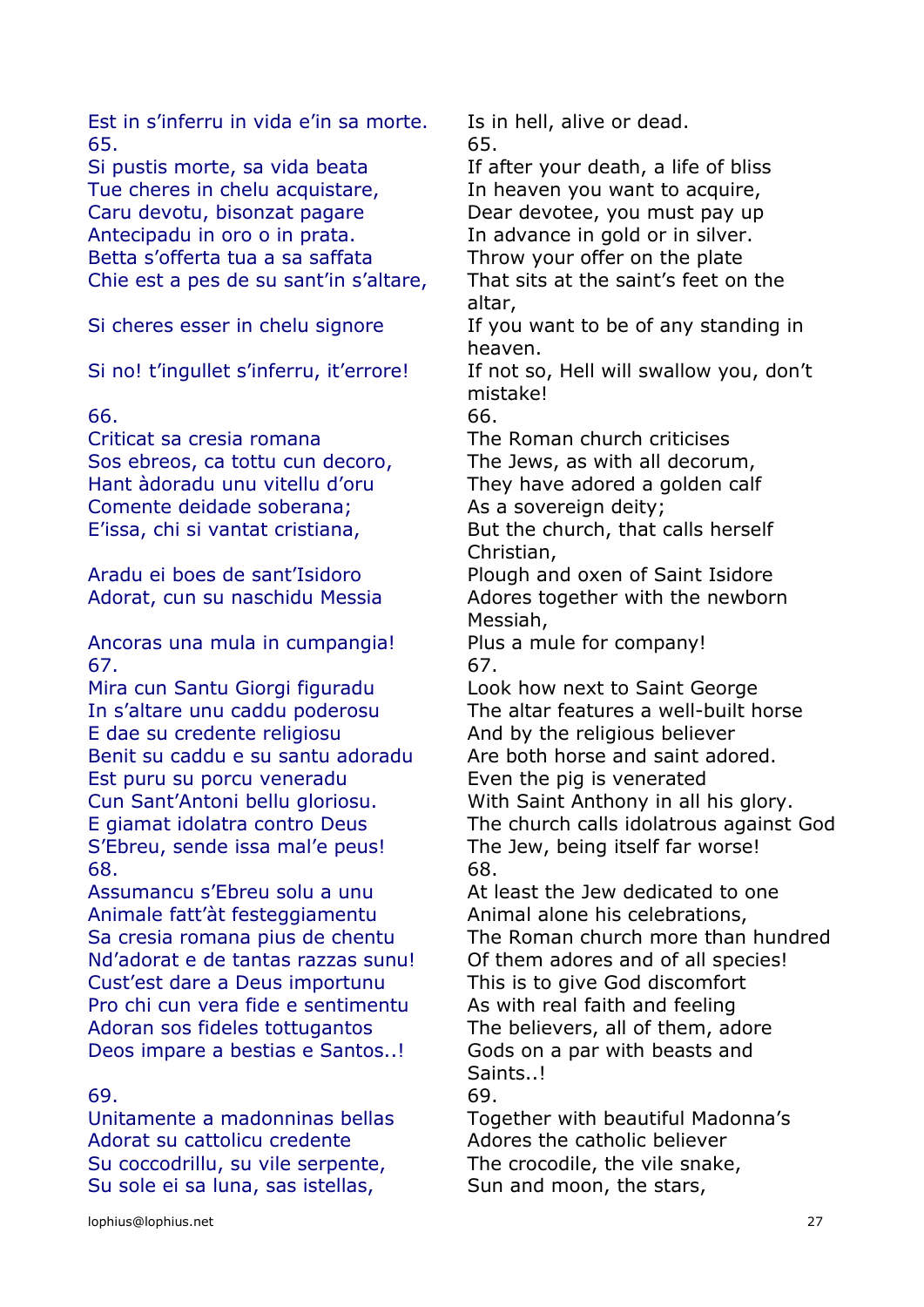E cun Santu Micheli in sas cappellas And with Saint Michael in the chapels Adorat su demoniu prepotente, He adores the bullying demon, Chi su matessi santu àt sutta pese Which the same Saint holds under his

foot

Davide in dunu salmu ispiegare David in a psalm used to Solit a tottu, cun sentidos sanos, Explain to all in their right mind Sos deos giughen bucca, ojos e manos;

Camminare, toccare, faeddare; Walk, feel and talk;

71. 71.

Sende s'omine in terra superiore Being man on earth superior Subra dogn'animale, ogni materia, To each animal and all matter, Un'iscultura adorende a sa seria Adoring a sculpture in earnest Benit a sa materia inferiore, He descends to lower matter, Ruet in s'idolatra cattiveria, Falls into idolatrous wickedness,

A sa materia chi s'arte cumbinat. Matter artificially put together. 72. 72.

Bastat: serremus custu repertoriu Enough: let's close this catalogue De trapulas e santos de s'altare; Of tricks and altar saints; Trattemu su patire, su gosare, Let's talk about suffering and joy, De chelu, de inferru e purgadoriu, Of heaven, hell and purgatory, Limusina e missas de offertoriu Alms and masses of offertory Chi sos furbos han devidu inventare: That the rogues had to invent: Su riscattu de s'anima rivale The ransoming of the rival soul 73 73

Risultat, chi pius poderes mannos Hence it follows that more might De Deus ant sas personas terrenas; Than God have terrestrial persons, Già de annullare sa sendenzia, If to annul a sentence, 74. 74.

Oh! bigotismu, a ite puntu sese..! Oh bigotry, at what point will you arrive! 70. 70. That gods have mouths, eyes and hands; Giughen pese e no poden camminare, They have feet and cannot walk, No poden ca sun tottu idulos vanos, They can't because they are all empty idols, E sos ch'in issos confidana fissos, And those who continue to believe in them, Sun istattuas simile issos. Are like statues themselves. Torrat dae padronu a servidore He goes back from master to servant, Ca pregat e s'invocat e s'inchinat Because he prays, invokes and bows for Da' sa purgante pena temporale! From temporary purging punishment! Ammittinde che Deus a trint'annos Admitting that God to thirty years Cundenneret un'anim'a sas penas, Of punishment would condemn a soul, Sos preides, cun missas e novenas, The priests, with masses and novenas, La salveran da penas e affannos; Will save it from punishments and troubles;

Fatta da Deus s'omine àt potenzia! Emitted by God, man has the power!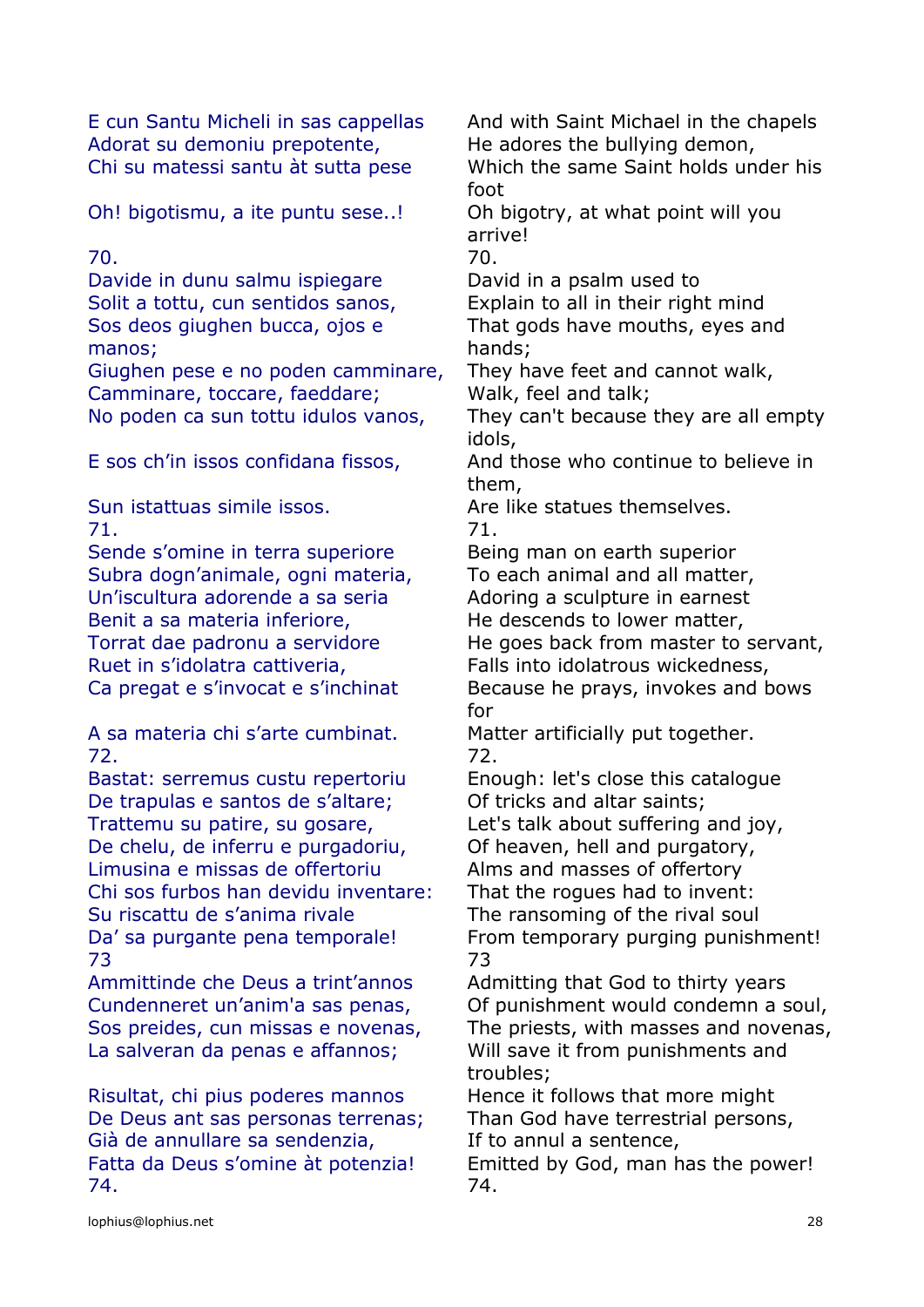Sa bella est chi si faghene pagare To crown it all they are paid Dae sos credulones ignorantes By those credulous fools, Pro salvare sas animas penantes To save their souls in penance Chi sun in purgatoriu a brujare; That are in purgatory to burn; E, non paghende, la lassan istare  $\blacksquare$  If they don't pay, they let them Brujare in sos vulcanos fiammantes… Burn in the flaming volcanoes ... Imbecilles! .. si ruet ue passo Thiots! .. when, where I pass Un'omine in fogu; eo lu lasso? A man falls into a fire, do I leave him

Deo lu salvo su simile meu: Me, I'd save my fellow man: Ma sos giamados ministros de Deu But those who call themselves

Chi supra Deus, anima e peccadu Those who on God, soul and sin Hant santu negoziu fundadu! Have founded their holy business! 76. 76.

Su paradisu pius magnificu, The most magnificent paradise, Pro chi de dogni grazia est piena; As of all graces it is filled; Godit dogni delizia terrena He enjoys every bliss on earth, A giovanu, a betzu e a pitticu; Young, old and in his primes; Prus de dom'e su riccu, ue nd'agatas..? 77. 77.

Ei s'inferru ardente a meraviglia And a hell, lustily burning, Est in sa domo 'e su poveru artistu Is in the home of the poor working

Massimu d'unu babbu de famiglia Especially if a family father; De dogni bene e grazia isprovistu; From each good and grace he is

Cust'est su ver'inferru e martirizos! Here is real hell and martyrdom! 78. 78.

Tottu cuddos ch'in terra àn a patire To all who on earth must suffer Durante vida dolore e piantu, In their lifetime pain and lament, Benes eternos det retribuire: Will compensate with eternal goods. Ma custa vida d'eternu godire **But that life of eternal joy** 

L'agatan in sa fossa in campusantu..! They find in the grave in the

Morit e finit sa vida penosa, The poor man dies and ends his sorry

there? Dae su fogu pro giusto decoro From the fire, to show good manners, ministers of God

De lu lassare bruiende ànt su coro! Have the heart to leave him burning! Ca crene solu in Deus de s'oro They believe only in the God of gold, Isfruttodores de su mundu intreu; Those exploiters of the entire world;

S'eterna vida felice e amena, Eternal life, happy and comfortable, Tue l'agatas in domu de su riccu You'll find in the house of the rich Si tue chircas animas beatas If you are looking for blissful souls More than in the house of the rich, where'll you find them?

De penas e dolores, su pius tristu, Of pain and sorrow, the grimmest one, man

Senza trigu dinari, nè mobiglia Without bread, money or furniture, deprived;

Nudu est issu e nudos sun sos fizos Naked is he and naked are his children

Naran: Deus in chelu atter'e tantu They say: God in heaven all the same churchyard!

lophius@lophius.net 29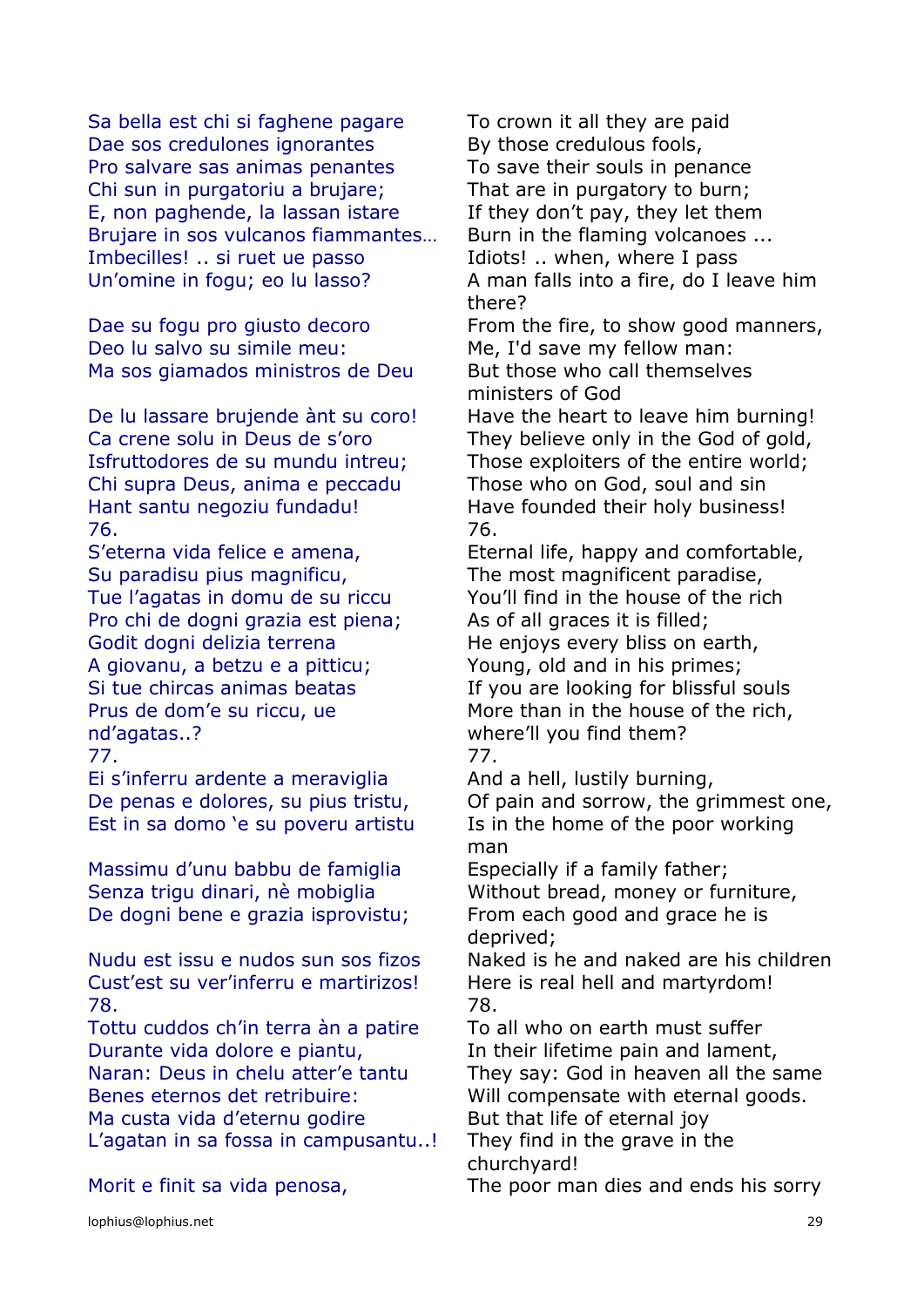79. 79.

S'omine riccu ch'in su mundu passat For the rich man who in the world

Sa vida sua felice e cuntentu, His life happy and contented, Su morrer, zertu l'est pena 'e turmentu

Pius no si disvagat nè s'ispassat No more leisure, no more

In ballos, giogas de divertimentu; In balls and joyous plays; Inserradu in sa tumba dolorante, Closed up in his dolorous tomb, Ecco s'inferru de su benistante! That's hell for the well-to-do! 80. 80.

De s'inferru in sas penas e turmentos In Hell's dolours and torments, E dae sos vulcanos elementos and to be by volcanic elements D'esse, da poi mortos istraccotos After death thoroughly cooked, Durante vida 'e sos possedimentos During their life of their possessions Avaros non dian esser, ma divottos They wouldn't be stingy, but piously In limusinas tian consumare In charities they would spend them, Pro no andare a s'inferru a brujare! Just for not going to hell to burn! 81. 81.

Da su prus altu a sos pius pitticos From the highest to the lowest Non ponian a custu mundu afficcos Don't lose their trust in this world Pro paura 'e sas penas infernales; For fear of punishments in hell; Como aman sos benes temporales Now they love temporary goods

Signu certu palpabile, evidente A sure palpable sign, proof Ch'est impostura cussu fogu ardente! That it is a put-on, that burning fire! 82. 82.

Invece coro duros e redossos But hard-hearted and arrogant Sun send'in vida, e' àn s'anima rude They are when alive, and with a

Che bonos religiosos ortodossos; As good, orthodox religious; A su poveru, sende in gioventude; Of the poor man, as long as he's

E a bezzu, lu mandan, pro cundanna! Once old, they send him, by way of

A mendicare dae giann'in gianna! Begging from door to door! 83. 83.

life,

Godit su paradisu intro sa losa. To enjoy paradise under his stone.

passes

Dying surely must be torment and hardship

Ca dogni bene in custu mundu lassat; As every good in this world he leaves;

entertainment

Si creteran sos nobiles e dottos, If the aristocrats and highly educated believe

E anzis sos matessi clericales But to the contrary those same clerics E s'inforzan pro enner grande riccos And they work hard to become mighty rich

callous soul

E' non pensan a s'ultima salude They don't consider their ultimate salvation

Aman dei sfruttare pulpa e ossos They like to exploit flesh and bone young;

condemnation,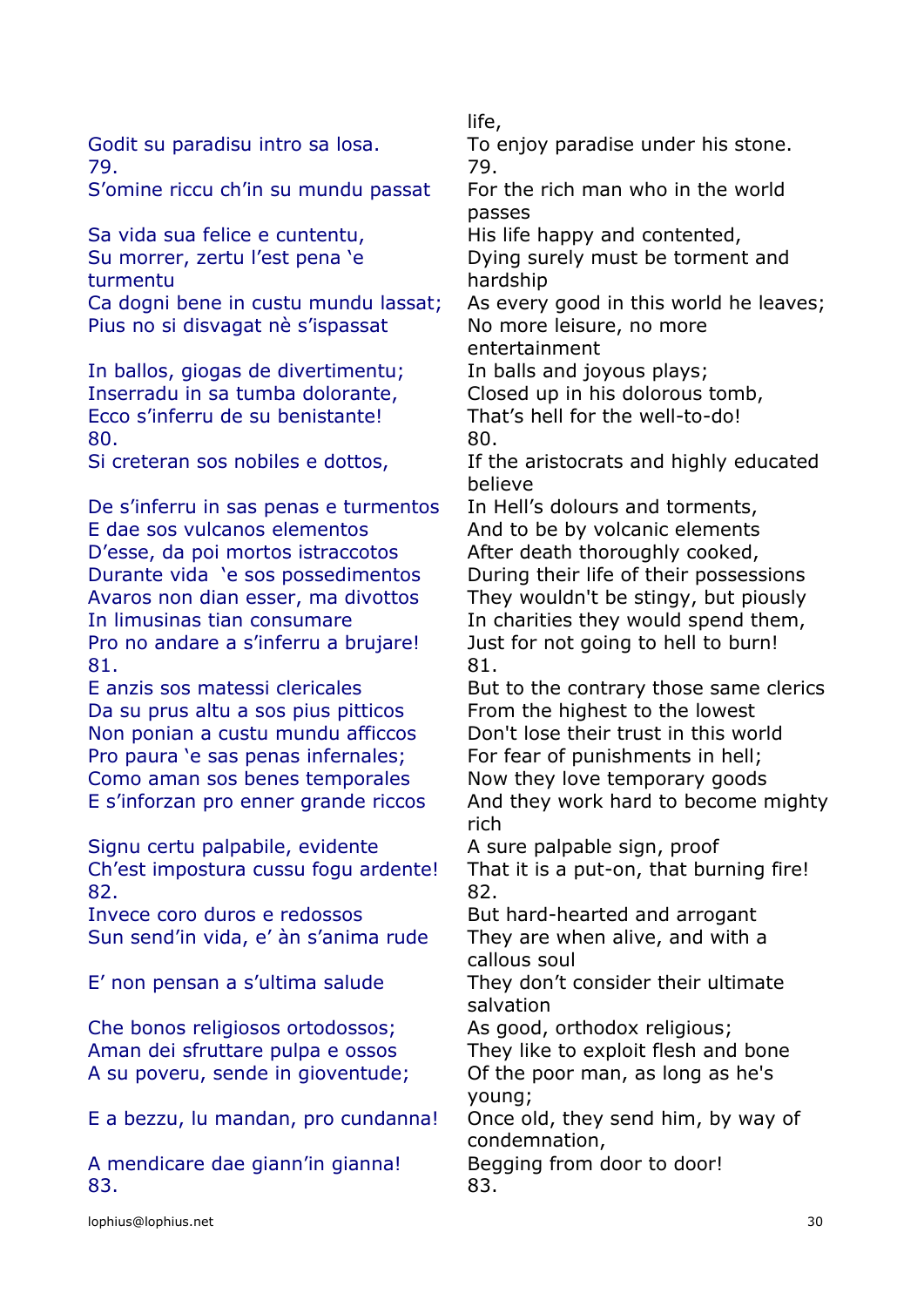De sos ch'in Deus e in s'anima crene; Of those who in God and in the soul

E issos trattan cum barbaridade! But act with barbarity! Sende in vida, amore e caridade In their life love and charity

# 84. 84.

Chelu, inferu est tottu in custu mundu, Heaven and hell, it's all in this world, Bene de se lu cumprendet dogn'unu, Everybody should better understand, E poi mortu no l'hischit nessunu, And after death no one, Sos ch'ana fattu istudiu profundu, Of those who studied it profoundly,

Si b'àt istadu infelice o giocundu Whether we'll be sad or jolly Ca omines terrenos totu sunu Because terrestrial beings are Sos chi chelu, e inferru ànt preigadu: All who heaven and hell have

# **TERZA PARTE THIRD PART**

Totu sos ch'azis bona intelligenzia You all who have good intelligence Si de Cristos sa vida esaminades When you examine Christ's life E a s'artistu la paragonades And compare it to the workman's, In cos'alcuna non b'at differenzia: In no aspect there is a difference: Supra d'ogni mundana sofferenzia As for every earthly suffering Tale Cristos s'artistu l'incontrades, You'll encounter Christ in the

 $2.$ 

Figurad'at sa setta ingannatrice Pictured has the swindlers' sect Su messia de sa celeste corte, The messiah of the celestial court, In sa vida, in sa naschida, in sa morte In his life, his birth, his death Limusinante, poveru, infelice, As a beggar, poor, unhappy-A tales chi sa classe produttrice; Someone for whom the producing

Mai speret de cambiare sorte Hopes never to change his fate, E vivat sottopost'a dogni male And lives exposed to every evil  $3.$ 

S'in d'una dom'affumigad'e gialla If in a smoke-filled and yellow house Naschet su poverittu, no est bassesa A poor soul is born, that's not

Ecco sos fruttos de sa santidade These are the fruits of holiness for you believe;

Preigan in su mundu a fagher bene They preach to do good in the world

No nd'àna mai usada nè nde dene, They've never practised nor will they ever,

E bidimos da su prozeder feu And we see from their criminal proceedings

Ch'in s'anima no crene nè in Deu! That in a soul they don't believe and neither in God!

knows

preached:

E nessunu a lu ider est andadu! No one of them has gone to take a look!

1. In the case of  $\overline{1}$ .

workingman,

E si cantu nar'eo non creides, And if you don't believe what I say, Leggides s'evangeliu e l'idides!<br>
Read the gospel and you'll see!

class

Paziente e che Cristu tale e quale. Patient and like Christ, just the same.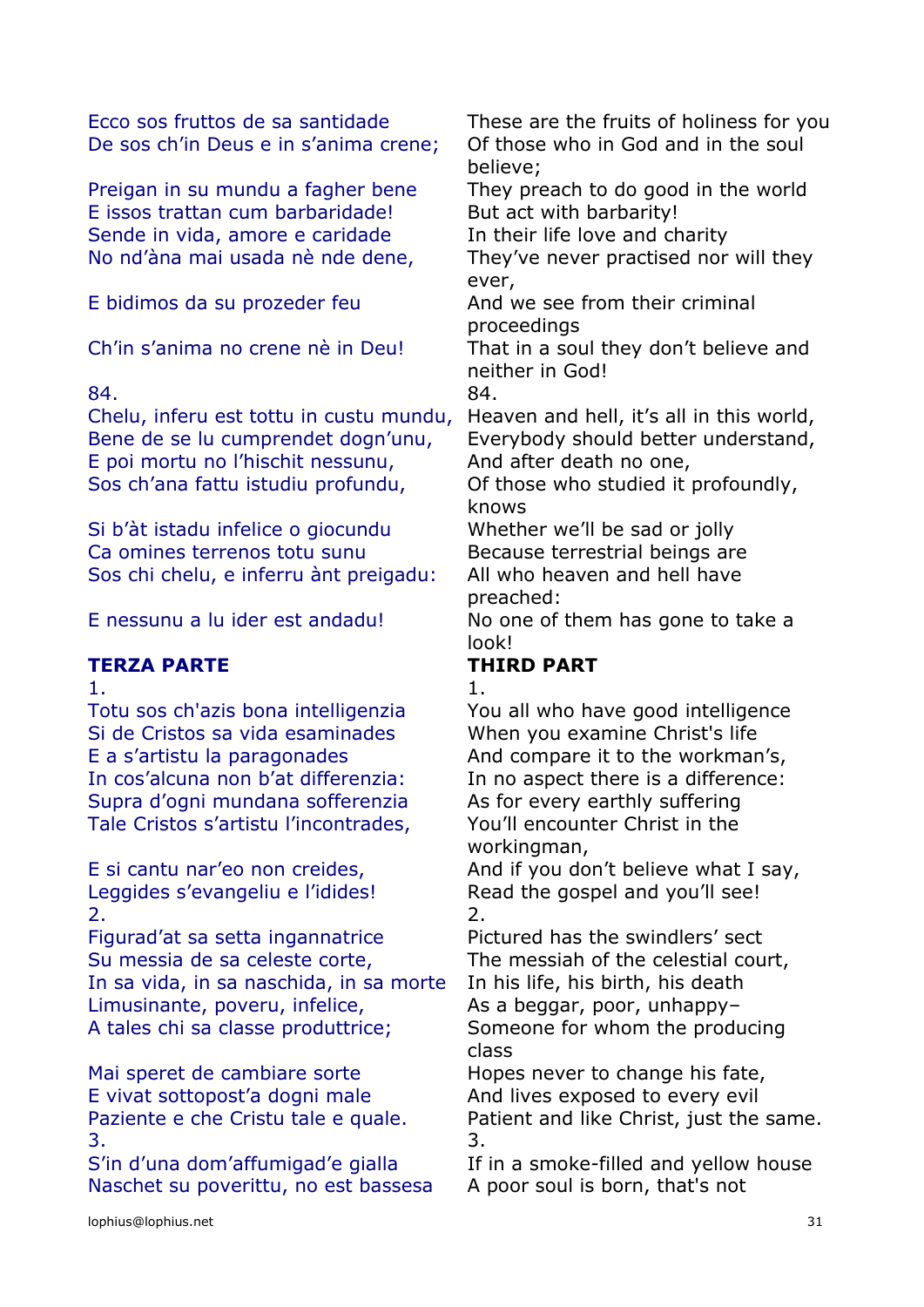E ne mancu birgonza nè vilesa, Nor a shame or a vile thing, Ca Cristos est naschido in d'una istalla, For Christ was born in a stable. Cun tale frase, sa preideralla With talk like that, the priest-rabble Cunfortat s'affligada poveresa, Comforts the afflicted poor, Nende su nascher no est disonore Saying that it's not dishonouring being

In gruttas o barracas de pastore. In caves or shepherd's sheds. 4. 4.

Si no hat matterasu nè lenzolu If it has no mattress nor sheets, Cando naschet s'infante isfortunadu, An unfortunate infant being born, Passenzia! Ch'a Cristus han' corcadu Abide! For Christ they have laid In d'una papadorza pro brazzolu. In a manger by way of a cradle. Si vivet in miseria no est solu Whoever lives in misery is not alone, Senza domo, famidu e ispozadu, In being homeless, hungry and

Ca Cristo puro fit senza palazzos For also Christ owned no villas E istesit fasciadu de istrazzos. And was wrapped in rags.  $5.$   $5.$ 

A Cristo visitadu send infante, Christ, when a baby, was visited, L'han sos res d'Oriente in modu grattu By the kings of the East, in graceful

Su donu preziosu issos l'han fattu A precious present they gave him D'oro, incensu, mirra profumante; Of gold, incense, aromatic myrrh;

 $\overline{6}$ .  $\overline{6}$ .

Candu un'artista dà sà idda sua When a workman from his village Fuit ateras terras pro campare, Flies to other lands to survive, O persighidu li tocca istare **Or**, pursued, he has to stay Che bandid'in su boscu cua cua: As an outlaw in the bush in hiding: Cristo pur'in Egittu, a tutta fua Also Christ to Egypt, all in an flight, Da Betlemme, andesit a si salvare, From Bethlehem did go to save

S'andat pro si salvare in terr'anzena. If he goes for salvation to foreign

Sende pitticu a pe' no iscappadu Being too small to escape on foot Cristos portadu fit peri sa via, Christ was carried along the way, In brazzu de Giuseppe e de Maria On the arm of Joseph and of Mary O puru a caddu a s'ainu imbastadu, Or riding on the beast of burden; Unu bambinu poveru, trattadu A child of the poor is treated No benit zertu, cun prus cortesia, For sure not with more courtesy,

degrading,

born

dispossessed,

manner

A vint'annos su poveru bracciante When he's twenty the poor farmhand Lu visita sos res e' in tal'attu Gets his visit from the kings and at the occasion

Rezzit in donu sos milites pannos He receives as a gift a soldier's gear, Zainu e' fusile pro tre annos. A rucksack and a gun for three years.

himself:

Su poveru non d'hapat dolu e pena The poor man must not feel sadness and pain

lands.

7. 7.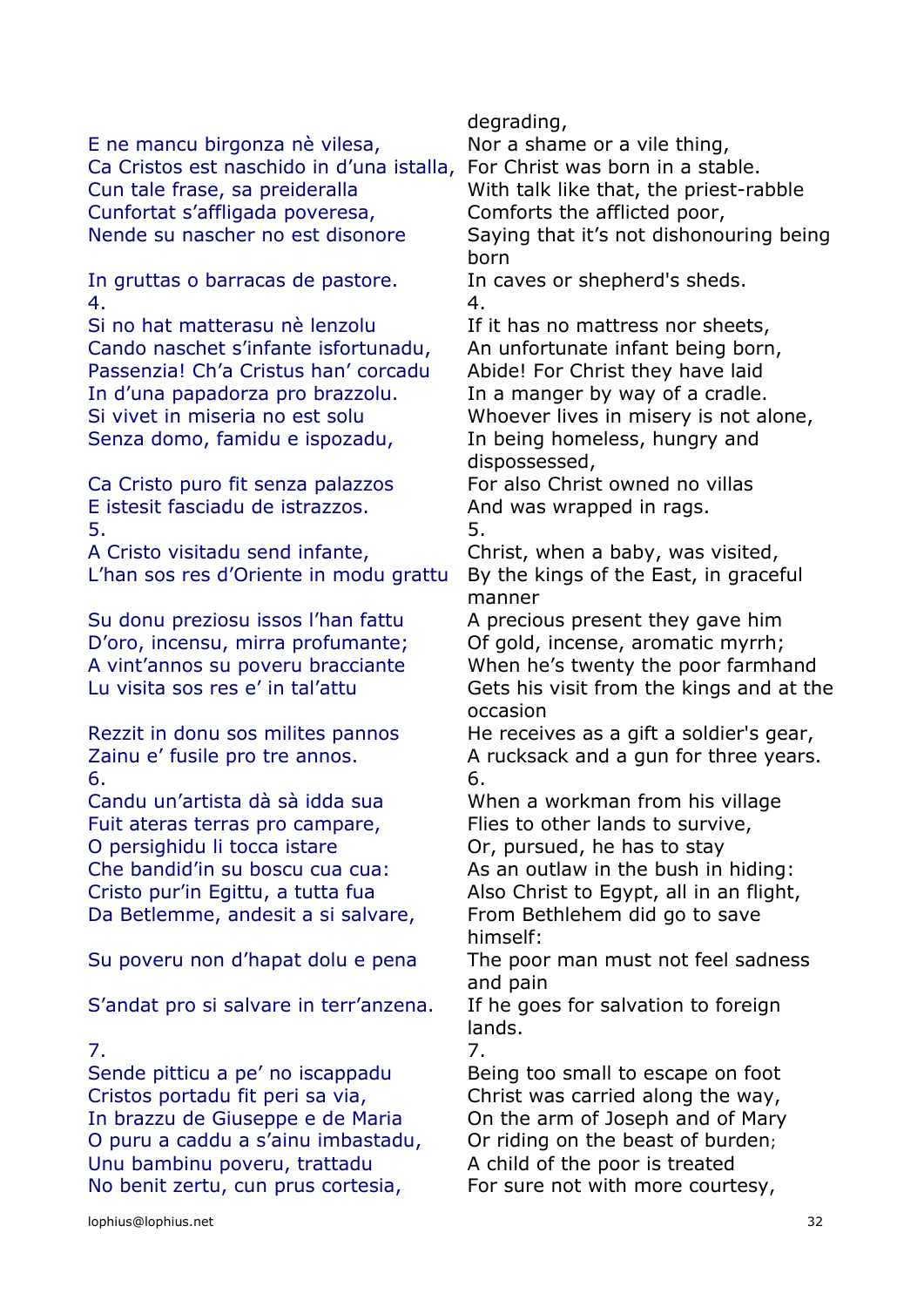Ca medas mammas andant pro su soddu

Est, in s'umana vida trupegliosa, Is, in man's burdensome life, Portadu da'sa mamma bisonzosa Borne by his needy mamma A samunare pannos a su riu To wash clothes at the river E a cogliere s'ispiga in s'istiu And to gather ears in the summer, Pattinde famen, sidiu e' dogni cosa: Suffering hunger, thirst and all: Ca a Cristos puru, sende criatura, For also Christ when newly born, 9. 9.

Cand'una poverita famigliola When some humble family

Deved'istare cuntent'e lietta, It must be content and happy, Ca mancu Cristos no àt fatt'iscola. For neither Christ went to school

No tenzat de nessunu gelosia. One must not envy anyone. 10. 10.

Su poveru a s'edade pius pitzinna, The poor man in his very primes ,

Su tribagliare pius de sa pinna Toil over his pen.

Imparat pur un'arte o mestiri. Also to learn a craft or trade. 11. 11.

Vives, senza richessas e nè dottes, Without riches or dowry, Invan' est chi ti lagnes e borbottes, In vain you will cry and protest, Ca a mendicare Cristos est andadu For out to beg also Christ has gone E' hada in su desertu digiunadu, And he fasted in the desert, Baranta dies e barante nottes; For forty days and forty nights; E tue si digiunas barant'annos And you, if you fast for forty years, Vive cuntentu in mesu sos affannos! May live with your problems! 12. 12.

For many mothers go for a dime

A faschelina e a pizzinu accoddu. Gathering wood with their child on their back.

8. 8.

Su poverittu appena essit da' niu The poor little one, as soon as it leaves its nest,

Sufrid'at frittu, famen'e calura. Has suffered cold, hunger and heat.

No àt fizu dottore e' ne profetta, Counts no doctor or prophet among its sons,

Penset chi senz'istudiu no est sola, Let it realise that without learning it is not alone,

Ca Cristos puru fit analfabetta. For also Christ was an illiterate. Essend'analfabetta su Messia Being an analphabetic the Messiah

Si solu pro su pane intrat'in lotta If only for his bread enters the arena Penset chi Cristos su mastru 'e linna Let him realise that Christ the craft of carpenter

Imparadu àt pro haer sa pagnotta Has learnt so as to have his hunk of bread

E preferid'hat che persona dotta, And preferred, as a learned person,

Su poveru, che Cristu, volentieri The poor man, like Christ, would have liked

Si tue poveritt'in mal'istadu When you, poor devil, live in dire straits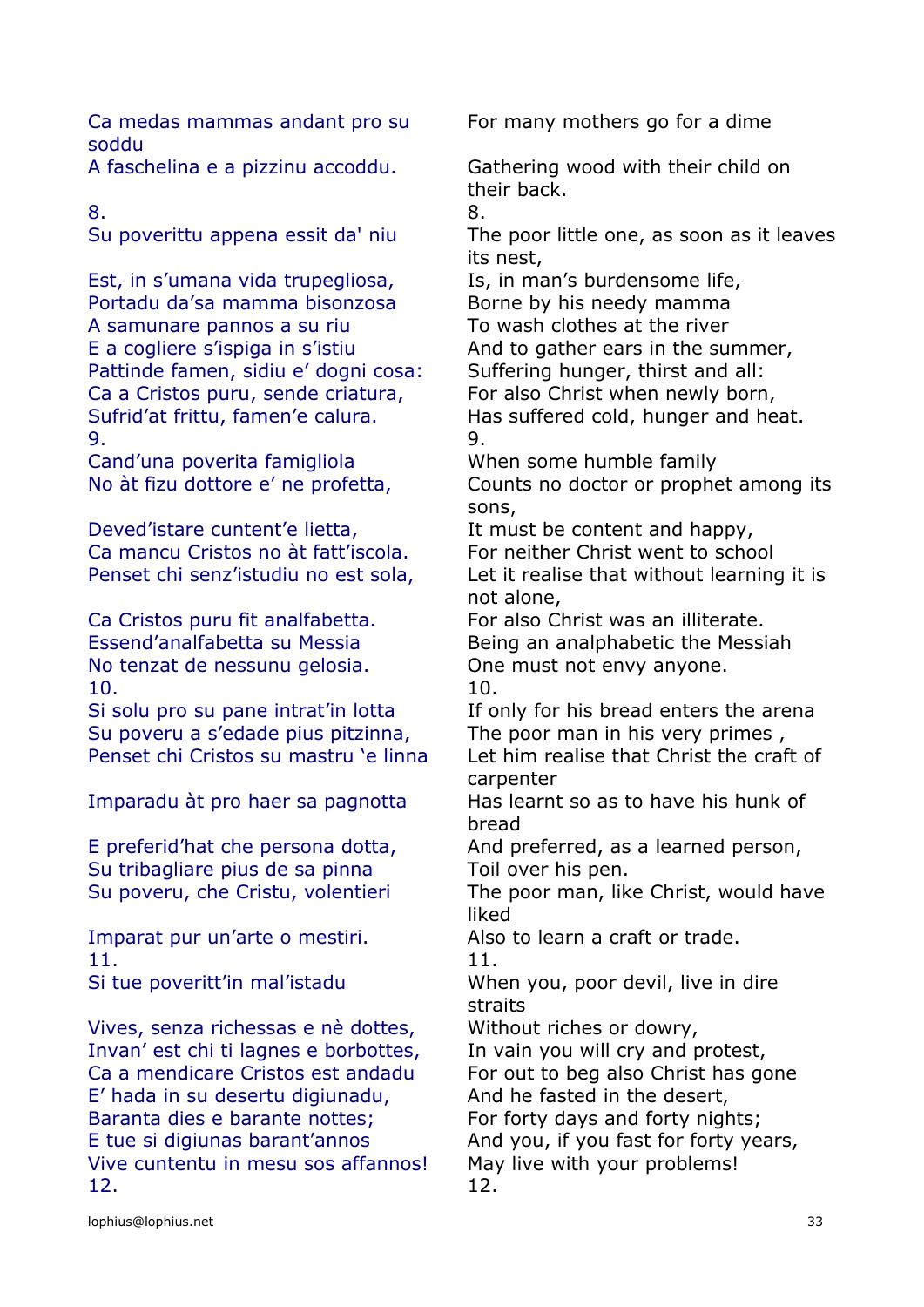A Cristos turmentadu àt su dimoniu Christ was tormented by the devil In su desertu, sede penitente; In the desert, being penitence; S'artistu turmentad'ugualmente The workman, tormented in equal

E trasportadu, pro miseru coniu, And is transferred, for a miserable

Che a Cristos da' mont in campanile As Christ was from the pillar to the

Portadu l'hat su dimoniu vile. Driven by that vile devil 13. 13.

Si benit un'artistu disprezzadu When the workman is scolded In calchi lamentosa cunferenzia, In some plaintive conference Solu pro narrer cun giusta cuscienzia Only for his saying with a rightful

Fit Cristos puru, cand'at preigadu, Also Christ, when he preached, Da'sos giudeos guvernos malignos ! By those wicked Jewish governors 14. 14.

Cand'un artistu pro iniquizia When a workman unfairly Imputadu benzerat innozente Is imputed, though innocent, Culpa de un'amigu, unu parente, Due to a friend or kin Ch'esserat rutt'in manos de giustizia; Who fell into the hands of justice – A Cristos puru Giudas cun malizia Christ too was by Judas with malice L'hat traittu basendel'umilmente; Betrayed by a humble kiss; Un'artista perdonet su delittu. A workman must forgive a crime 15. 15.

Benzerat un'artistu detenutu, A workman is detained

Si benit arrestadu cun violenzia When they arrest with violence 16. 16.

Cando Cristos est devidu alziare When Christ was forced to climb, Simone Cireneu, volontariu, Simon of Cyrene, volunteering, Ma impedidu l'hat de agiurare, But was prevented to assist him

measure,

Benit da'sos ch'àn riccu patrimoniu Goes to those who own a rich estate pittance,

A gust'isoro, a levant'a ponente, and their will from the East to the West, post

conscience

Ch'est dae su guvernu isfrutadu, That the government is exploiting him –

Persighidu cun tanta violenzia Was persecuted with so much violence Pro impedire sos suos disignos! Because of impeding their intentions!

S'est innozente che Cristos traittu. If he is innocent like Christ betrayed.

Cando pro giustu e cumpridu reattu When justly and for a committed crime

E trasportadu, pr'ordin'assolutu, And transported, by absolute order, Da unu logu a s'ateru in tal'attu, From one place to another in that act, Penzet chi da' Erodes a Pilatu Let him realise that by Herod before Pilate

Cristos puru ligad'istesit giutu. Also Christ in shackles was brought; Un'artistu: coraggiu e passienzia. A workman – cheer up and let it be!

Càrrigu de sa rugh'a su Calvariu Loaded with a cross, Mount Calvary Li cheriat sa rughe sollevare, Asked to take up the cross for him. Su partidu ch'a issu fit contrariu. By the party that was his adversary.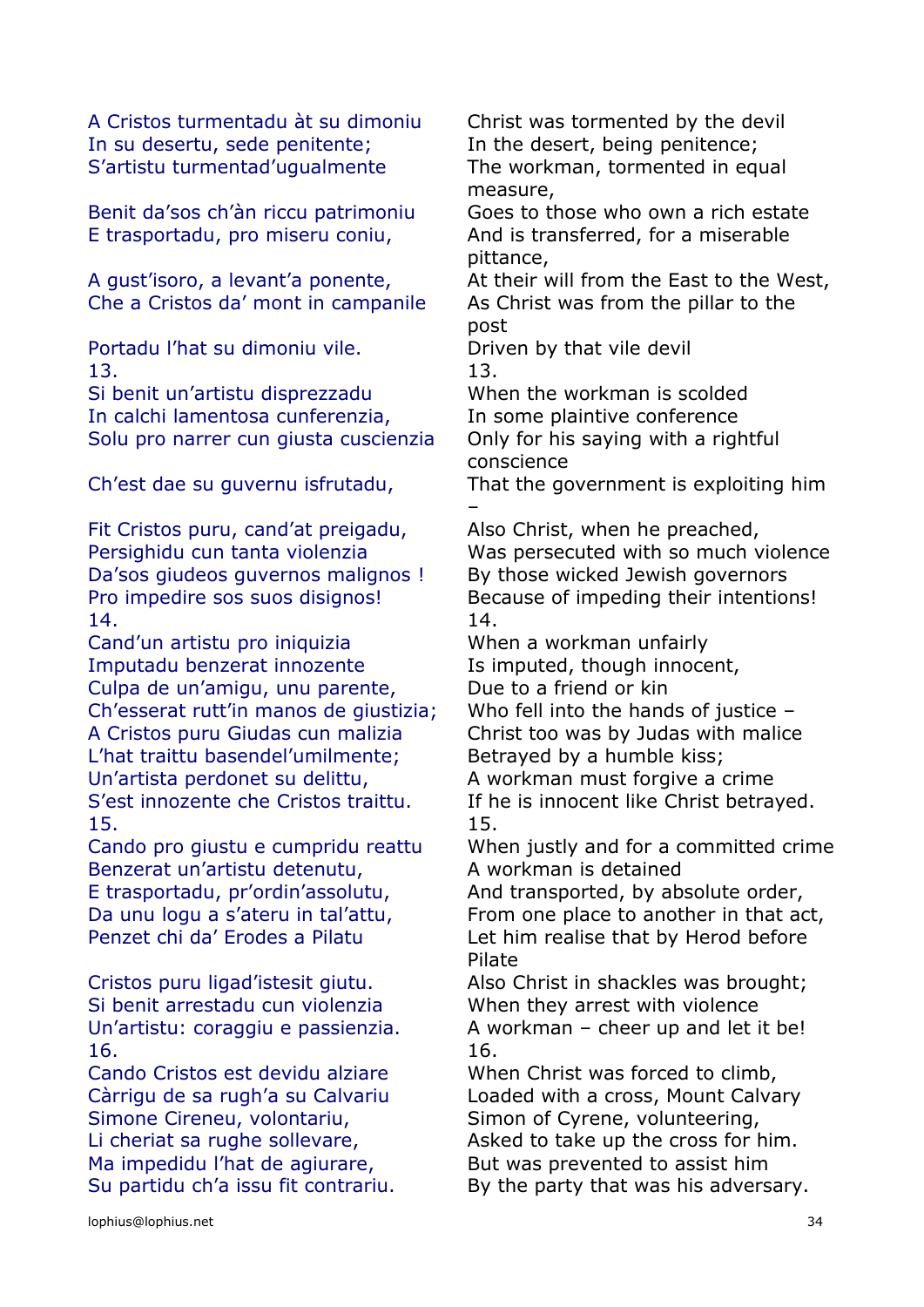Nende : Simone, a tie no est permissu Saying 'Simon you don't have

# 17. 17.

Gasimatessi est cand'unu riccone Same thing when some wealthy man Pensat de sollevare calchi poveru, Thinks to lift up some poor devil, Dendili una domo pro ricoveru, Giving him a house for shelter, Sos ateros de mal'intenzione The others whose intentions are bad L'impedin, e li naran cun rimproveru: Prevent it and tell him with reproof: Si tu agiuas sa zente mischina If you help pathetic people Pones in domo tua sa ruina! You'll bring ruin upon your house! 18. 18.

Mortu in sa bell'edade giovanile; Killed in the bloom of his youth; Su poveritu, sa classe segnorile The poor man has the class of

At pro rughe pesante sempr'a pala As a heavy cross on his back Morit sutta de cussa rughe vile He'll die under that vile cross Nudu, senza camisa nè calzones, Naked, without a shirt or trousers, 19. 19.

Amittinde unu Cristo redentore, Assuming a Christ redeemer De comente su clero àt preigadu, Such as the clergy has preached; Amittinde, chi s'omine tentadu, Assuming that man, tempted De su serpente' ruttu est in errore, By a snake has fallen in error; Amittende unu Deus criadore, Assuming a God Creator Chi cant'esistit in terra àt formadu, Who all that exists on earth has

E ch'at potenzia, in pagos segundo And has the power to, in a few

De fagher e disfagher milli mundos - Making and unmaking a thousand

# 20. 20.

Si Deus àt su podere sovranu, If God has that sovereign power E subra dogni cosa est imperante, And over everything is reigning Podiat su demoniu dominante Can the devil the dominator Benner de tottu su genere umanu Become of all the human race, Comente narat su cleru romanu, As the Roman clergy says Pro ponner in paura s'ignorante, To instil fear in the ignorant? Chi s'omine pro culpa 'e su peccadu That man as a result of sin Fit dae su demoniu ligadu. Was by the devil bound? 21. 21.

Si dogni cosa hat fattu Messer Domine If Our Lord made everything In su nostru terrestre patrimoniu, In our terrestrial estate Creo chi fattu puru hat su demoniu. I believe He also made the devil.

permission,

Lassa sa rughe chi la ported'issu! Leave that cross alone and let him carry it'.

Ch'at de sa povertade cumpassione, As with poverty he's got compassion–

Cristos in rughe l'hat sa zente mala Christ on the cross was by evil people gentlemen

Pro la sustenner in pomp'e in gala, To keep them high, in pomp and gala, Coment'e Cristo in mes'e ladrones. Just like Christ, in the midst of thieves.

formed

seconds,

worlds -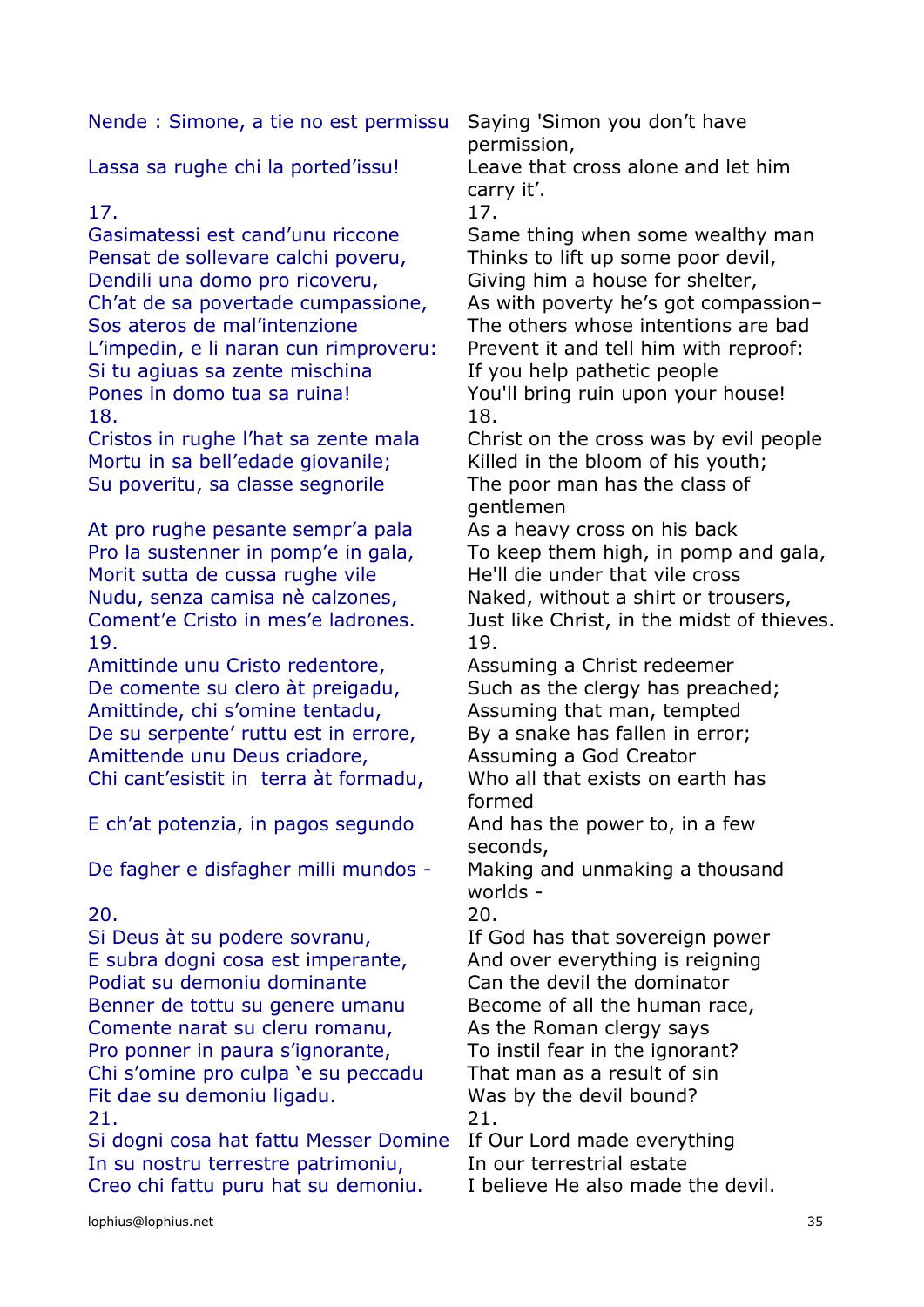E chi fatt'hat sa femmina ei s'omine And that He who made woman and

No est giustu autore eo chi nomine May not rightfully nominate as the

De su peccadu, a tiziu a simproniu, Of sin John Doe or Jane Roe, Sende Deus matessi s'autore **Being God himself the author** De serpente, peccadu e' peccadore. Of snake, sin and sinner. 22. 22.

Nade, si mai unu Deus perfettu Tell me if a perfect God Podiat imputare de reattu Should accuse of a crime

S'issu l'hat fattu a peccare suggettu, If He has made him subject to sin. Non podiat no, s'omine mancare, Indeed, man can't do otherwise

23. 23.

Est in su chelu, in terra, in dogni logu, Is in heaven, on earth, in every place Est puru in s'abba, in s'aria, in su fogu, In water too, in the air, in fire, E tando su demoniu inue este? Then the devil – where is he? Mund'impostore giustu est chi proteste World of rogues, right is he who

24. 24.

Senza custu podimus bene credere Without that we may well believe Cun sa sua divina onniscienzia; With His divine omniscience Ischiat cantu li diat suzzedere He knew what was about to happen Prim'a s'omine vid'e li cunzedere; Before he conceded life to man E si est ruttu in disubidienzia As for having fallen in disobedience S'omine siat de peccadu reu, If man is quilty of that sin, Est volontade e causa de Deu.<br>It is the will and doing of God. 25. 25.

Pro isposar'una femina sola, For marrying one wife alone Pover'Adamu, ite disfortunadu, Poor Adam, tough luck, Dae Deus istesit cundennadu, Was by God condemned. Issu e tottu sa discendente prola. He and all of his progeny. E Salomone chi hat dad'iscola Solomon who headmastered A settinghentas feminas, culpadu Seven hundred women, accused No I'hat Deus nè post' in disciplinas He wasn't by God, nor disciplined Pur'happende treghentas concubinas. Even if he had three hundred

man

author

S'omine a somiglianza sua fattu Man who to His likeness has been made?

A tortu l'hapat fattu a derettu, Wrongfully He has made him stand upright

E chi s'omine est ruttu in disbarattu, And that man has fallen into chaos – Coment'issu l'hat fattu d'operare. Than functioning as He has made him to.

E si cust'ente supremu celeste And if this supreme celestial being protests,

E narrer senza brulla e senza giogu - Speak up without joking and jeering – S'in dogni logu est Deus in persone When in each place is God is in person Non tenet logu sa tentazione. Then there is no place for temptation.

Chi Deus fit de tottu a conoschenzia; That God was of everything conscious:

concubines.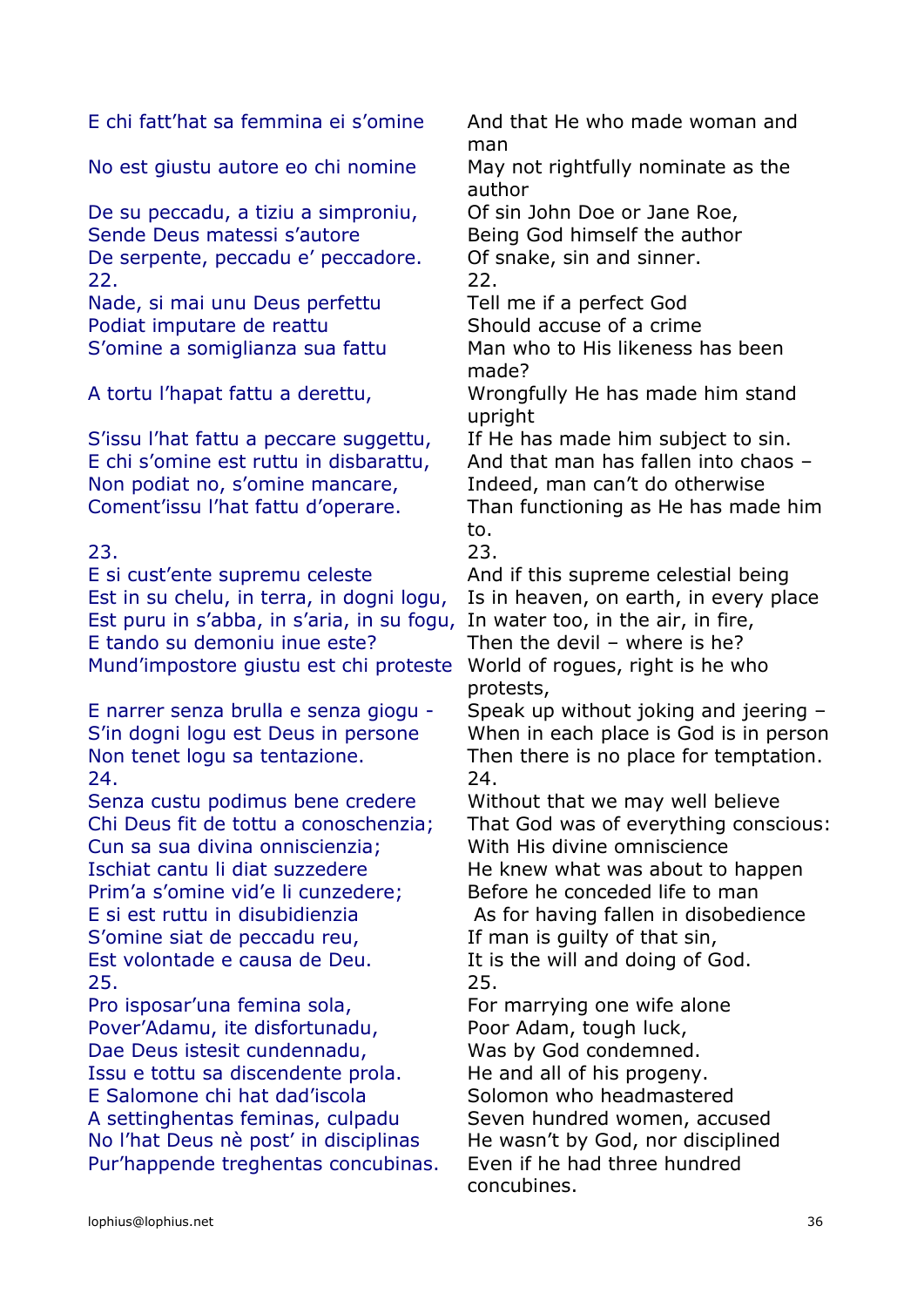Adamu, send'un'omine massagiu, Adam, being a boorish type, Analfabeta e pagu istruidu, Analphabetic and poorly educated Meritat dae totu cumpatidu Deserves everybody's sympathy Si nd'at segad'una rosa de maggiu; If he cut himself a rose of May; Ma Salomone, un'omine sagiu, But Solomon, a wise man Meritas prus d'Adamu cundennadu Deserves more than Adam to be

Pro una sola, cun tottu s'erenzia, For only one wife, with all his heirs Pro milli Salomone, ite locura, With a thousand for Solomon-what

Peccadu, nè cundanna, nè sentenzia Sin, condemnation, nor sentence Non b'at istadu' ite bella cussenzia! Didn't exist – how conscientious! Como connosco ch'est tot'impostura, Now I see that it's all deceit E chi l'hana sos furbos inventadu  $\overline{A}$  And that the roques have invented— Pro usu de cummerzio—su peccadu. For their commercial use—that sin. 28. 28.

Si fit berus ch'est Deus onnipotente, If it is true that omnipotent God

Fin cando s'omin'in peccad'est ruttu Until man fell into sin,

De ponner'in malizia s'innozente To put in evil's way the innocent Ha permittidu a su serpent'astutu. He has allowed the cunning snake. Duncas' hapende mancadu e fallidu So if man did wrong and failed S'omin, est Deus chi l'at permittidu. It was God who allowed it. 29. 29.

Si Deus tott'àt bidu e' àt permissu If God has seen all and allowed A s'omine terrenu de peccare, Terrestrial man to sin, It'importad, su mundu pro salvare, What sense did it have to save the

Fagher morrer a Cristos crussifissu? Having Christ die on the cross? Si Deus onnipotente solu est Issu, If omnipotent God is only He, Senza Cristos podiat rimediare Without Christ he could remedy

Sende supremu padron'e segnore. Being He supreme chief and lord. 30. 30.

Coment'omine totu lu creimos, As a man, we all believe. Ma da su sou operadu bidimos But from his acts we see

26. 26.

Astutu, sapiente in tot'ischidu, Cunning, learned, knowing everything condemned Milli bortas, ca milli nd'at segadu. A thousand times more, for thousands

he has cut.

27. 27.

Adamu est cundennadu a sa tortura, Adam was condemned to be tortured. madness—,

Present'in dogni logu bell'o bruttu Was present in each place, be it nice or ugly,

Puru inie a cuss'ora presente; Then even there, at that moment He was present:

world

Dogni fattu mundanu, dogni errore, For each occurrence in this world, each error,

Cristos in terra ch'esistidu siat That Christ has been on this earth

Chi podere divinu non teniat; That divine powers he didn't have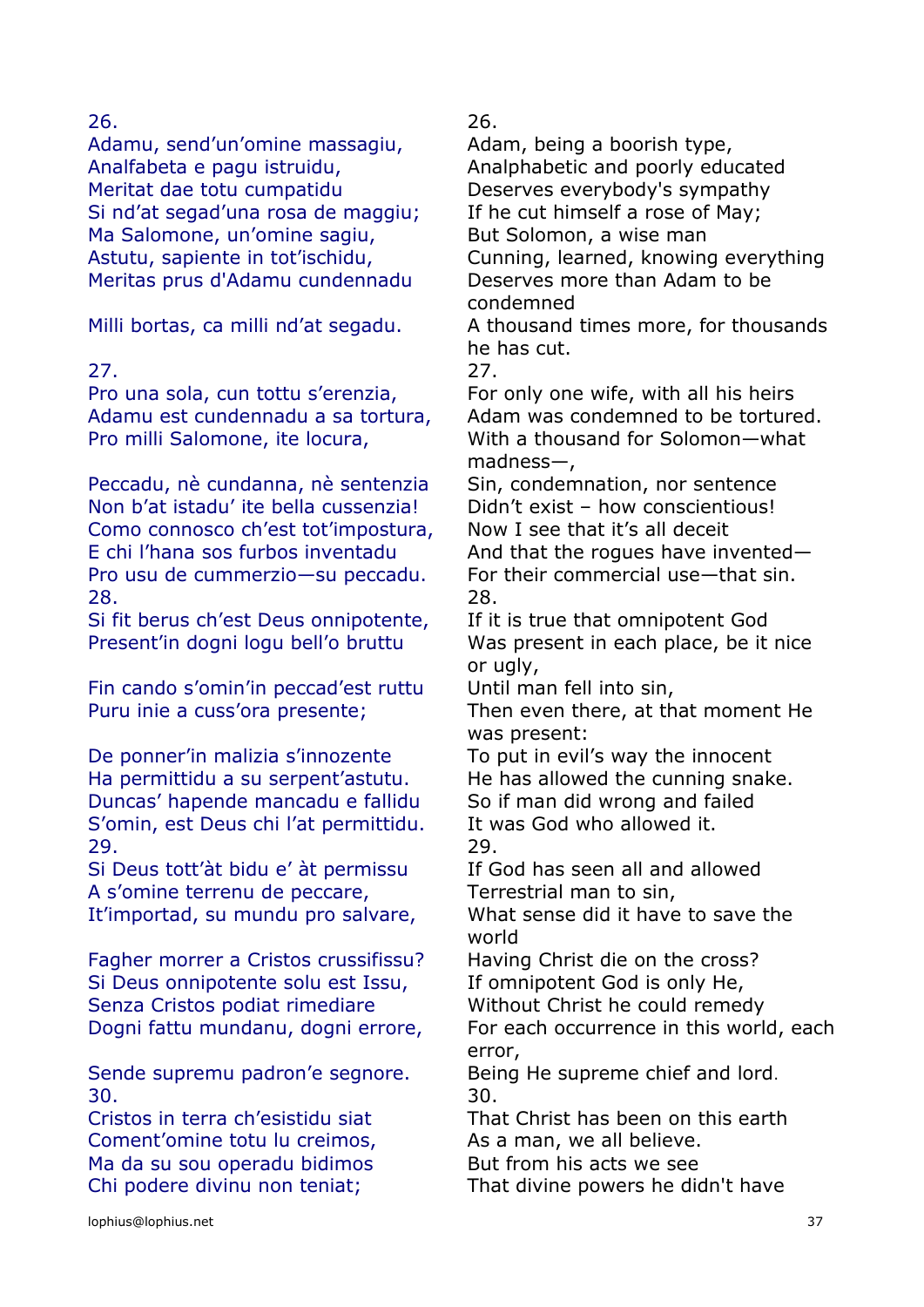Coment' ateros oe nd'intendimos' Like others from which we heard Chi senz'alcunu podere divinu Who without any divine power Faghene trasformare s'abb'in binu. Have transformed water into wine. 31. 31.

S'aberu Cristos divina natura If really Christ a divine nature Cand'àt passadu Erodes malaitu When that wicked man Herod A fil'e' ispada dogni criatura, Put to the sword each baby

Ma prim'Erodes d'essere arrivadu But before Herod arrived

Chi tengat Cristos divinu podere That Christ had divine power No l'ammito, ch'est una falsidade, I don't admit, for it's a falsehood. Ca teninde divina podestade Having divine power

De dar'a tottu paghe e libertade, To give peace and freedom to all, Mentre chi libertade nè cuncordia Whereas freedom or harmony Non ch'hat in custu mundu de discordia.

33. 33.

Cristos in terra che siat istadu, That Christ has been on earth, Ca coment'iss'àt hapid'at lassadu He has left as he has found

Prim'e Posca chi Cristos est naschidu. Before and after Christ was born. 34. 34.

Si sa paghe tra tottus sos viventes If peace between all living beings Comente narat su clero, e' hat nadu As the clergy tells and has always

Is sos tempus passados e presentes, In times past and present, Dimis tenner pro provas evidentes We'd have for evidence proof Chi prus nessunu non iat gherradu, That henceforth no one warred, Ma deviat regnare sempr'eterna Would have reigned always and

Sa paghe, sa cuncurdia fraterna. Peace, fraternal harmony. 35. 35.

Amitto chi miracolos faghiat' I'll concede that he performed miracles

Haeret tentu e podere infinitu, Would have had and infinite power Dae Betlemme fuidu cun premura From Bethlehem to flee in a hurry Pro si salvare non fit in s'Egittu; To save himself in Egypt he wouldn't have,

A Betlemme, l'hait fulminadu. At Bethlehem, he'd struck him with lightning.

32. 32.

E de chelu e terra sende mere, And being the boss of heaven and earth

Fit istad'iss'in gradu e in dovere He'd be able and under obligation Don't exist in this divided world.

Est tottu vanu chi trintatres annos It was all in vain the thirty three years Su mundu in discordias e affannos, The world, in quarrels and troubles. Distruidu no àt sos res tirannos Destroyed he hasn't tyrannical kings, Anzis àn creschir'e moltiplicadu, Instead, they've grown and multiplied, E de continu a gherrar'ànt sighidu And they've continuously been making war

Su Messia in su mundu eret portadu, The Messiah in this world had brought told,

forever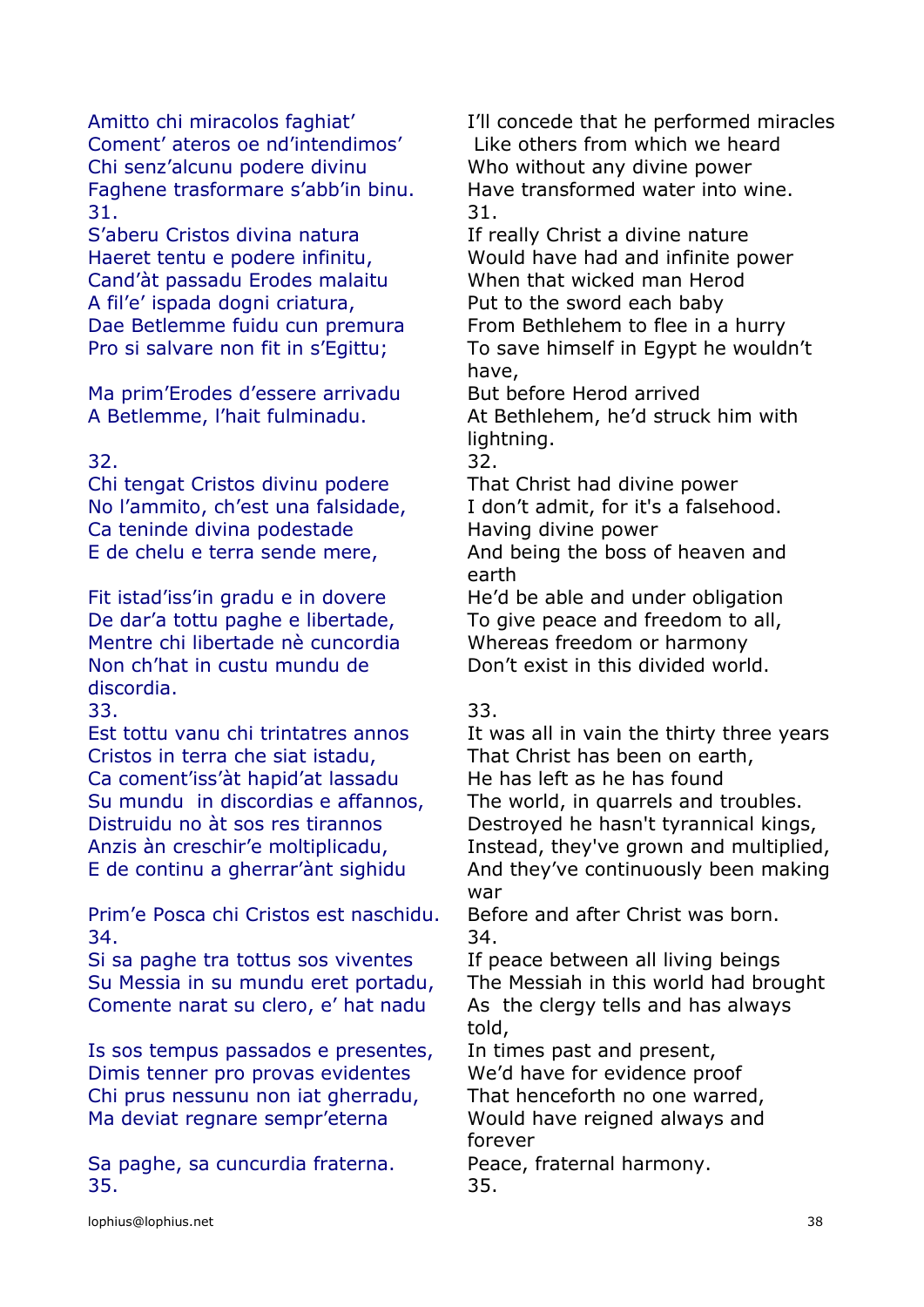Ma solu gherras e' ischiavitudine, But only wars and slavery Cun odiu, avarizia, ingratitudine, And hate, greed and ingratitude, Comente, tando, su Messia nades In what way the Messiah, as you say, Ch'ast postu pagh'in su globu terreste, Has brought peace on the terrestrial

Ch'in gherr'e in discordia ancor'este? Still in war and conflict? 36. 36.

De pustis chi Mosè nd'hat liberadu After Moses had liberated Sos ischiavos ebreos da s'Egittu, The Jewish slaves from Egypt E' de Sinai a su desertu littu, And at Sinai's empty coast Su populu novellu est arrivadu, The new people had arrived, Aspramente Mosè l'hat obligadu Harshly Moses forced them A crer'in d'unu Deus infinitu To believe in one infinite God. Cun sos comandamentos de osservare With the commands to be obeyed De non bocchire nisciunu, nun furare. To not kill anyone, not to steal. 37. 37.

Subr'a cantu Mosè nd'hat fatt'apellu To what Moses appealed for Riverent'ogni Ebreu àt iscultadu, With reference every Jew did listen, Ma cando s'est Mosè allontanadu, But when Moses withdrew himself De sa legge a descrier su modellu, To draw a model of the law, Su populu de oro unu vitellu The people out of gold a calf Hant fatt'e l'han pro Deus veneradu. Did make and adored it as a God, C'abituados gai, no novizios, As they were used that way, no

Fin d'adorare sos deos egizios. To adore Egyptian gods. 38. 38.

Cando Mosè haiat congluidu When Moses had concluded De iscrier sa legge, o meravizza! Writing the law, o miracle!

Unu vitellu d'oro costruidu; A calf of a gold construction,

Rimproverat narende a Israele: Reproved Israel, saying: 39. 39.

De Faraon'iscavu e oprimidu Pharaoh's slave and oppressed, Chi t'àt issu salvad e custodidu; Who saved and guided you? E tue ateros Deos riverente And now you are serving other Gods

Si pro capricciu, dogni latitudine If by a whim of fate on each latitude De su globo terrest'oe girades, Of the terrestrial globe, wherever you walk,

Paghe nè libertade non incontrades, Nor peace nor freedom you encounter,

globe

novices at it,

Falende dà su monte alza sa chiza Descending from the mountain he lifts his brow

Ei su populu adorend'hat bidu And the people adoring he has seen

Dende lodes a custu prus de miza; Giving a thousand praises to it and more.

Mosè, a s'attu indecente e infidele Moses at this indecent and infidel act

<< Proite o Israele, has trasgredidu "Why, O Israel, have you transgressed Sa legge d'unu Deu onnipotente? The law of a single omnipotent God? Pensa cand'in s'Egittu fis dolente Remember, when in Egypt you were in sorrow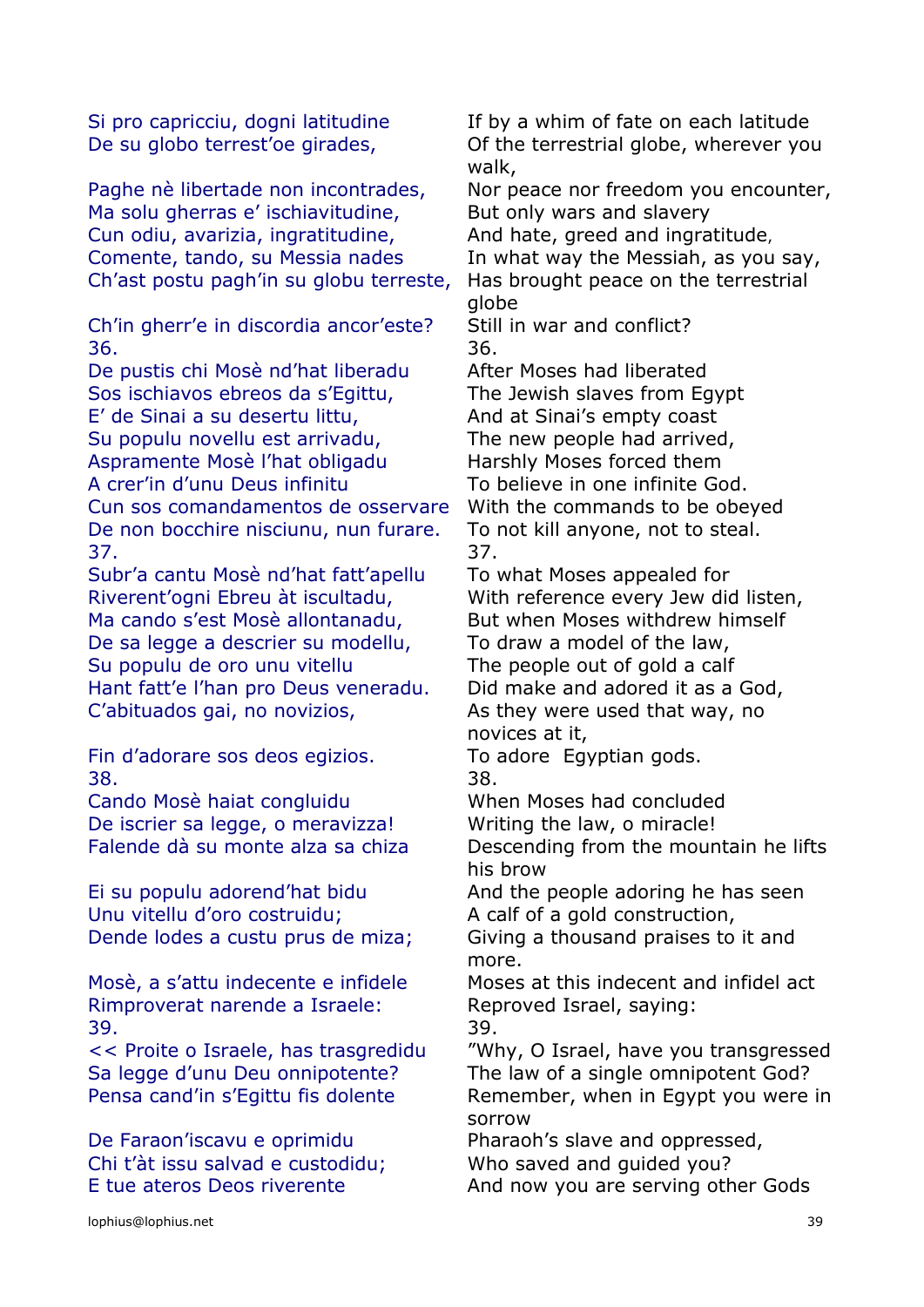Però oe pianghes su peccadu. >> But now you'll lament your sin." 40. 40.

A sos ebreos de si separare The Jews to separate, Partigianos de issu e' impugnare His partisans to take up Sas armas prontamente lis hat nadu Arms at once he told Contr'a cuddos chi hana idolattradu; Against those who idolized. Devet su frade su frad'isvenare; Brothers had to cut their brother's

Ubidit dogni bonu israelitu Each good Israelite obeyed

### 41. 41.

S'istrage sambenosa, su misfattu The gory massacre, the misdeed Chi Mosè àt devidu consumare, That Moses had to commit, Si b'aiat motivu de reatu; Whether he had good reason for that

Si a s'ebreu in s'Egittu l'han fattu If the Jew in Egypt was forced Su vitellu de s'oro venerare To venerate the golden calf Pro veru Deu, da' sende bambinu, As a true God from childhood on, Ite culpa teniat su mischinu..? Why was the poor soul to blame? 42. 42.

Da pittica, cun devozione, From young with devotion, Fidel'adorada àt su Deus sou Faithfully adored their God E no lassat su'ezzu pro su nou. And didn't abandon the old for the

# 43. 43.

Forzis a sos ebreos, chi eregges Maybe to the Jews, whom heretics Tue lo giamas? No! Tene passenzia. You call? Hold on! Abide! Culp'est de Deu ch'àt dad'esistenzia God is to blame, who has brought into

Prim'e sas suas ad'ateras legges Before his own law, other laws. Mentres s'Issu, sa legge prim'e tottu Whereas if He His law as very first L'haeret dadu, custa iat connotu. Had given, it'd been known. 44. 44.

Ses in compensu ca t'àt liberadu, As a reward that he liberated you.

E' in s'attu Mosè àt ordinadu And to that effect Moses has ordered

throat.

E nd'àt mortu tremizza in su conflittu. And three thousand were killed in the conflict.

A tie lasso, lettore, a pensare To you I leave it, reader, to figure out

crime–

Sa zente da' pittica incamminada Folks that from childhood walked the path

In qualunque siat religione, Of whatever religion it may be, No cambiat a manna opinione **Do not at a ripe age change their** opinion,

Pro chi li dian'un'archibusada. Because they are shot at with a gun. Gasi sa zent'ebrea amaestrada Same way the Jewish folks, raised

new.

Como sa culpa de tal'inclemenzia Now the blame for all this lack of pity A chie de la dare, mundu elegges - To whom, o World, do you choose to give it?

being,

Pro sa fide de unu babbu eternu For his view of an eternal father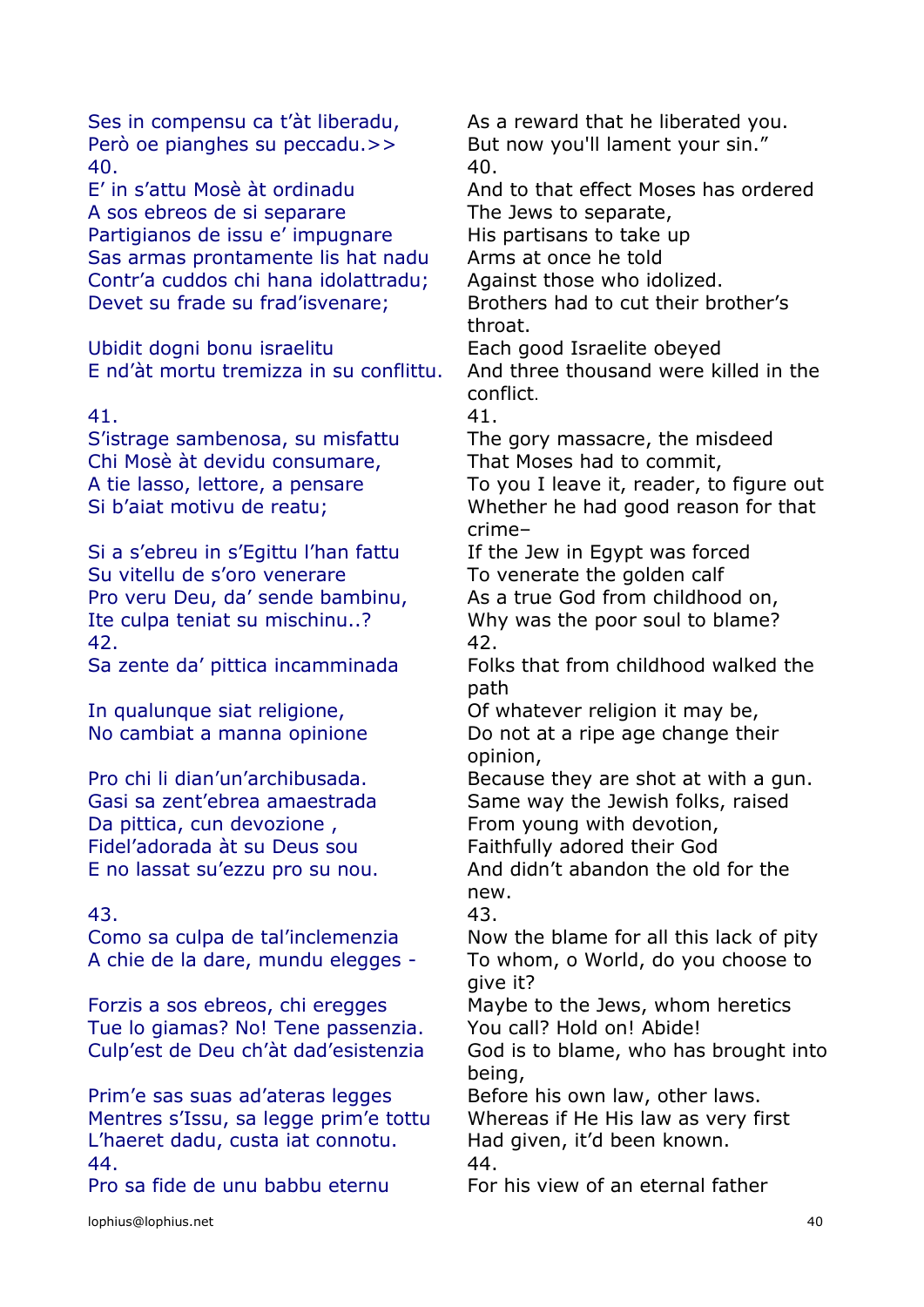De su popul'ebreu su guvernu; Over the Jewish people the

Ateretantu su cleru modernu, The Likewise the modern clergy

Cun rogos e torturas de persones Burning and torturing persons Fat àt morrer a cont'e miliones ! Has made to die in the millions! 45. 45.

A su populu bassu e ignorante, To low and ignorant people, E da su demagogo, a su regnante But to the demagogue, to the ruler Est solu riservadu e permittidu. Alone, it is reserved and allowed. Ecco sa legge 'e Deus trasgredidu See how God's law is transgressed

46. 46.

Poi in Spagna, in Italia, in Franza, Then to Spain, Italy, France, Istesit, cu s'ispada e cun sa lanza - With the sword and with the lance, Dae sa zente furba e malandrina By roquish and mischievous folks Chi bramat d'aer una maggioranza, That aspire to having a majority De populos e' terras tott'impare Of peoples and countries both Pro poder su mundu dominare. So they can rule the world. 47. 47.

Pro conchistare sa terra promissa To conquer the Promised Land

Tantu sambene umanu b'àt ispartu So much human blood was spilled, A doppiu de cantu balet issa. Twice the price it was worth. Carlo Magnu fatt'hat istragge e rissa Charlemagne caused slaughter and

Pro riscattare 'e Cristos s'istendartu. To redeem Christ's standard Pro cuverte sos populos paganos And convert pagan peoples S'àt intintu de sambene sas manos. He tainted his hands with blood. 48. 48.

Contra sos miscredentes Filisteos, Against the Philistine unbelievers Pro sa fide 'e su Deus, de sos deos For the faith of his God, of the gods Mille gherreis postu hat a muntone; A thousand warriors he has heaped

Orlandu, furiosu che leone, Orlando, furious as a lion, Sos saracenos àt postu in anneos: The Saracens has made to grieve Unu gallicu, s'ateru giudeu; One a Gaul, the other a Jew

De s'ispada servidu s'est Mosè, Of the spade has served himself Moses Tantu pro haer che prefet'e' re So as to have, as a prefect of the king, government;

Pro sa fide de Cristos, mundu crè For the image of Christ—believe it, world—

Bido chi de occhire est proibidu I see that to kill has been forbidden

Ch'àt Mosè cun su cleru segudante; By Moses, the clergy following in his steps.

Però tottu est pro issos dispensadu But for all that they get dispensation Ca no esisti nè legge nè peccadu. Because for them no law or sin exists.

Sa religione, prima in Palestina, He brought religion first in Palestine Fatta crere, non pr'opera divina, Made to believe, not for godly works,

Chent'oras Giosuè dad'àt s'assartu, For hundred hours Joshua gave the assault.

riot;

Mira puru gherrende unu Sansone Watch also how a Samson is warring up;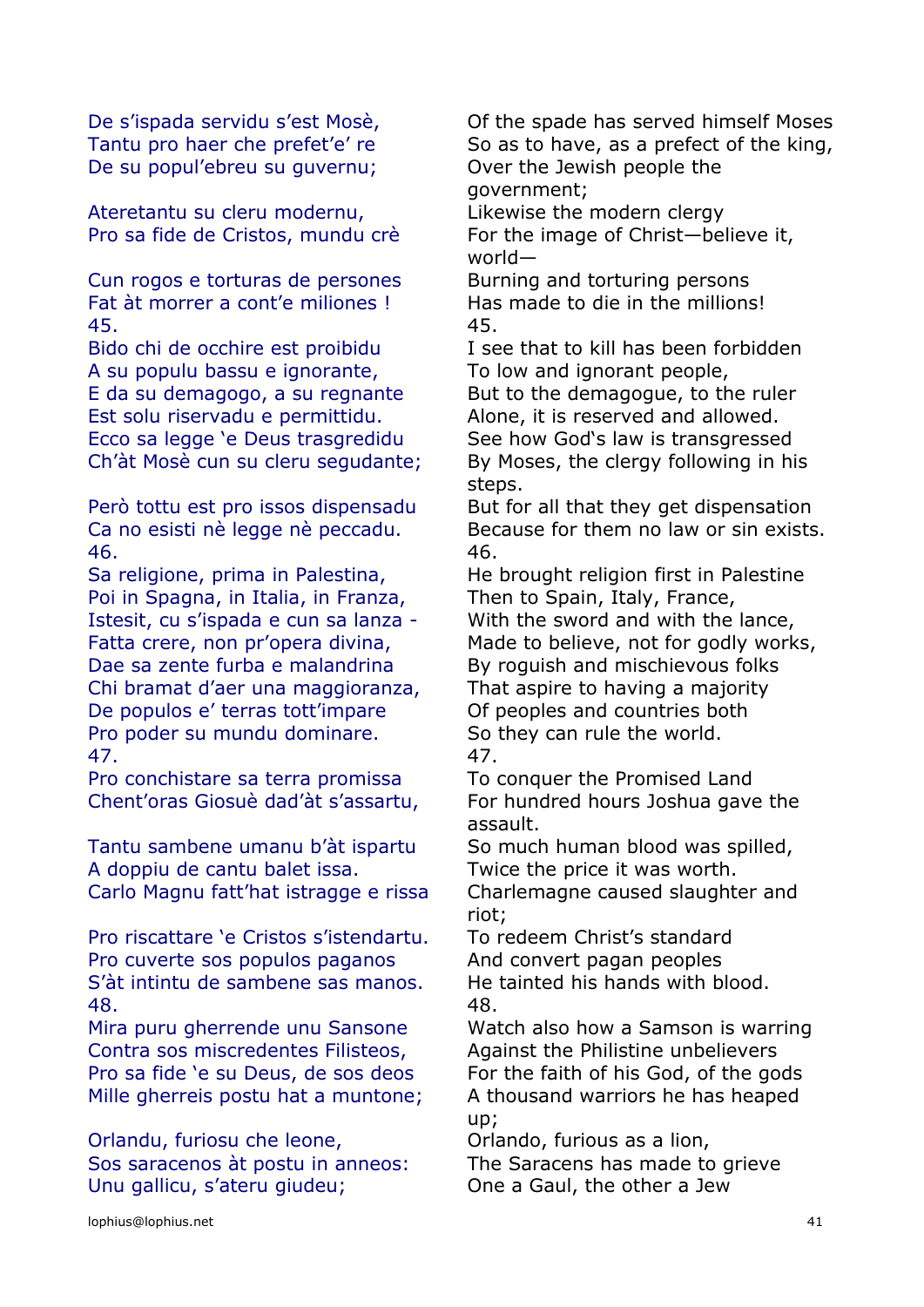49. 49.

Shangar, Barracu andesini a gherrare, Shamgar and Barak went to war, Davide cun Saule, e Gedeone, David and Saul and Gideon, Tottu pro interessu 'e religione All for religion's interest Fioravante e Rezzieri impare, Fioravanti and Rezzieri together, Tancredi cun Rinaldu in unione, Tancredi and Rinaldo in unison, Pro propriu interessu fatt'àn gherras, For their own interest made wars, Pro sa fide de Cristo e' pro terras. For the faith of Christ and for land. 50. 50.

Sos pabas conchistadu han sos poderes,

Guvernadu su mundu hana che meres Ruled the world like bosses, Chimbeghent'annos e più continos Five hundred years and more,

Isparghinde su sambene a trainos, Spilling blood in torrents, Bocchende babbos, fizos e muzzeres, Slaying fathers, children, wives, Cuddos ch'a modunsoro non crediana, Those who in their own way didn't

A lu narrer in sardu, los bocchiana. Were, to say it in Sardinian, killed. 51. 51.

Si sa Gerusalemme de Torquatu, Reading *Jerusalem* by Torquatu, E de sos paladinos sas istorias And the paladins' stories, Leggides, canta gherras e penorias, How many wars and hardships, Pro sa fide de Cristos, hana fattu; For the faith of Christ there were. De sos rese, sas gherras antigorias, Of kings, the ancient wars, Chi solu in Cananèa Giosuè How, in Canaan, Joshua alone Gherrende mortu b'hat trint'unu re. In war has killed thirty-one kings. 52. 52.

Sas religiones totu soziedades Religions all are societies, Sun, comente sos ateros partidos Just like other parties, Pro conchistare tron'e podestades; To conquer the throne and powers. Sos populos sun totu dividos. Peoples are all divided, Diversos de ideas, totu mistos, With different ideas, all mixed up,

Sas religiones tottu sociedades The Religions are all societies sun comente sos ateros partidos Just like the other parties pro conchistare tronu e podestades To conquer a throne and powers; in dogn'epoca e tempus s'osservades In each age and time, just look

bind'hat calmos, bind'hat inferocidos Some calmly, others ferociously,

Unu gherra pro Cristo unu pro Deu. One war for Christ, and one for God.

E' populos e terras conchistare, And to conquer peoples and countries.

Pro mesu e sos eroes paladinos By means of the heroic paladins The popes conquered their powers,

continuously believe Poi, dae Mosè, su longu trattu And then, from Moses on, that long list Chi partin d'un idea tutt'unidos Who depart from one idea, all united: In s'epoca presente, si osservades, In the present age, just look around, Chie gherrat pro Deu chi pro Cristos. Some battle for God, others for Christ.

d'una idea fundad'in terra unidos United by one idea founded on earth: around,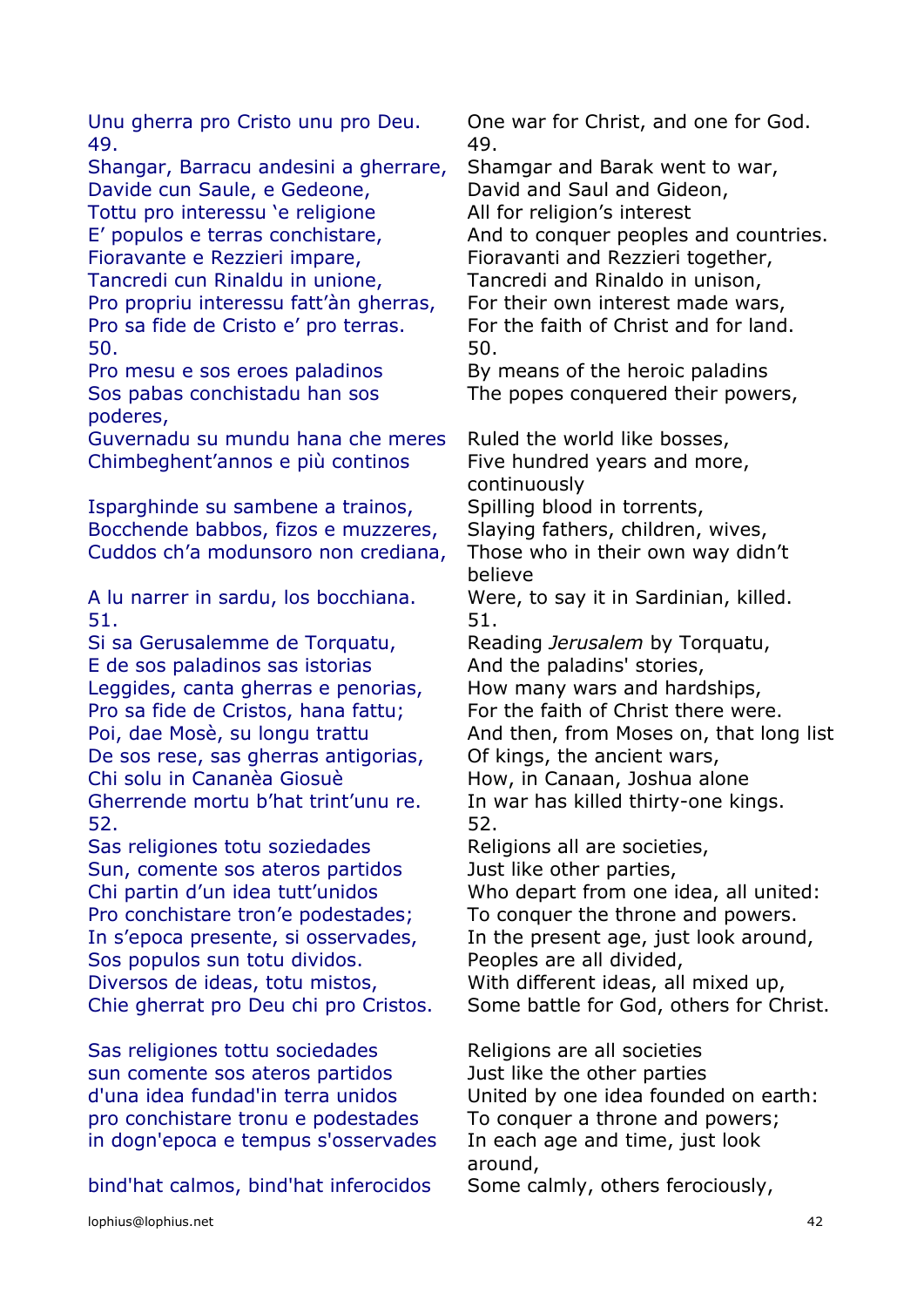tott'amantes de bonos aquistos All are happy to do some shopping, chie gherrat pro Deu, chie pro Cristos. Some warring for God, others for

Su veru Cristos est su lavorante The real Christ is the working man Ch'in dogni tempu su mund'àt redentu, Who in all ages has redeemed the

Dende pane, alloggiu e vestimentu Giving bread, housing and clothing De sa terra a dogn'essere abitante. To the earth's every inhabitant. Cuddu ch'est mortu in rughe agonizzante,

Naru cun bona fide e sentimentu, I say in good faith and with feeling, Chi sende mortu in sa rughe iscravadu That having died nailed on the cross No podet haer su mundu salvadu. He can't have saved the world. 54. 54.

Sende mort'in sa rughe crussifissu Having died on the cross crucified Cuddu Cristos, giamadu redentore, That Christ, called the Redeemer, No podet de su mundu salvadore Couldn't the world's saviour Esser, ca mancu salvadu s'est Issu; Be, as he has not even saved himself. S'artistu, su massaiu, su pastore, Is the workman, peasant, herdsman, Pro chi produet'in dogni annu agrariu Because he produces every agrarian

Cantu a s'umanidad est necessariu. All that's necessary to mankind. 55. 55.

Hazis a narrer: si, ma da s'altura You'll say, yes, but from high Cristos mandat sas abbas pro arare, Christ sends the water to plough, Sole, nie chi faghet prosperare, The sun, the snow that lets prosper Cantu produet in s'agricoltura; What is produced in agriculture. Sa terra ch'àt virtude d'attirare, The earth has the power to attract A sè sas nues che potente mole, To itself the clouds, being a mighty

56. 56.

In forma de un'essere vivente, The the form of a living being, A Cristos, de sas nues dirigente, Christ, manager of the clouds, In custos chimbant'annos no apo idu In those fifty years I haven't seen. Fatt'àt crere chi Cristos, mund'e' zente,

Christ.

53. 53.

world ,

He who has died agonizing on the cross –

Salvat su mundu, tribagliende fissu Who saves the world, always working, year

No ischides, pro propria natura, Don't you know that by its own nature mass,

Abba, randine, nie, bentu e sole. Water, hail, snow, wind and sun?

Dae cand'in sa terra so naschidu, From the time that I was born on earth

S'omin'astutu, malignu, fingidu Shrewd, malicious, mendacious man Made believe that Christ the world of man

Guvernat, proet e da' vida e mottu - Governs, besprinkles and gives life and motion -

Mentre chi da sa terra benit tottu. Whereas it springs from the earth, all of it.

57. 57.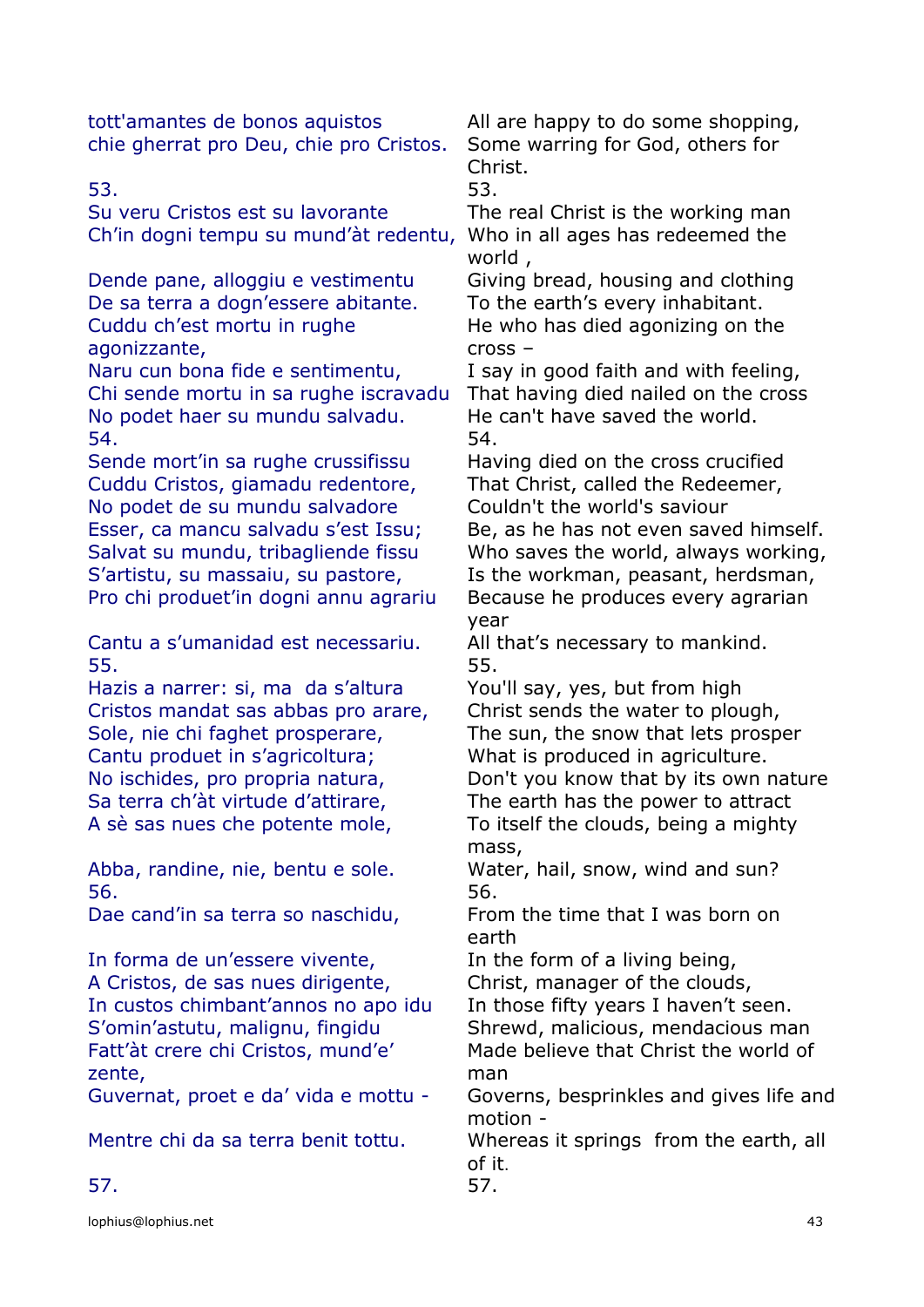In sas areas, in tempos non bonos, In the air, in bad weather, Produin lampos, orribiles sonos They produce lightning, horrible

Chi nois tronos solimos giamare That we use to call thunder. Su furbu a s'ignorante pro ingannare, The scoundrel to deceive the ignorant Narat: chi Deus lo faghet sos tronos, Says that it is God who thunders, Cando contra de nois s'arrenegat When against us he rages, Fulminat, bochit, truncat, e segat. Fulminates, kills, smites and breaks. 58. 58.

Sa calamida chi su lampu attirat, A magnet that attracts lightning. Cando issu de fulminare mirat. When He aims his lightning, S'omine, cun s'elettricu apparatu, Man with his electrical apparatus Riparat de su lampu sa violenzia Defends himself against lightning's

59. 59.

A Cristos l'han pro bona convenienzia Christ, for their convenience Deidificadu sos furbos mitrados, They deified, the shrewd mitre-

Pro dar esemplu a sos diseredados To show as an example to the

Chi Cristos non teniat possidenzia. Christ who didn't have possessions. Custos sun'in su mundu calpestados, Those are trampled in this world, Mustrare non si deven'insolentes They should not show themselves

60. 60.

D'haer Cristos salvadu mundu e zente Christ having saved world and its

Comente una nobile persone, Like a noble person Chi cret, cun sa ricchesa solamente, Believing that only with his wealth De salvar'un intera nazione, The may save an entire nation. Però si non tribagliant e produent But if they don't work and produce Sa ricches'a niente no influet. Wealth has no effect at all. 61. 61.

Gasi matessi Cristos Nazarenu Same way Christ the Nazarene

Su tempus ch'iss'at fattu propaganda, The time he made propaganda, Campadu s'est da su tribagl'anzenu; He survived by the work of others –

Cando sas nues si tumban'a pare When the clouds collide among each other

sounds,

Ma tot'est vanu: si Deus s'adira But it's all in vain if God gets angry Contro su peccadore mund'ingrattu Against the sinning, ungrateful world, Ca pro reparu, s'omine s'àt fattu For in defence man has made himself

violence

E disarmat a Deus de potenzia. And disarms God from his power.

wearers,

disinherited

Si, da sa padronale prepotenzia Whilst by the bullying of their bosses

insolent,

Ma umiles che Cristos, pazientes. But humble, like Christ, and patient.

population

Non cretedas; ca fit a paragone, Don't believe it, for it was a metaphor.

D'unu grande marchesi possidente, Some great marquis and landowner,

Fit che marchesi improduttiva landa; Was, like a marquis, an unproductive wasteland;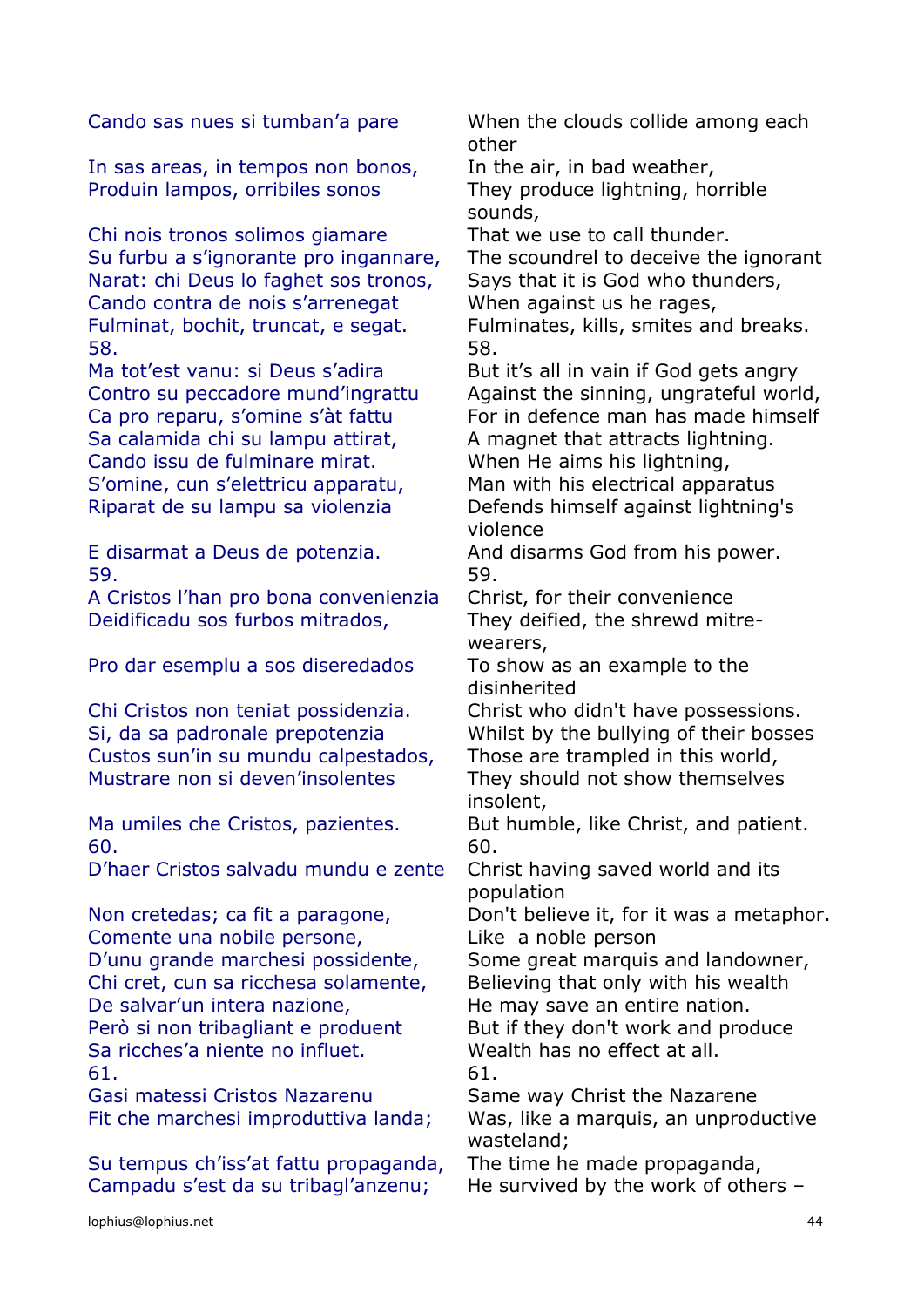Chi Cristos est andad'a sa dimanda: That Christ went begging. Duncas resulta a su mund'e a Cristos So the world and Christ deduce

Sos artigianos, biddas e cittades The workmen villages and towns Hana costruttu, istradas e pontes, Did build, streets and bridges. Ch'an tribagliad'in tottu sos edades, For in all ages they have toiled. Lughes de gas e d'elettricidades, Gaslight and electricity, Acquedottos, potabiles fontes Aqueducts and drinking water pits Han, pro sos artigianos, mottu e vida For the artisans, movement and life, Dogni bidd'e' cittade costruida. Of each village and town they built. 63. 63.

Cuncertos musicales mandolinos, Music concerts, mandolins, Cinemas, teatros e cantores, Cinemas, spectacles and singers, Ristorantes, cunfettos e licores, Restaurants, confetti and liquors, Passizades e pubblicos giardinos, Passages and public gardens, Sigarros, sigarettas e luminos, Cigars, cigarettes and matches, Festas, fieras, caddos curridores, Parties, bazaars, race horses, Siat tantu de mente che de manos Be it of the head or of the hands, Opera tott'est de sos artigianos. It's all the workmen's work. 64. 64.

Carrozzas, automobiles, tramvias, Coaches, automobiles, tramways, Telegrafos, cun postas e giornales, Telegraphs, mail and papers, Macchinismo, veloces ferrovias, Mechanics, swift railroads, Incisiones e fotografias, Lithographs and photographs, Casteddos, monumentos eternales, Castles, eternal monuments,

Fattu àt su veru Cristos non conottu. Was made by that real, unknown

Su falsu Cristos, cun su benistante, The false Christ and the wealthy man Mai non hana su mundu salvadu, Have never saved the world, Ca semper'un' ed s'ateru campadu For always both have subsisted Est dae palas de su lavorante, **On to the back of the working man**, A bezu e a giovaneddu e send'infante; When old, in youth and as a baby; L'hat s'artistu bestidu et allattadu, The workman has clothed and nursed

E cand'est mortu, l'àt giutt'in carrossa, And when he died, has carried him on

66. 66.

lophius@lophius.net 45

Lu narrat s'evangeliu in pienu It is said by the gospel in so many words

Chi semper'an campadu sos artistos. That the workingman is always getting by.

 $62.$  62.

Non sunu Cristos, marchesis nè contes They aren't Christs, marquis or counts,

Bastimentos, piroscafos, navales, Sea ships, steamboats, men-of-war,

Cant'in su mundu d'art'esist'totu, All that in the world of the trades exists,

Christ.

65. 65.

him,

the hearse,

Oppur'accoddu, finas a sa fossa. Or on his shoulders, to the grave.

S'omine furbu s'ignurante trampat The cunning trample the ignorant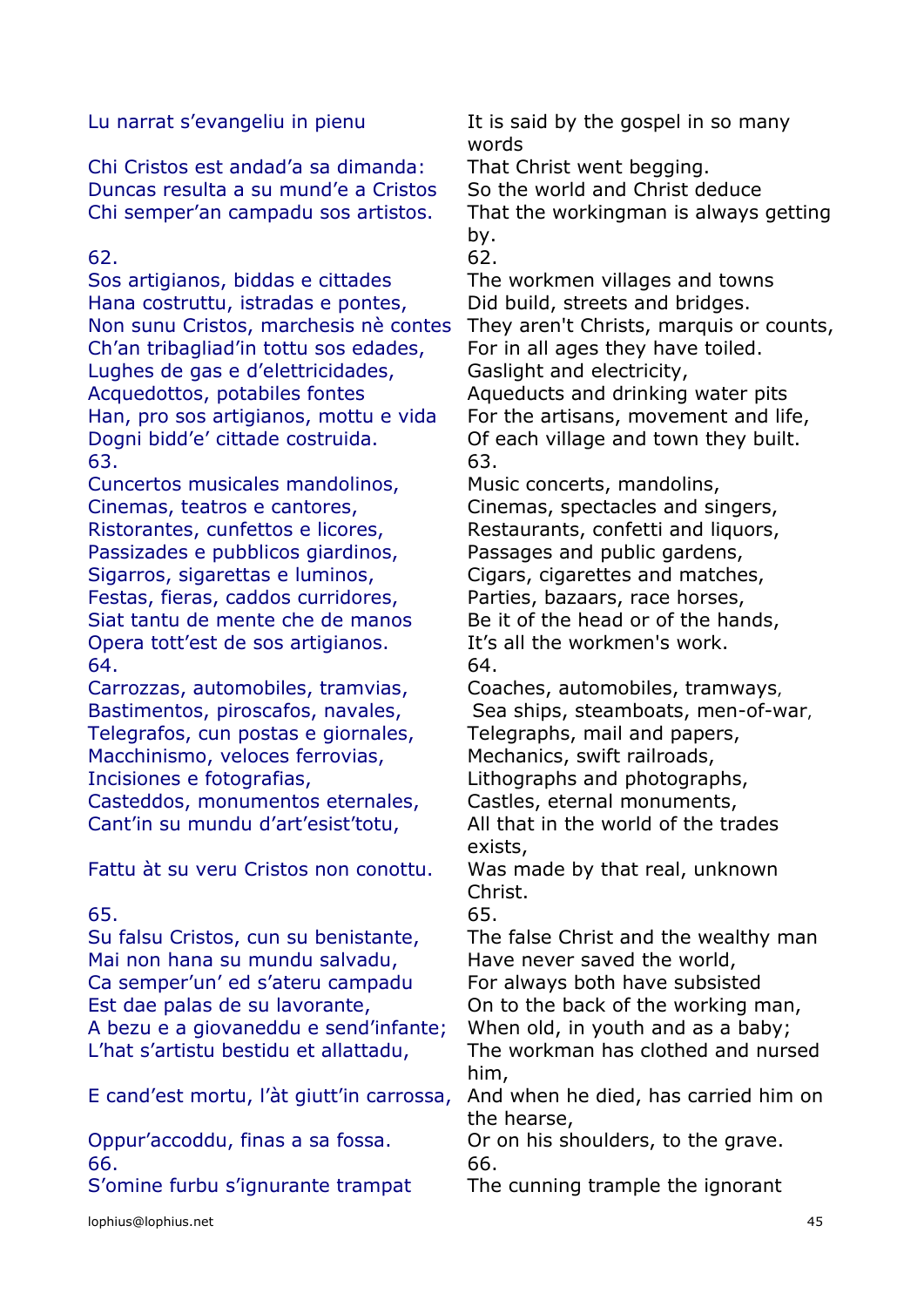Nende: chi senza riccu e senza Cristu, Saying that without the rich and

Mentre senza s'artistu issu non campat:

Bidet craru chi, senza s'operaiu, He'll see clearly that without the

# 67. 67.

In s'epoc'antigoria passada, In an age long gone by,

Mentre ch'a chentu bortas istaiat Whereas it fared a hundred times Menzus meda, senz'esser'isfruttada Better without being exploited. Dae cando esistidu est riccu e Deus From the time that rich and God exist Vivet, de tando chentu ortas peus. He lives a hundred times worse. 68. 68.

Suffrit su lavorant'agricoltore Suffers the agricultural worker De s'jerru sa rigida frittura, Winter's rigid cold, E in s'istiu, a sa mietitura, and in summer, harvesting grain, Su soffocant'arsabile calore: The suffocating, flaming heat: Ei su nobil'illustre segnore The noble, illustrious lord In campagnatas e' villegiatura; Is on holidays and vacation. 69. 69.

S'abe, cant fatigat e peleat The bee, when it works and toils Pro fagher de su mele conquista - To make a bounty of honey -Andat su mere e bindela leat. Comes the boss to take it away. A tribagliare tottu s'ann'impreat To work it spends the whole year E'nde tenet sa parte pius trista And it keeps the worst part. No podet de su sou issa disporrer It can't dispose of what is its own

# 70. 70.

Tribagliat pro mantenner su mandrone Toils to maintain the loafer De su fruttu de sa produzione - With the fruits of his production -No'nde li dan'de chentu partes una. They give him only one part out of

underfoot

without Christ

In su mundu no campat un artistu, In this world no workman will survive, Whereas without the workman it's he that doesn't survive.

Tottu sa valsa fide ch'issu lampat, All that bad faith that he emanates -Cando bene l'esaminat s'abbistu, When a smart guy examines him well, workingman

No campa s'oziosu proprietariu. The idle proprietor can't manage it alone.

Si logicu su fattu e giustu fiat, The fact were logical and right,

Morta sa class'artista fit istada, Bead the workman's class would have been,

Ca Cristos tando e' riccos non ch'aiat, For Christ and rich men weren't there.

A s'incunza regollet dogni fruttu At the harvest he collects all produce Lassende s'artigian'a runc'assuttu. Leaving the worker the barren twigs.

A su tempus ch'àt fattu sa provista At the moment it has finished its stock

Che su tantu de viver pro no morrer. But for a quantity to live on so as not to die.

Puru s'artistu, in s'umana laguna Thus the workman, in the human lagoon,

hundred.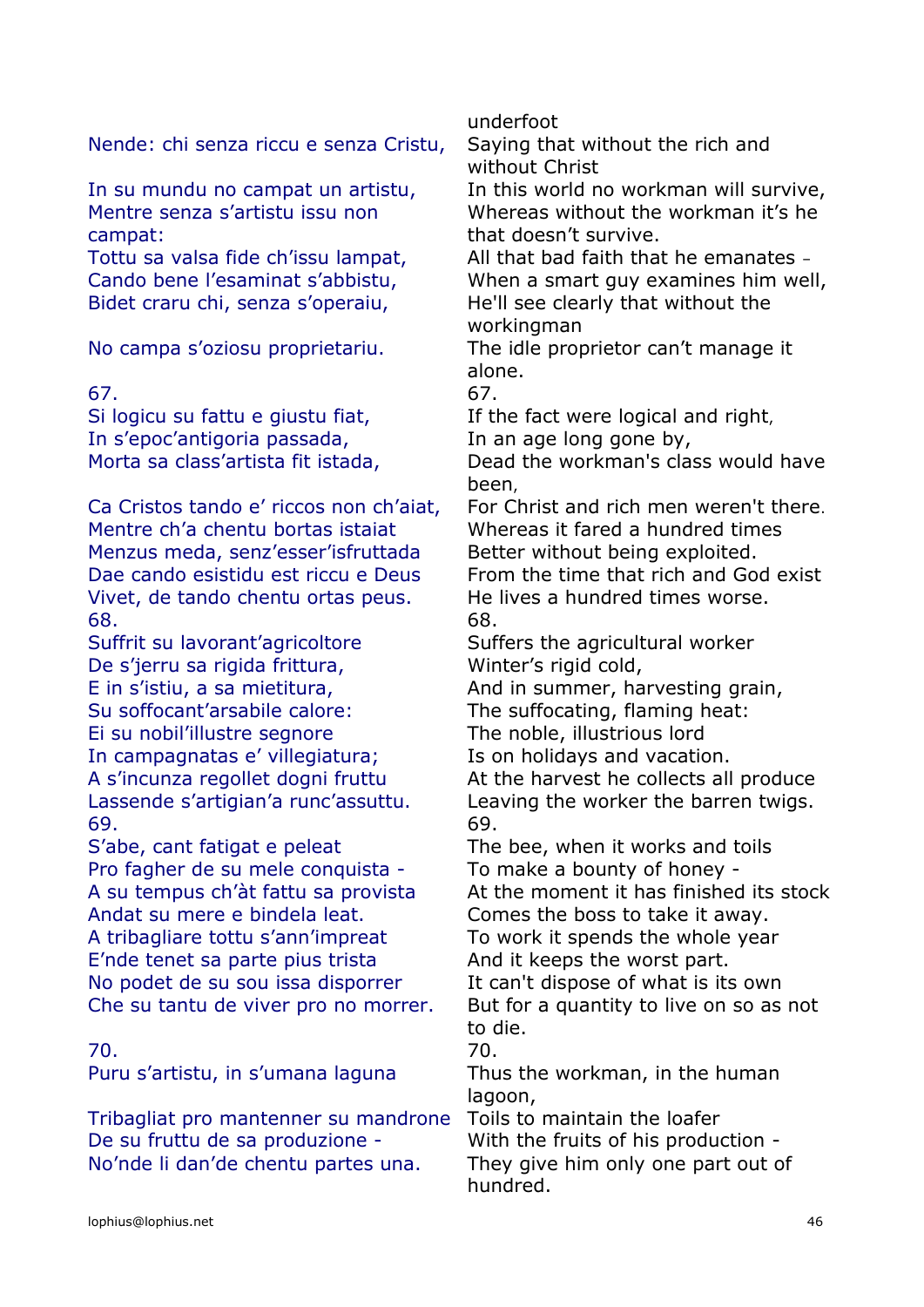Li mancat su calzar'e su bestire. He forsakes shoes or clothing. 71. 71.

Su mundu, menzus caminare diat By the world, he'd better move, Su mandrone chi non tribagliaiat The loafer who does not work, Ca dognunu sa morte la timiat. As everybody is scared of dying. E si cheriat pan'a mandigare If he wants bread to eat, Li beniat forzas a tribagliare. He will be driven to work. 72. 72.

S'abe, sa fratellanza, sa giustizia, The bee brotherhood and justice Dat esempl'a s'umana nazione, It gives an example to the human

Chi nemos devet fagher sa preizia, That nobody must issue sermons, Devet produer' dognunu a dovizia, Everybody must produce his due Pro mantenner' sa propria persona, So as to maintain his own person; E fin'a cando non faghimos gai As long as we don't do that, Paghe tra nois non ch'adesser mai..! Peace between us will never be! 73. 73.

S'omine riccu, in d'una paraula, The rich man, to sum it up, Non produet, nè faghet benefiziu, Doesn't produce, nor does he any

De fagher' su mandrone - non est faula -

Iss'est avezu a mandigar in taula He is used to eat at a table E fagher' de vivandas isperdiziu; And to squander the provisions; Cheret esser servidu fin'a mesa.. He asks to be served even at the

# 74. 74.

Est de lear in manu sa furchetta, Is grasping in his hand his fork, Tottu sa vida, cantu durat biu, All his life, as long as it lasts, Passizar'in jerru e in istiu Strolling in winter and summer Cun sa sua madam'a sa brazetta, With Madame at his arm,

75. 75.

In mesu sa ricchesa no àt fortuna, In the midst of riches he hasn't any fortune,

Pro chi bindela leat su riccone - Because the rich man takes it away -Si'nde tenet su pane a si nutrire If he gets some bread to feed himself,

Ma si de s'abe s'esempiu sigheret But if the bee's example were followed

Ugualment'a s'abe lu'occheret, Same as the bee, it would kill him, Creo s'isfruttamentu chi cesseret I believe the exploitation would end

Mustrat prus vera e sa vera unione Shows of a truer kind, and truer unity. nation

good,

Ca lu tenet de naschida su viziu As from his birth he is marred by the vice

Of being lazy- it isn't a lie;

Dae sos artista, cun delicadesa, From the workman, with delicacy, table..

Su tribagliu de s'altu signoriu The toil of this elevated gentleman De si mantenner' a pisch'e a petta To maintain himself with fish and meat Andàre in carrozza, a caddu, a pè To go in a couch, on horseback, by feet dae su biliardu a su caffè. From the billiards to the bar.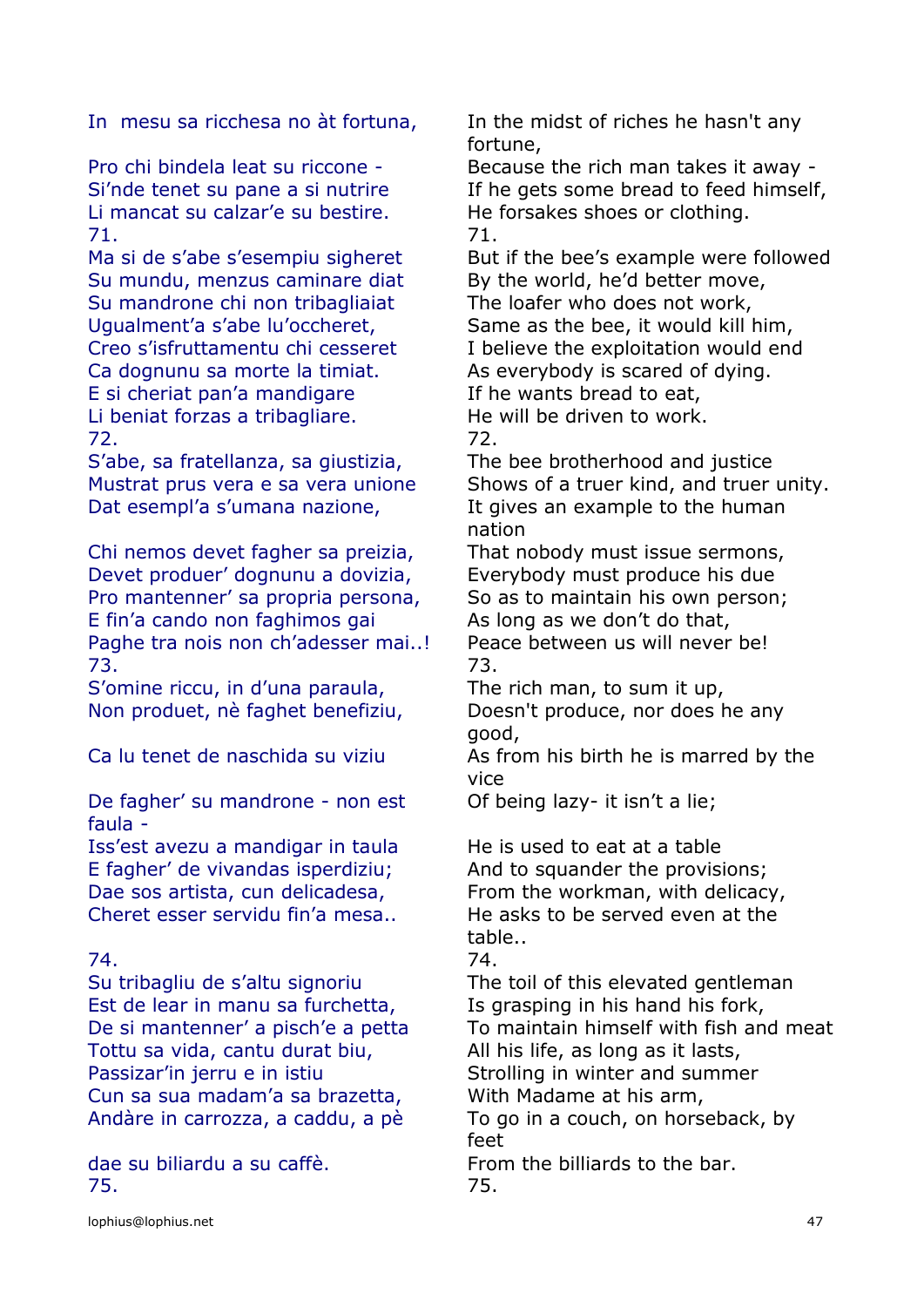Viagget su riccone in ferruvia Travels the rich man by train Oppuru in nave in s'ocean'infinidu, Or in a boat over the infinite ocean, Da sos artistas semprer'est servidu By workmen he is always served E quidadu fin'a s'osteria, and led to the buffet. Cand'imbarcat, cun grande cortesia, When he embarks, with great

Dae sos artistas semper'est servidu By workmen he gets served all the

76. 76.

S'incasu donat mancias o istrinas, The exer he gives tips or gratuities, O limosinat calchi mendicante, Cor bestows alms to some beggar, Regalat pagos soddos o sisinas; He gives a few pennies or dimes. Est dinari furad'in sas fainas The It is money stolen in affairs Da su tribagliu de su lavorante From the toil of the workingman. Faghet a bier ch'est benefattore He shows himself a benefactor

Comente faghet su riccu birbante How does the rich scoundrel

Ponet de comestibile una bendida He puts comestibles on sale E bendet a libretto o a contante; And sells on tick or cash; Faghet a cumprimentu ogni faina Adds up on his affairs, E pagat tottu in ispes'e cantina. As he pays everything in canteen

### 78. 78.

In sa buttega sua 'endet de tottu: In his shop he sells everything: Pane, pasta, farina mesturada, Bread, spaghetti, mixed flower, Legume insceltadu' e malu cottu Selected beans, so badly cooked Chi coghet prima d'issu sa pinzada. The can will sooner be ready for

Oltre chi male merce bendet issu, Apart from the bad wares he sells, L'imbrogliat in su pesu su commissu. The shop clerk tricks him with the

Gai pagat sa nobile persona Thus pays the noble person Cudda limosinante zoronada - That beggar's labour day - Merce de riffiutu istantissada Rancid rejected ware Bendet a caru prezziu che bona; He sells for a high price as good;

courtesy,

way

Li preparan' allogiu, mesa e lettu They prepare his room, his table and his bed

Cun tanta riverenzia e rispetu. With so much reference and respect.

Pro si mostrare omine galante To show himself off as a gallant man

Ma non dat nudda de su sou sudore. But doesn't give anything he sweated for.

77. 77.

Pro fagher' una fura pius isplendida? Commit a robbery in a more polished way?

S'est esercente, da' su lavorante, If he keeps a shop, from the worker Tenet tottu s'intrada ei sa rendida, He retains all salary  $-$  and the gain

expenses.

Ozu comunu, lardu e aringada, Common barley, bacon and herring, Casu 'e craba; cunserva e regottu, Goat cheese; canned food and ricotta, eating.

weights.

79. 79.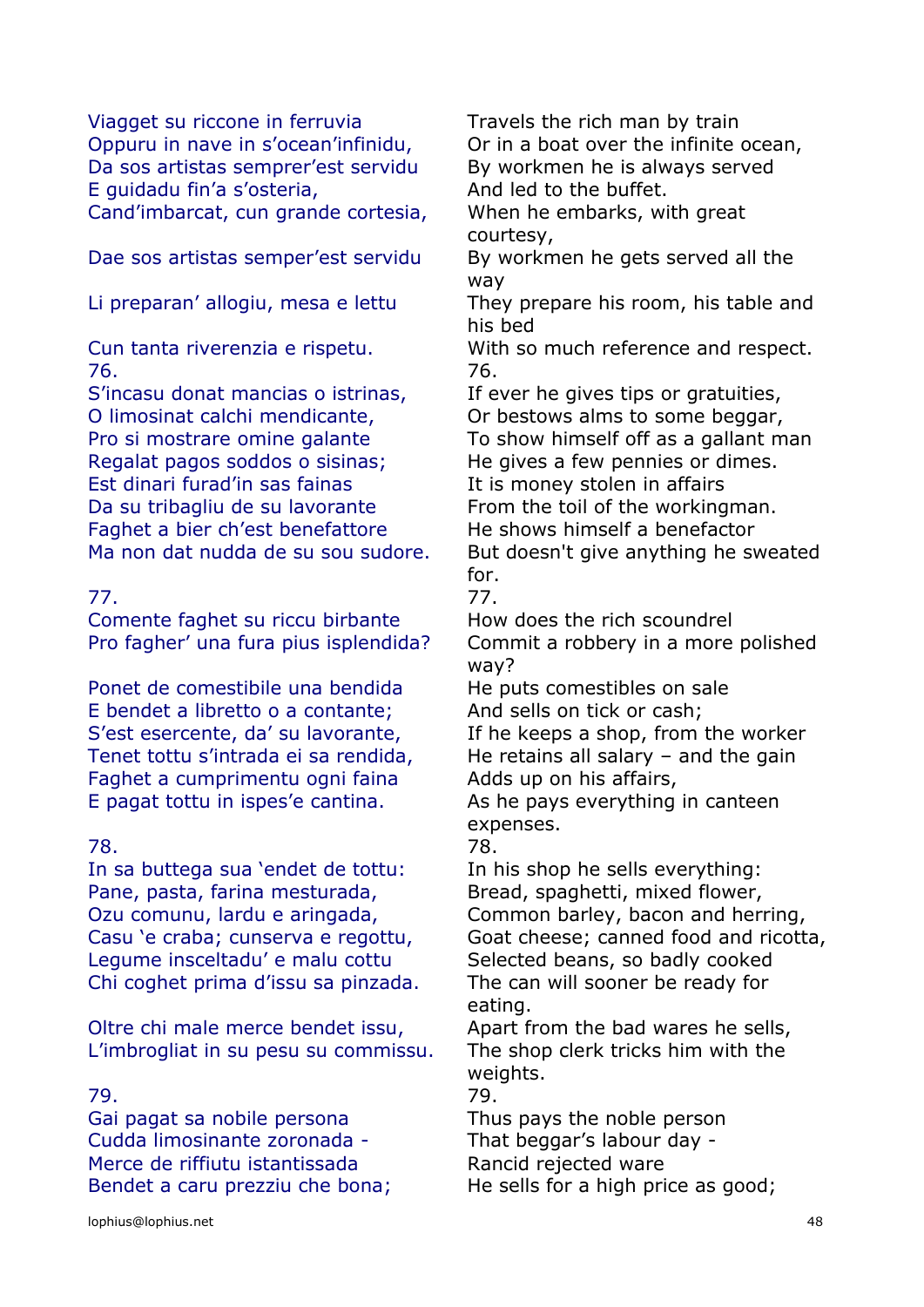Zerta zente usuraria, ladrona Certain folks, usurers, robbers Cheriat da sa nascita impiccada, Ask from their birth to be hung: Ca su tribagliu' e su zoronaderi The toil of the day labourer

80. 80.

Lu ponet in severa disciplina, He imposes strict discipline,

Si benit unu a s'amalaidare If someone gets sick

Morit disperadu 'e s'apetittu! He dies in despair from hunger! 81. 81.

De cantu tenet in possessione: Over what he has in property: Namoli puru chi tenet rejone Let's say that he is right, Ma bessit tottu dae palas nostras; But it comes all from our backs; Si mill'iscudos si 'ogat de costas; If a thousand escudos are spent on

Nde guadanzat unu milione, The gains a million,

Ma semus nois chi tottu pagamos. But it is us who pay the total. 82. 82.

Sos titulos chi àt dadu a su bracciante, The titles they give to the farmhand, Cudda nobile classe segnorile, That noble class of gentlemen, Est sempr'istadu de rusticu e vile Are always boor and villain, E de mandrone de tottu e' ignorante, Lazy complete nitwit, De imbroglione, de ladru e' birbante Crook, thief and scoundrel De vagabundu, crettin'imbecille, Vagabond, cretin, imbecile, Imbreagone, ispreccone, insolente. Drunk, spendthrift, insolent, E infine lu trattat de molente. And then they use him as an ass. 83. 83.

Sa nobile segnora e su segnore The noble lady and gentleman, Ca besidu 'e civile non est che issu, For as civilly dressed as they

Ca non pensat, s'illustre mincidissu, But they don't realise, illustrious

Chi custos chi àt issu in disonore, That those they hold in contempt,

Pagat in mala merce e in paperi. They pay in rubbish and worthless paper. Oltre su lavorante' e l'isfruttare Apart from exploiting the working man Dandeli pane siat'o farina Giving him bread or, case being, flower A mesura 'e no morrer'nè campare, Measured to keep him between dying and subsisting, Tando li serrat su bonu 'e cantina, He forecloses him from the goods of the canteen, E si no morit de febbre o de frittu And if he doesn't die from fever or cold Su riccu nàt chi pagat sas impostas The rich man says that he pays taxes costs; Sa rejone chi pagat bila damos, The argument that he pays we'll grant him, Dispreziare intendimos ispissu Depreciatingly talking we hear often Su poveru massaju, su pastore **Of the poor peasant, the herdsman**, themselves he isn't, devils,

E cittat, pro disprezzu 'a paragone And cite as an example for disdain, Chi li dana su pan'ei s'anzone..! Give them their bread and mutton!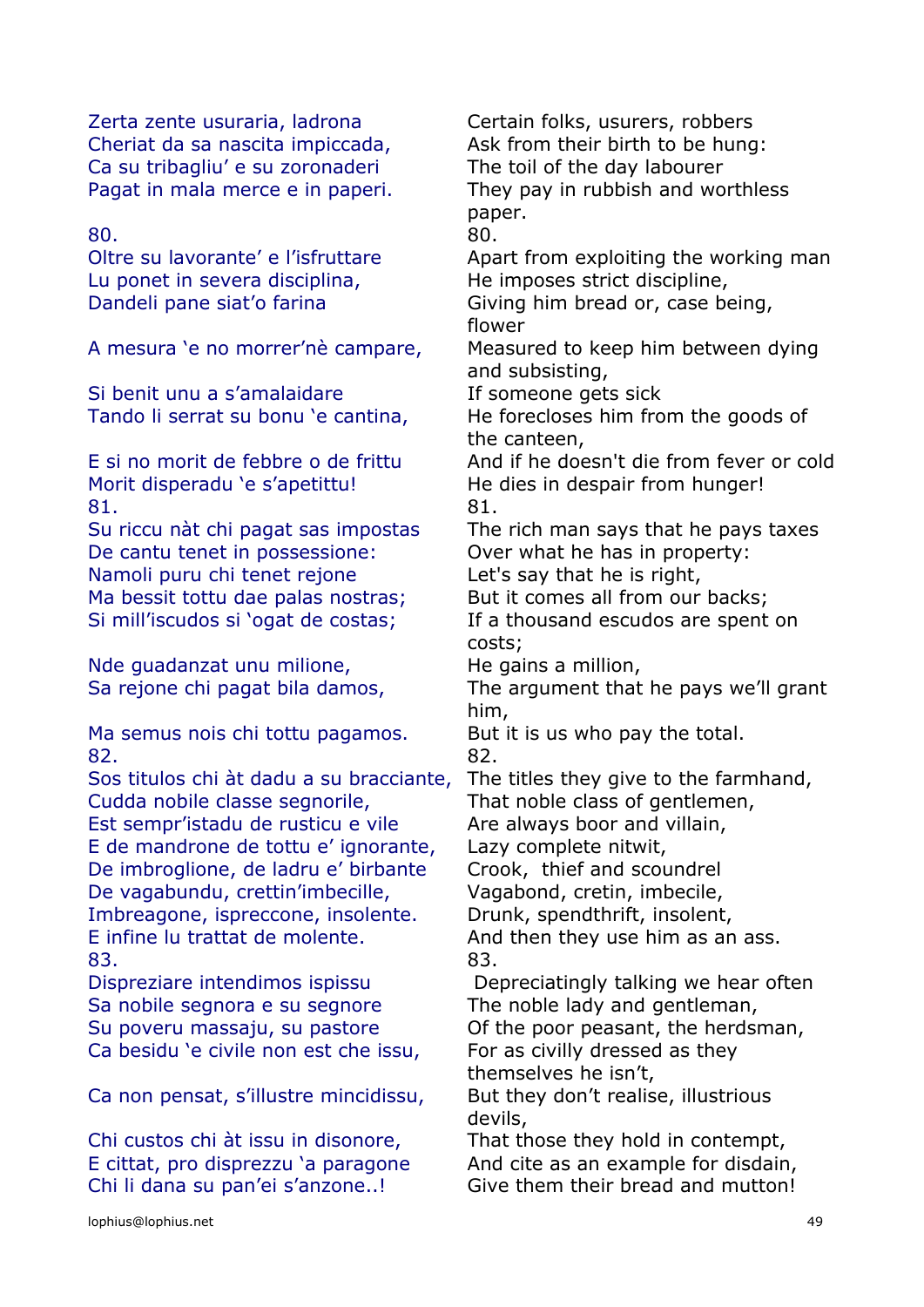Cessa, riccone, d'esser insolente, Stop, rich man, being insolent, Mustradi cun su poveru amorosu; Show yourself with the poor man

Tantu si faghes de presuntuosu After all, even if act presumptuous, Menzus non ses de sa povera zente You aren't any better than the poor

Ma no nerzas chi ses de menzus ramu But don't say that you are of a better

85. 85.

Termine e sas bideas ostinadas An end to those obstinate ideas Ti cumbenit, o nobile, chi ponzas, You'd better, o nobleman, put, A personas che a ti' educadas; For persons educated as you are; Pensa chi tue mandigas debadas Realise that you are eating for free

Est tribaliende pro campar'a tie. Is toiling for your subsistence. 86. 86.

Si tue haias bonu sentimentu If you have a heart

C'a tie, pane, allogiu e vestimentu To you bread, housing and clothing Tottu sa vida d'àt devidu dare; All your life he had to give.

Non torres pro cumpensu malas grazias. 87. 87.

Pro chi vives fattende sa preizia, Because you live issuing sermons, Tue ses su Cainu ch'ingiustizia And you are Cain who injustice Usadu has contr'Abele in su terrestre; Has used against Abel on this earth; Non ti mustres superbu ne areste, Don't show yourself superb nor shy, Istringhe cun su poveru amicizia, Make friendship with the poor, Ca ses da'issu bestidu e campadu Because you're clothed by him and

84. 84.

affectionate;

folks

Vantadi solu chi ses possidente, You may only boost of being wealthy, Pro ch'ateru no has de preziosu; As for the rest you've got nothing precious;

branch,

Ca semus totu fizos de Adamu. Because we are all children of Adam.

Ca pius de su dannu, sun birgonzas Rather than harmful, they are a shame In cumpagnia de padres e monzas, In the company of padres and nuns, E chi su lavorante nott'e die; And that the working man night and day

Non dies s'artigianu disprezzare You must not disdain the workman. Anzis, sos pes li devis basare To the contrary, his feet you ought to kiss

Dogni die, dogn'ora, ogni momentu Every day, every hour, every moment.

Si nd'has da'issu sas visceras sazias, As you have, thanks to him, your belly full,

> Don't return as a compensation ingratitude.

Pensa chi tue ses piaga e peste Realise that you are a plague and a pest,

sustained

Tottu vida che porcu pei segadu. All your life like a pig with a broken leg.

88. 88.